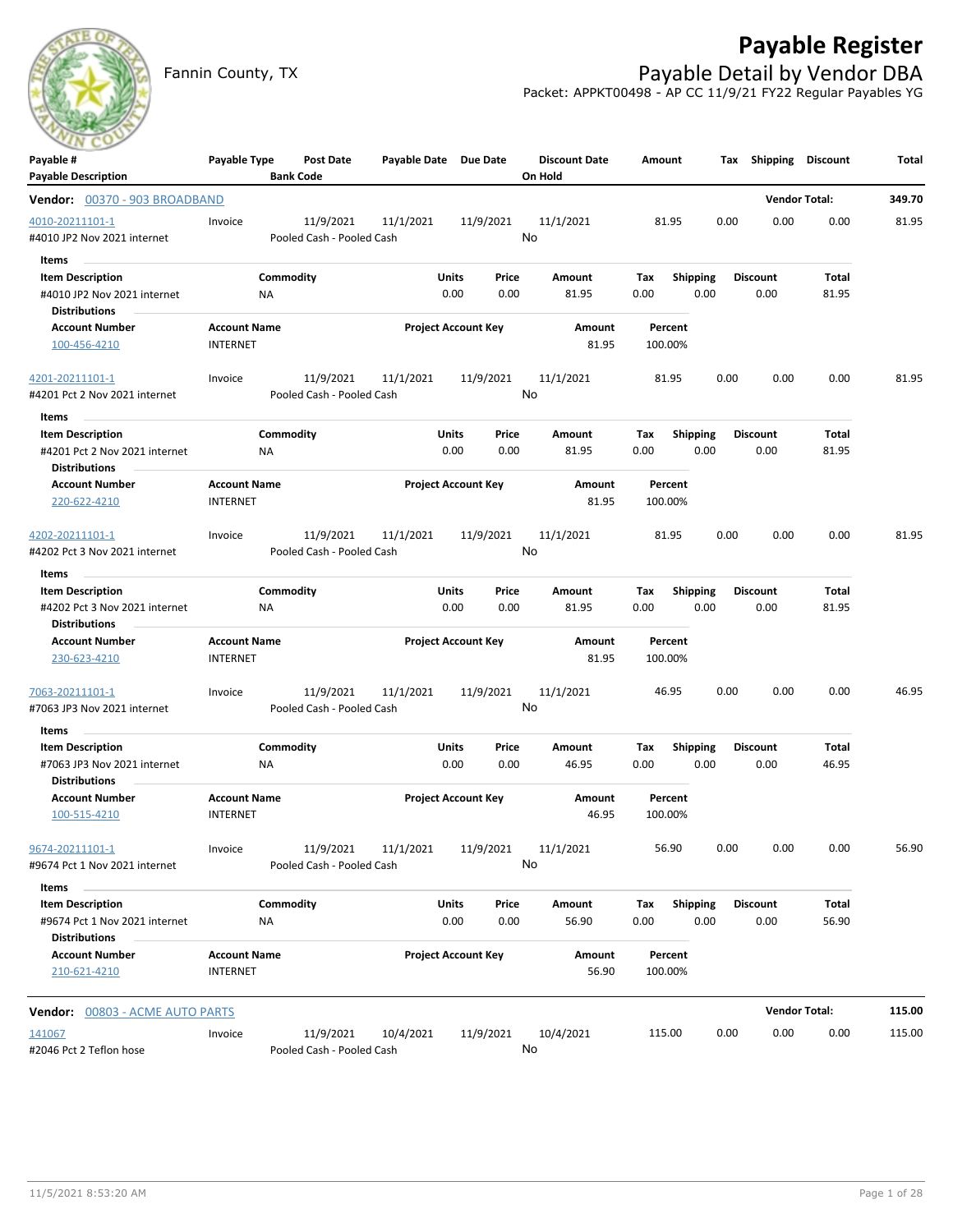| <b>Payable Register</b>                                                                         |                                             |                                        |                       |                                  |                                 |                    |                         |      |                         | Packet: APPKT00498 - AP CC 11/9/21 FY22 Regular Payables YG |        |
|-------------------------------------------------------------------------------------------------|---------------------------------------------|----------------------------------------|-----------------------|----------------------------------|---------------------------------|--------------------|-------------------------|------|-------------------------|-------------------------------------------------------------|--------|
| Payable #<br><b>Payable Description</b><br>Items                                                | Payable Type                                | <b>Post Date</b><br><b>Bank Code</b>   | Payable Date Due Date |                                  | <b>Discount Date</b><br>On Hold | Amount             |                         |      |                         | Tax Shipping Discount                                       | Total  |
| <b>Item Description</b><br>#2046 Pct 2 Teflon hose                                              |                                             | Commodity<br>Goods                     |                       | Units<br>Price<br>1.00<br>115.00 | Amount<br>115.00                | Tax<br>0.00        | <b>Shipping</b><br>0.00 |      | <b>Discount</b><br>0.00 | Total<br>115.00                                             |        |
| <b>Distributions</b>                                                                            |                                             |                                        |                       |                                  |                                 |                    |                         |      |                         |                                                             |        |
| <b>Account Number</b><br>220-622-4580                                                           | <b>Account Name</b>                         | <b>R&amp;M MACHINERY PARTS</b>         |                       | <b>Project Account Key</b>       | Amount<br>115.00                | Percent<br>100.00% |                         |      |                         |                                                             |        |
| Vendor: 00025 - ATMOS ENERGY                                                                    |                                             |                                        |                       |                                  |                                 |                    |                         |      |                         | <b>Vendor Total:</b>                                        | 192.85 |
| <b>INV0003554</b><br>#3032178178 Windom 9/28-10/27/21                                           | Invoice                                     | 11/9/2021<br>Pooled Cash - Pooled Cash | 10/28/2021            | 11/12/2021                       | 10/28/2021<br>No                | 192.85             |                         | 0.00 | 0.00                    | 0.00                                                        | 192.85 |
| Items<br><b>Item Description</b><br>#3032178178 Windom 9/28-10/27/21                            |                                             | Commodity<br><b>NA</b>                 |                       | Units<br>Price<br>0.00<br>0.00   | Amount<br>192.85                | Тах<br>0.00        | <b>Shipping</b><br>0.00 |      | <b>Discount</b><br>0.00 | Total<br>192.85                                             |        |
| <b>Distributions</b><br><b>Account Number</b><br>100-515-4410                                   | <b>Account Name</b><br>UTILITIES GAS        |                                        |                       | <b>Project Account Key</b>       | <b>Amount</b><br>192.85         | Percent<br>100.00% |                         |      |                         |                                                             |        |
| <b>Vendor:</b> 00481 - BBC Consulting                                                           |                                             |                                        |                       |                                  |                                 |                    |                         |      |                         | <b>Vendor Total:</b>                                        | 900.00 |
| 8318<br>Nov 2021 consulting                                                                     | Invoice                                     | 11/9/2021<br>Pooled Cash - Pooled Cash | 11/1/2021             | 11/9/2021                        | 11/1/2021<br>No                 | 900.00             |                         | 0.00 | 0.00                    | 0.00                                                        | 900.00 |
| Items<br><b>Item Description</b><br>Nov 2021 consulting                                         |                                             | Commodity<br>ΝA                        |                       | Units<br>Price<br>0.00<br>0.00   | Amount<br>900.00                | Tax<br>0.00        | Shipping<br>0.00        |      | <b>Discount</b><br>0.00 | <b>Total</b><br>900.00                                      |        |
| <b>Distributions</b><br><b>Account Number</b><br>100-503-1070                                   | <b>Account Name</b>                         | SALARY PART-TIME TECHNICIAN            |                       | <b>Project Account Key</b>       | Amount<br>900.00                | Percent<br>100.00% |                         |      |                         |                                                             |        |
| Vendor: 00017 - BOIS D'ARC MUD                                                                  |                                             |                                        |                       |                                  |                                 |                    |                         |      |                         | <b>Vendor Total:</b>                                        | 32.20  |
| <b>INV0003527</b><br>Pct 3 water 9/20-10/20/21                                                  | Invoice                                     | 11/9/2021<br>Pooled Cash - Pooled Cash | 10/27/2021            | 11/15/2021                       | 10/27/2021<br>No                | 32.20              |                         | 0.00 | 0.00                    | 0.00                                                        | 32.20  |
| Items<br><b>Item Description</b><br>Pct 3 water 9/20-10/20/21<br><b>Distributions</b>           |                                             | Commodity<br>ΝA                        |                       | Units<br>Price<br>0.00<br>0.00   | Amount<br>32.20                 | Tax<br>0.00        | <b>Shipping</b><br>0.00 |      | <b>Discount</b><br>0.00 | Total<br>32.20                                              |        |
| Account Number<br>230-623-4420                                                                  | <b>Account Name</b><br><b>UTILITY WATER</b> |                                        |                       | <b>Project Account Key</b>       | Amount<br>32.20                 | Percent<br>100.00% |                         |      |                         |                                                             |        |
| Vendor: 00800 - Bonham Quick Lube                                                               |                                             |                                        |                       |                                  |                                 |                    |                         |      |                         | <b>Vendor Total:</b>                                        | 212.00 |
| 115191<br>Sheriff 2019 Chev #7920 oil change                                                    | Invoice                                     | 11/9/2021<br>Pooled Cash - Pooled Cash | 10/19/2021            | 11/9/2021                        | 10/19/2021<br>No                | 75.00              |                         | 0.00 | 0.00                    | 0.00                                                        | 75.00  |
| Items<br><b>Item Description</b><br>Sheriff 2019 Chev #7920 oil change                          |                                             | Commodity<br>ΝA                        |                       | Units<br>Price<br>0.00<br>0.00   | Amount<br>75.00                 | Tax<br>0.00        | <b>Shipping</b><br>0.00 |      | <b>Discount</b><br>0.00 | Total<br>75.00                                              |        |
| <b>Distributions</b><br><b>Account Number</b><br>100-560-4540                                   | <b>Account Name</b>                         | R & M AUTOMOBILES                      |                       | <b>Project Account Key</b>       | Amount<br>75.00                 | Percent<br>100.00% |                         |      |                         |                                                             |        |
| 115338<br>Sheriff 2020 Chev #2574 flat repair                                                   | Invoice                                     | 11/9/2021<br>Pooled Cash - Pooled Cash | 10/21/2021            | 11/9/2021                        | 10/21/2021<br>No                | 10.00              |                         | 0.00 | 0.00                    | 0.00                                                        | 10.00  |
| Items<br><b>Item Description</b><br>Sheriff 2020 Chev #2574 flat repair<br><b>Distributions</b> |                                             | Commodity<br>NA                        |                       | Units<br>Price<br>0.00<br>0.00   | Amount<br>10.00                 | Tax<br>0.00        | <b>Shipping</b><br>0.00 |      | <b>Discount</b><br>0.00 | Total<br>10.00                                              |        |
| <b>Account Number</b><br>100-560-4540                                                           | <b>Account Name</b>                         | R & M AUTOMOBILES                      |                       | <b>Project Account Key</b>       | Amount<br>10.00                 | Percent<br>100.00% |                         |      |                         |                                                             |        |
| 115451<br>Sheriff 2018 Ford #1068 oil change                                                    | Invoice                                     | 11/9/2021<br>Pooled Cash - Pooled Cash | 10/25/2021            | 11/9/2021                        | 10/25/2021<br>No                | 47.00              |                         | 0.00 | 0.00                    | 0.00                                                        | 47.00  |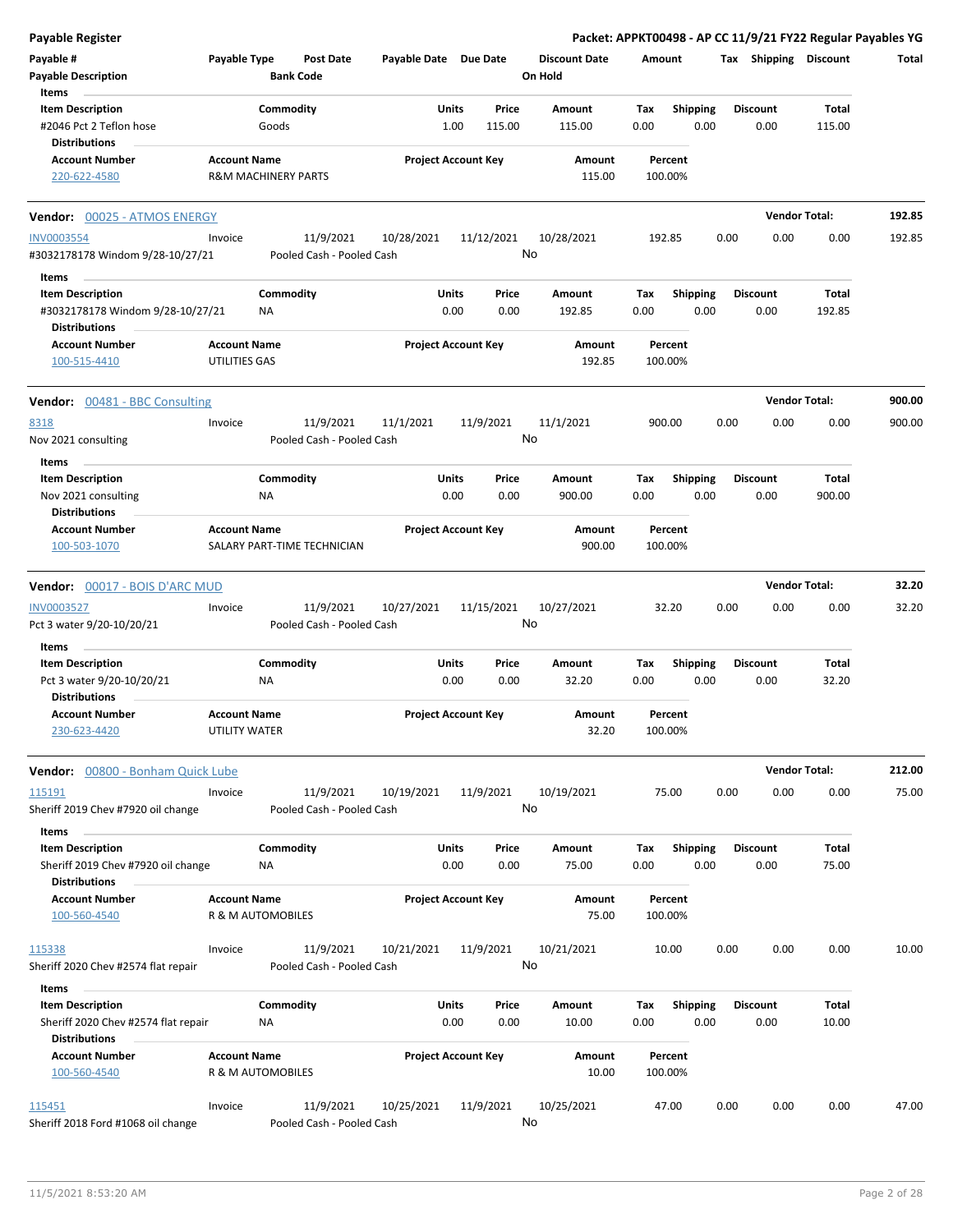| Payable Register                                                                            |                                        |                                |                  |                       |                            |                  |                                 |             |                         |      |                         | Packet: APPKT00498 - AP CC 11/9/21 FY22 Regular Payables YG |          |
|---------------------------------------------------------------------------------------------|----------------------------------------|--------------------------------|------------------|-----------------------|----------------------------|------------------|---------------------------------|-------------|-------------------------|------|-------------------------|-------------------------------------------------------------|----------|
| Payable #<br><b>Payable Description</b>                                                     | Payable Type                           | <b>Bank Code</b>               | <b>Post Date</b> | Payable Date Due Date |                            |                  | <b>Discount Date</b><br>On Hold | Amount      |                         |      | Tax Shipping Discount   |                                                             | Total    |
| Items<br><b>Item Description</b><br>Sheriff 2018 Ford #1068 oil change<br>Distributions     |                                        | Commodity<br>NA                |                  |                       | <b>Units</b><br>0.00       | Price<br>0.00    | Amount<br>47.00                 | Tax<br>0.00 | <b>Shipping</b><br>0.00 |      | <b>Discount</b><br>0.00 | Total<br>47.00                                              |          |
| <b>Account Number</b><br>100-560-4540                                                       | <b>Account Name</b>                    | R & M AUTOMOBILES              |                  |                       | <b>Project Account Key</b> |                  | Amount<br>47.00                 | 100.00%     | Percent                 |      |                         |                                                             |          |
| 115628<br>Pct 3 2004 Chev inspection                                                        | Invoice                                | Pooled Cash - Pooled Cash      | 11/9/2021        | 10/27/2021            |                            | 11/9/2021        | 10/27/2021<br>No                |             | 7.00                    | 0.00 | 0.00                    | 0.00                                                        | 7.00     |
| Items                                                                                       |                                        |                                |                  |                       |                            |                  |                                 |             |                         |      |                         |                                                             |          |
| <b>Item Description</b><br>Pct 3 2004 Chev inspection<br>Distributions                      |                                        | Commodity<br>ΝA                |                  |                       | Units<br>0.00              | Price<br>0.00    | Amount<br>7.00                  | Tax<br>0.00 | <b>Shipping</b><br>0.00 |      | <b>Discount</b><br>0.00 | Total<br>7.00                                               |          |
| <b>Account Number</b><br>230-623-4580                                                       | <b>Account Name</b>                    | <b>R&amp;M MACHINERY PARTS</b> |                  |                       | <b>Project Account Key</b> |                  | Amount<br>7.00                  | 100.00%     | Percent                 |      |                         |                                                             |          |
| 115900                                                                                      | Invoice                                |                                | 11/9/2021        | 11/2/2021             |                            | 11/9/2021        | 11/2/2021                       |             | 26.00                   | 0.00 | 0.00                    | 0.00                                                        | 26.00    |
| Sheriff 2019 Ford #4616 mount tires                                                         |                                        | Pooled Cash - Pooled Cash      |                  |                       |                            |                  | No                              |             |                         |      |                         |                                                             |          |
| Items<br><b>Item Description</b>                                                            |                                        | Commodity                      |                  |                       | Units                      | Price            | <b>Amount</b>                   | Tax         | <b>Shipping</b>         |      | <b>Discount</b>         | Total                                                       |          |
| Sheriff 2019 Ford #4616 mount tires<br>Distributions                                        |                                        | <b>NA</b>                      |                  |                       | 0.00                       | 0.00             | 26.00                           | 0.00        | 0.00                    |      | 0.00                    | 26.00                                                       |          |
| <b>Account Number</b><br>100-560-4540                                                       | <b>Account Name</b>                    | R & M AUTOMOBILES              |                  |                       | <b>Project Account Key</b> |                  | Amount<br>26.00                 | 100.00%     | Percent                 |      |                         |                                                             |          |
| 115913<br>Sheriff 2021 Ford #4613 oil change                                                | Invoice                                | Pooled Cash - Pooled Cash      | 11/9/2021        | 11/2/2021             |                            | 11/9/2021        | 11/2/2021<br>No                 |             | 47.00                   | 0.00 | 0.00                    | 0.00                                                        | 47.00    |
| Items                                                                                       |                                        |                                |                  |                       |                            |                  |                                 |             |                         |      |                         |                                                             |          |
| <b>Item Description</b><br>Sheriff 2021 Ford #4613 oil change<br><b>Distributions</b>       |                                        | Commodity<br><b>NA</b>         |                  |                       | Units<br>0.00              | Price<br>0.00    | Amount<br>47.00                 | Tax<br>0.00 | Shipping<br>0.00        |      | <b>Discount</b><br>0.00 | Total<br>47.00                                              |          |
| <b>Account Number</b><br>100-560-4540                                                       | <b>Account Name</b>                    | R & M AUTOMOBILES              |                  |                       | <b>Project Account Key</b> |                  | Amount<br>47.00                 | 100.00%     | Percent                 |      |                         |                                                             |          |
| Vendor: 00046 - BONHAM, CITY OF                                                             |                                        |                                |                  |                       |                            |                  |                                 |             |                         |      |                         | <b>Vendor Total:</b>                                        | 1,823.36 |
| INV0003517<br>#208-0082528-001 Agrilife 9/23-10/27/21                                       | Invoice                                | Pooled Cash - Pooled Cash      | 11/9/2021        | 10/29/2021            |                            | 11/15/2021<br>No | 10/29/2021                      |             | 62.56                   | 0.00 | 0.00                    | 0.00                                                        | 62.56    |
| Items<br><b>Item Description</b><br>#208-0082528-001 Agrilife 9/23-10/27/21                 |                                        | Commodity<br>ΝA                |                  |                       | Units<br>0.00              | Price<br>0.00    | Amount<br>62.56                 | Tax<br>0.00 | <b>Shipping</b><br>0.00 |      | <b>Discount</b><br>0.00 | Total<br>62.56                                              |          |
| <b>Distributions</b><br><b>Account Number</b><br>100-516-4420                               | <b>Account Name</b><br>UTILITIES WATER |                                |                  |                       | <b>Project Account Key</b> |                  | Amount<br>62.56                 | 100.00%     | Percent                 |      |                         |                                                             |          |
| <b>INV0003518</b><br>#209-0092863-001 800 E 2nd 9/28-10/29/21                               | Invoice                                | Pooled Cash - Pooled Cash      | 11/9/2021        | 10/29/2021            |                            | 11/15/2021       | 10/29/2021<br>No                |             | 67.99                   | 0.00 | 0.00                    | 0.00                                                        | 67.99    |
| Items                                                                                       |                                        |                                |                  |                       |                            |                  |                                 |             |                         |      |                         |                                                             |          |
| <b>Item Description</b><br>#209-0092863-001 800 E 2nd 9/28-10/29 NA<br><b>Distributions</b> |                                        | Commodity                      |                  |                       | Units<br>0.00              | Price<br>0.00    | Amount<br>67.99                 | Tax<br>0.00 | <b>Shipping</b><br>0.00 |      | <b>Discount</b><br>0.00 | Total<br>67.99                                              |          |
| <b>Account Number</b><br>100-518-4430                                                       | <b>Account Name</b>                    | <b>TRASH PICKUP SERVICE</b>    |                  |                       | <b>Project Account Key</b> |                  | Amount<br>67.99                 | 100.00%     | Percent                 |      |                         |                                                             |          |
| INV0003519<br>#204-0041367-001 Courthouse 9/28-10/8/21                                      | Invoice                                | Pooled Cash - Pooled Cash      | 11/9/2021        | 10/29/2021            |                            | 11/15/2021       | 10/29/2021<br>No                |             | 12.14                   | 0.00 | 0.00                    | 0.00                                                        | 12.14    |

#204-0041367-001 Courthouse 9/28-10/8/21 Pooled Cash - Pooled Cash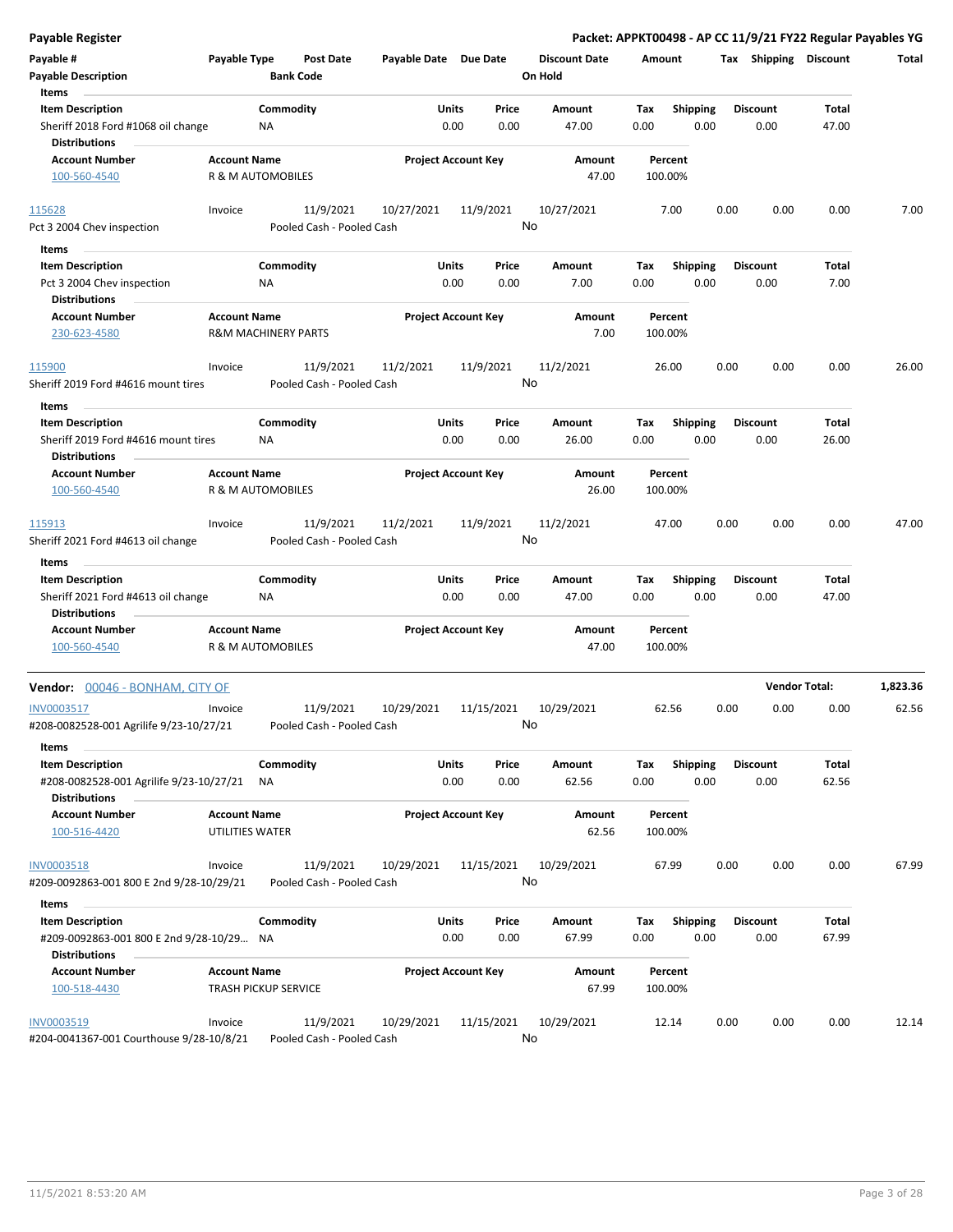| <b>Payable Register</b>                                                                      |                                                |                                        |                            |                            |                                 | Packet: APPKT00498 - AP CC 11/9/21 FY22 Regular Payables YG |                         |                        |        |
|----------------------------------------------------------------------------------------------|------------------------------------------------|----------------------------------------|----------------------------|----------------------------|---------------------------------|-------------------------------------------------------------|-------------------------|------------------------|--------|
| Payable #<br><b>Payable Description</b>                                                      | Payable Type                                   | <b>Post Date</b><br><b>Bank Code</b>   | Payable Date Due Date      |                            | <b>Discount Date</b><br>On Hold | Amount                                                      | Tax Shipping Discount   |                        | Total  |
| Items<br><b>Item Description</b>                                                             |                                                | Commodity                              | Units                      | Price                      | Amount                          | <b>Shipping</b><br>Tax                                      | <b>Discount</b>         | Total                  |        |
| #204-0041367-001 Courthouse 9/28-10/8 NA<br><b>Distributions</b>                             |                                                |                                        | 0.00                       | 0.00                       | 12.14                           | 0.00<br>0.00                                                | 0.00                    | 12.14                  |        |
| <b>Account Number</b>                                                                        | <b>Account Name</b>                            |                                        | <b>Project Account Key</b> |                            | Amount                          | Percent                                                     |                         |                        |        |
| 100-510-4420                                                                                 | UTILITIES WATER                                |                                        |                            |                            | 12.14                           | 100.00%                                                     |                         |                        |        |
| <b>INV0003520</b>                                                                            | Invoice                                        | 11/9/2021                              | 10/29/2021                 | 11/15/2021                 | 10/29/2021                      | 238.36                                                      | 0.00<br>0.00            | 0.00                   | 238.36 |
| #205-0050150-001 S Annex 9/23-10/27/21                                                       |                                                | Pooled Cash - Pooled Cash              |                            |                            | No                              |                                                             |                         |                        |        |
| Items                                                                                        |                                                |                                        |                            |                            |                                 |                                                             |                         |                        |        |
| <b>Item Description</b><br>#205-0050150-001 S Annex 9/23-10/27/21 NA<br><b>Distributions</b> |                                                | Commodity                              | Units<br>0.00              | Price<br>0.00              | Amount<br>238.36                | <b>Shipping</b><br>Tax<br>0.00<br>0.00                      | <b>Discount</b><br>0.00 | Total<br>238.36        |        |
| <b>Account Number</b>                                                                        | <b>Account Name</b>                            |                                        | <b>Project Account Key</b> |                            | Amount                          | Percent                                                     |                         |                        |        |
| 100-513-4430                                                                                 | <b>TRASH PICKUP SERVICE</b>                    |                                        |                            |                            | 87.56                           | 36.73%                                                      |                         |                        |        |
| 100-513-4420                                                                                 | UTILITIES WATER                                |                                        |                            |                            | 150.80                          | 63.27%                                                      |                         |                        |        |
| INV0003521                                                                                   | Invoice                                        | 11/9/2021                              | 10/29/2021                 | 11/15/2021                 | 10/29/2021                      | 113.54                                                      | 0.00<br>0.00            | 0.00                   | 113.54 |
| #209-0092738-001 E Annex 9/23-10/27/21                                                       |                                                | Pooled Cash - Pooled Cash              |                            |                            | No                              |                                                             |                         |                        |        |
| Items                                                                                        |                                                |                                        |                            |                            |                                 |                                                             |                         |                        |        |
| <b>Item Description</b><br>#209-0092738-001 E Annex 9/23-10/27/21 NA<br><b>Distributions</b> |                                                | Commodity                              | Units<br>0.00              | Price<br>0.00              | Amount<br>113.54                | Shipping<br>Tax<br>0.00<br>0.00                             | <b>Discount</b><br>0.00 | <b>Total</b><br>113.54 |        |
| <b>Account Number</b><br>100-511-4420                                                        | <b>Account Name</b><br>UTILITIES WATER         |                                        | <b>Project Account Key</b> |                            | Amount<br>113.54                | Percent<br>100.00%                                          |                         |                        |        |
| INV0003522                                                                                   | Invoice                                        | 11/9/2021                              | 10/29/2021                 | 11/15/2021                 | 10/29/2021                      | 175.89                                                      | 0.00<br>0.00            | 0.00                   | 175.89 |
| #209-0092782-001 Pct 4 9/23-10/27/21                                                         |                                                | Pooled Cash - Pooled Cash              |                            | No                         |                                 |                                                             |                         |                        |        |
| Items                                                                                        |                                                |                                        |                            |                            |                                 |                                                             |                         |                        |        |
| <b>Item Description</b><br>#209-0092782-001 Pct 4 9/23-10/27/21                              | ΝA                                             | Commodity                              | Units<br>0.00              | Price<br>0.00              | Amount<br>175.89                | Tax<br><b>Shipping</b><br>0.00<br>0.00                      | <b>Discount</b><br>0.00 | Total<br>175.89        |        |
| <b>Distributions</b><br><b>Account Number</b>                                                | <b>Account Name</b>                            |                                        |                            | <b>Project Account Key</b> | Amount                          | Percent                                                     |                         |                        |        |
| 240-624-4420                                                                                 | <b>UTILITY WATER</b>                           |                                        |                            |                            | 175.89                          | 100.00%                                                     |                         |                        |        |
| <b>INV0003523</b><br>#209-0093037-002 200 1st 9/28-10/25/21                                  | Invoice                                        | 11/9/2021<br>Pooled Cash - Pooled Cash | 10/29/2021                 | 11/15/2021                 | 10/29/2021<br>No                | 169.50                                                      | 0.00<br>0.00            | 0.00                   | 169.50 |
| Items                                                                                        |                                                |                                        |                            |                            |                                 |                                                             |                         |                        |        |
| <b>Item Description</b><br>#209-0093037-002 200 1st 9/28-10/25/21 NA<br><b>Distributions</b> |                                                | Commodity                              | Units<br>0.00              | Price<br>0.00              | Amount<br>169.50                | <b>Shipping</b><br>Tax<br>0.00<br>0.00                      | <b>Discount</b><br>0.00 | Total<br>169.50        |        |
| <b>Account Number</b>                                                                        | <b>Account Name</b>                            |                                        | <b>Project Account Key</b> |                            | Amount                          | Percent                                                     |                         |                        |        |
| 100-518-4430                                                                                 | <b>TRASH PICKUP SERVICE</b>                    |                                        |                            |                            | 24.14                           | 14.24%                                                      |                         |                        |        |
| 100-518-4420                                                                                 | UTILITIES WATER                                |                                        |                            |                            | 145.36                          | 85.76%                                                      |                         |                        |        |
| <b>INV0003524</b><br>#204-0041265-003 108 Sam Rayburn 9/23-10/ Pooled Cash - Pooled Cash     | Invoice                                        | 11/9/2021                              | 10/29/2021                 | 11/15/2021                 | 10/29/2021<br>No                | 82.22                                                       | 0.00<br>0.00            | 0.00                   | 82.22  |
| Items                                                                                        |                                                |                                        |                            |                            |                                 |                                                             |                         |                        |        |
| <b>Item Description</b><br>#204-0041265-003 108 Sam Rayburn 9/23 NA                          |                                                | Commodity                              | Units<br>0.00              | Price<br>0.00              | Amount<br>82.22                 | <b>Shipping</b><br>Tax<br>0.00<br>0.00                      | <b>Discount</b><br>0.00 | Total<br>82.22         |        |
| <b>Distributions</b>                                                                         |                                                |                                        |                            |                            |                                 |                                                             |                         |                        |        |
| <b>Account Number</b>                                                                        | <b>Account Name</b>                            |                                        | <b>Project Account Key</b> |                            | Amount                          | Percent                                                     |                         |                        |        |
| 100-518-4430<br>100-518-4420                                                                 | <b>TRASH PICKUP SERVICE</b><br>UTILITIES WATER |                                        |                            |                            | 24.14<br>58.08                  | 29.36%<br>70.64%                                            |                         |                        |        |
| <b>INV0003525</b><br>#214-0043011-001 Sheriff 9/23-10/27/21                                  | Invoice                                        | 11/9/2021<br>Pooled Cash - Pooled Cash | 10/29/2021                 | 11/15/2021                 | 10/29/2021<br>No                | 492.90                                                      | 0.00<br>0.00            | 0.00                   | 492.90 |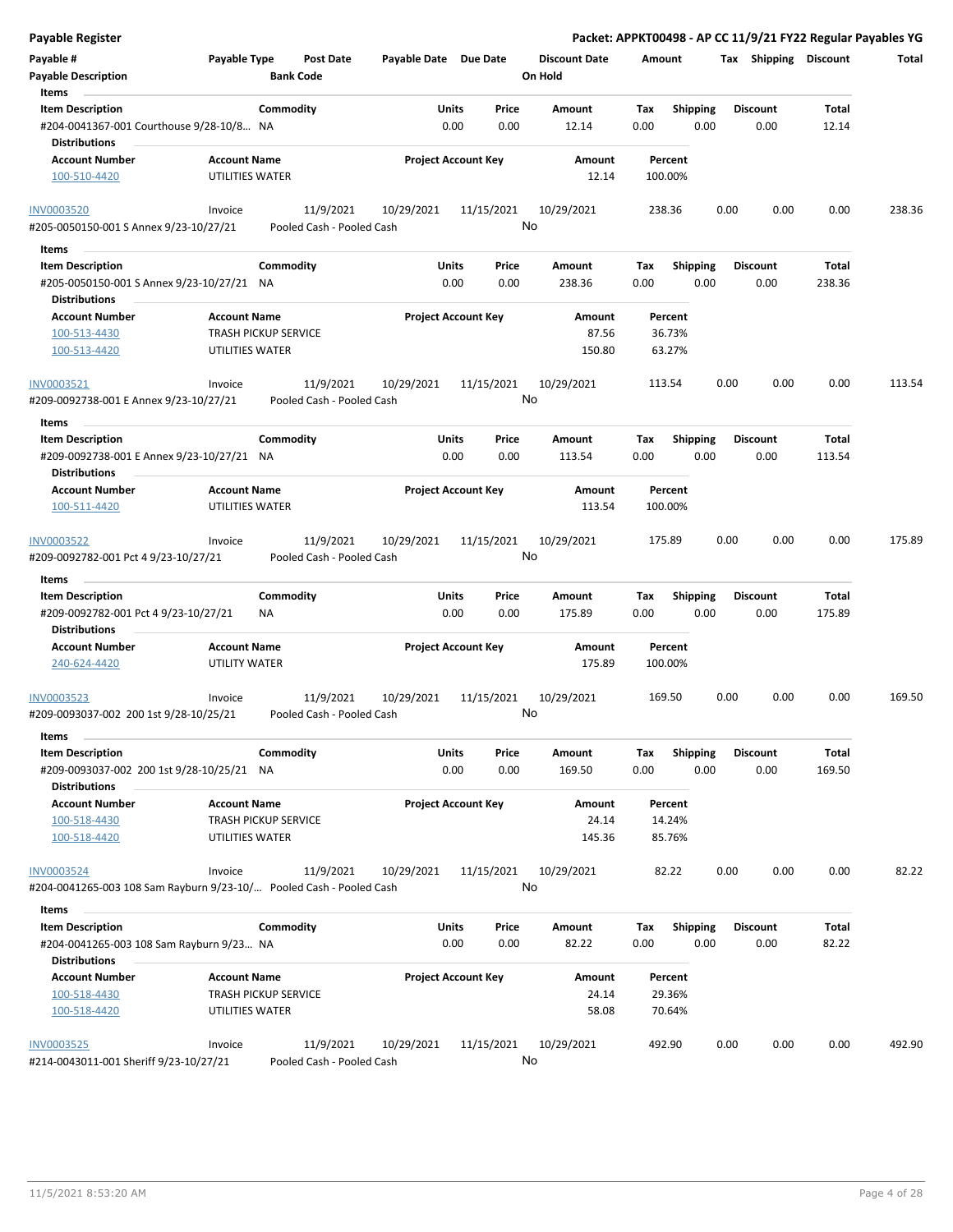| Payable Register                                                                          |                                             |                                        |                            |                 |                                 |                    |                         | Packet: APPKT00498 - AP CC 11/9/21 FY22 Regular Payables YG |                      |        |
|-------------------------------------------------------------------------------------------|---------------------------------------------|----------------------------------------|----------------------------|-----------------|---------------------------------|--------------------|-------------------------|-------------------------------------------------------------|----------------------|--------|
| Payable #<br><b>Payable Description</b>                                                   | Payable Type                                | <b>Post Date</b><br><b>Bank Code</b>   | Payable Date Due Date      |                 | <b>Discount Date</b><br>On Hold | Amount             |                         | Tax Shipping Discount                                       |                      | Total  |
| Items                                                                                     |                                             |                                        |                            |                 |                                 |                    |                         |                                                             |                      |        |
| <b>Item Description</b><br>#214-0043011-001 Sheriff 9/23-10/27/21<br><b>Distributions</b> | Commodity<br>ΝA                             |                                        | Units<br>0.00              | Price<br>0.00   | Amount<br>492.90                | Tax<br>0.00        | <b>Shipping</b><br>0.00 | <b>Discount</b><br>0.00                                     | Total<br>492.90      |        |
| <b>Account Number</b>                                                                     | <b>Account Name</b>                         |                                        | <b>Project Account Key</b> |                 | Amount                          | Percent            |                         |                                                             |                      |        |
| 100-560-4430<br>100-560-4420                                                              | SHERIFF TRASH PICKUP<br>UTILITIES WATER     |                                        |                            |                 | 120.84<br>372.06                | 24.52%<br>75.48%   |                         |                                                             |                      |        |
| <b>INV0003526</b>                                                                         | Invoice                                     | 11/9/2021                              | 10/29/2021                 | 11/15/2021      | 10/29/2021                      | 408.26             |                         | 0.00<br>0.00                                                | 0.00                 | 408.26 |
| #209-0092739-001 TDHS 9/23-10/27/21                                                       |                                             | Pooled Cash - Pooled Cash              |                            | No              |                                 |                    |                         |                                                             |                      |        |
| Items                                                                                     |                                             |                                        |                            |                 |                                 |                    |                         |                                                             |                      |        |
| <b>Item Description</b>                                                                   | Commodity                                   |                                        | Units                      | Price           | Amount                          | Tax                | <b>Shipping</b>         | <b>Discount</b>                                             | Total                |        |
| #209-0092739-001 TDHS 9/23-10/27/21<br><b>Distributions</b>                               | ΝA                                          |                                        | 0.00                       | 0.00            | 408.26                          | 0.00               | 0.00                    | 0.00                                                        | 408.26               |        |
| <b>Account Number</b>                                                                     | <b>Account Name</b>                         |                                        | <b>Project Account Key</b> |                 | Amount                          | Percent            |                         |                                                             |                      |        |
| 100-640-4420                                                                              | UTILITIES WATER                             |                                        |                            |                 | 320.70                          | 78.55%             |                         |                                                             |                      |        |
| 100-640-4430                                                                              | <b>TRASH PICK-UP</b>                        |                                        |                            |                 | 43.78                           | 10.72%             |                         |                                                             |                      |        |
| 100-511-4430                                                                              | <b>TRASH PICK-UP SERVICE</b>                |                                        |                            |                 | 43.78                           | 10.72%             |                         |                                                             |                      |        |
| Vendor: 00725 - BRANNAN, QUIENCY SMITH                                                    |                                             |                                        |                            |                 |                                 |                    |                         |                                                             | <b>Vendor Total:</b> | 858.00 |
| <u>17</u><br>CR-21-28049 Shoemaker Dst Ct 10/1-22/21                                      | Invoice                                     | 11/9/2021<br>Pooled Cash - Pooled Cash | 10/24/2021                 | 11/9/2021<br>No | 10/24/2021                      | 280.50             |                         | 0.00<br>0.00                                                | 0.00                 | 280.50 |
| Items                                                                                     |                                             |                                        |                            |                 |                                 |                    |                         |                                                             |                      |        |
| <b>Item Description</b>                                                                   | Commodity                                   |                                        | Units                      | Price           | Amount                          | Tax                | <b>Shipping</b>         | <b>Discount</b>                                             | Total                |        |
| CR-21-28049 Shoemaker Dst Ct 10/1-22/21 NA<br><b>Distributions</b>                        |                                             |                                        | 0.00                       | 0.00            | 280.50                          | 0.00               | 0.00                    | 0.00                                                        | 280.50               |        |
| <b>Account Number</b><br>100-435-4370                                                     | <b>Account Name</b><br><b>ATTORNEY FEES</b> |                                        | <b>Project Account Key</b> |                 | Amount<br>280.50                | Percent<br>100.00% |                         |                                                             |                      |        |
| <u>18</u><br>CR-21-27977 Johnson Dst Ct 10/1-22/21                                        | Invoice                                     | 11/9/2021<br>Pooled Cash - Pooled Cash | 10/26/2021                 | 11/9/2021<br>No | 10/26/2021                      | 450.00             |                         | 0.00<br>0.00                                                | 0.00                 | 450.00 |
| Items                                                                                     |                                             |                                        |                            |                 |                                 |                    |                         |                                                             |                      |        |
| <b>Item Description</b>                                                                   | Commodity                                   |                                        | Units                      | Price           | Amount                          | Tax                | <b>Shipping</b>         | Discount                                                    | Total                |        |
| CR-21-27977 Johnson Dst Ct 10/1-22/21<br><b>Distributions</b>                             | ΝA                                          |                                        | 0.00                       | 0.00            | 450.00                          | 0.00               | 0.00                    | 0.00                                                        | 450.00               |        |
| <b>Account Number</b><br>100-435-4370                                                     | <b>Account Name</b><br>ATTORNEY FEES        |                                        | <b>Project Account Key</b> |                 | Amount<br>450.00                | Percent<br>100.00% |                         |                                                             |                      |        |
| 19<br>CR-20-27633 Siler Dst Ct 10/4-22/21                                                 | Invoice                                     | 11/9/2021<br>Pooled Cash - Pooled Cash | 10/24/2021                 | 11/9/2021<br>No | 10/24/2021                      | 127.50             |                         | 0.00<br>0.00                                                | 0.00                 | 127.50 |
| Items<br><b>Item Description</b>                                                          | Commodity                                   |                                        | Units                      | Price           | Amount                          | Tax                | Shipping                | <b>Discount</b>                                             | Total                |        |
| CR-20-27633 Siler Dst Ct 10/4-22/21<br><b>Distributions</b>                               | NA                                          |                                        | 0.00                       | 0.00            | 127.50                          | 0.00               | 0.00                    | 0.00                                                        | 127.50               |        |
| <b>Account Number</b>                                                                     | <b>Account Name</b>                         |                                        | <b>Project Account Key</b> |                 | Amount                          | Percent            |                         |                                                             |                      |        |
| 100-435-4370                                                                              | <b>ATTORNEY FEES</b>                        |                                        |                            |                 | 127.50                          | 100.00%            |                         |                                                             |                      |        |
| Vendor: 00449 - BRESE-LEBRON LAW, PLLC                                                    |                                             |                                        |                            |                 |                                 |                    |                         |                                                             | <b>Vendor Total:</b> | 144.50 |
| <u>429</u>                                                                                | Invoice                                     | 11/9/2021                              | 10/25/2021                 | 11/9/2021       | 10/25/2021                      | 144.50             |                         | 0.00<br>0.00                                                | 0.00                 | 144.50 |
| CR-21-28171 Moore Dst Ct 10/5-20/21                                                       |                                             | Pooled Cash - Pooled Cash              |                            | No              |                                 |                    |                         |                                                             |                      |        |
| Items                                                                                     |                                             |                                        |                            |                 |                                 |                    |                         |                                                             |                      |        |
| <b>Item Description</b><br>CR-21-28171 Moore Dst Ct 10/5-20/21                            | Commodity<br>ΝA                             |                                        | Units<br>0.00              | Price<br>0.00   | Amount<br>144.50                | Tax<br>0.00        | <b>Shipping</b><br>0.00 | <b>Discount</b><br>0.00                                     | Total<br>144.50      |        |
| <b>Distributions</b><br><b>Account Number</b><br>100-435-4370                             | <b>Account Name</b><br><b>ATTORNEY FEES</b> |                                        | <b>Project Account Key</b> |                 | Amount<br>144.50                | Percent<br>100.00% |                         |                                                             |                      |        |

**Vendor:** 00581 - CINTAS CORPORATION #163 **Vendor Total: 140.00**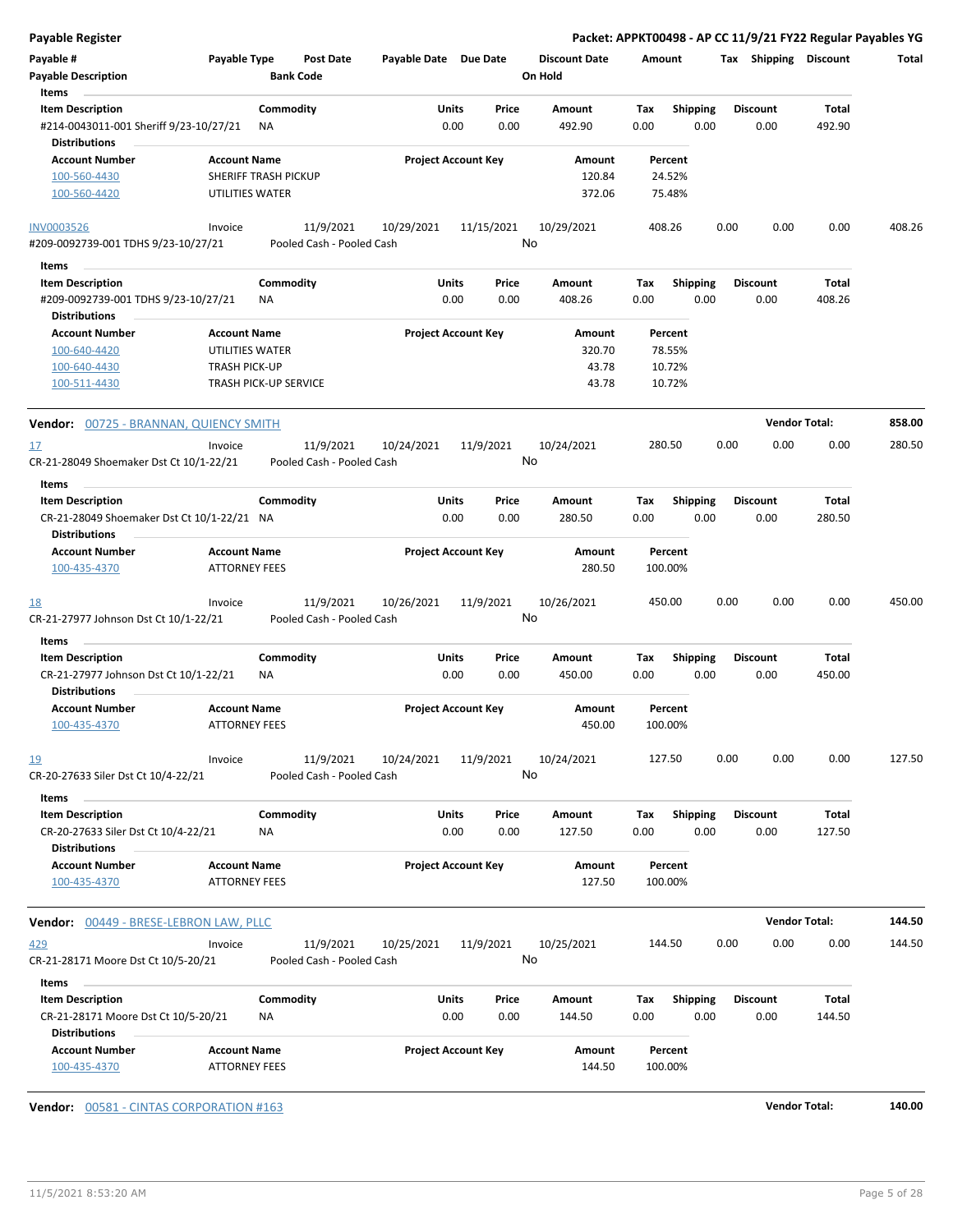| <b>Payable Register</b>                 |                                |                  |                                        |                       |                            |           |                                 |      |                 |      |      |                       | Packet: APPKT00498 - AP CC 11/9/21 FY22 Regular Payables YG |        |
|-----------------------------------------|--------------------------------|------------------|----------------------------------------|-----------------------|----------------------------|-----------|---------------------------------|------|-----------------|------|------|-----------------------|-------------------------------------------------------------|--------|
| Payable #<br><b>Payable Description</b> | Payable Type                   | <b>Bank Code</b> | <b>Post Date</b>                       | Payable Date Due Date |                            |           | <b>Discount Date</b><br>On Hold |      | Amount          |      |      | Tax Shipping Discount |                                                             | Total  |
| 4097963041<br>Pct 4 uniforms            | Invoice                        |                  | 11/9/2021<br>Pooled Cash - Pooled Cash | 10/6/2021             |                            | 11/9/2021 | 10/6/2021<br>No                 |      | 35.00           |      | 0.00 | 0.00                  | 0.00                                                        | 35.00  |
| Items                                   |                                |                  |                                        |                       |                            |           |                                 |      |                 |      |      |                       |                                                             |        |
| <b>Item Description</b>                 |                                | Commodity        |                                        |                       | Units                      | Price     | Amount                          | Tax  | <b>Shipping</b> |      |      | <b>Discount</b>       | Total                                                       |        |
| Pct 4 uniforms                          |                                | <b>NA</b>        |                                        |                       | 0.00                       | 0.00      | 35.00                           | 0.00 |                 | 0.00 |      | 0.00                  | 35.00                                                       |        |
| <b>Distributions</b>                    |                                |                  |                                        |                       |                            |           |                                 |      |                 |      |      |                       |                                                             |        |
| <b>Account Number</b>                   | <b>Account Name</b>            |                  |                                        |                       | <b>Project Account Key</b> |           | Amount                          |      | Percent         |      |      |                       |                                                             |        |
| 240-624-3950                            | <b>UNIFORMS</b>                |                  |                                        |                       |                            |           | 35.00                           |      | 100.00%         |      |      |                       |                                                             |        |
| 4098637100                              | Invoice                        |                  | 11/9/2021                              | 10/13/2021            |                            | 11/9/2021 | 10/13/2021                      |      | 35.00           |      | 0.00 | 0.00                  | 0.00                                                        | 35.00  |
| Pct 4 uniforms                          |                                |                  | Pooled Cash - Pooled Cash              |                       |                            |           | No                              |      |                 |      |      |                       |                                                             |        |
| Items                                   |                                |                  |                                        |                       |                            |           |                                 |      |                 |      |      |                       |                                                             |        |
| <b>Item Description</b>                 |                                | Commodity        |                                        |                       | Units                      | Price     | Amount                          | Tax  | <b>Shipping</b> |      |      | <b>Discount</b>       | Total                                                       |        |
| Pct 4 uniforms                          |                                | NA               |                                        |                       | 0.00                       | 0.00      | 35.00                           | 0.00 |                 | 0.00 |      | 0.00                  | 35.00                                                       |        |
| <b>Distributions</b>                    |                                |                  |                                        |                       |                            |           |                                 |      |                 |      |      |                       |                                                             |        |
| <b>Account Number</b>                   | <b>Account Name</b>            |                  |                                        |                       | <b>Project Account Key</b> |           | Amount                          |      | Percent         |      |      |                       |                                                             |        |
| 240-624-3950                            | <b>UNIFORMS</b>                |                  |                                        |                       |                            |           | 35.00                           |      | 100.00%         |      |      |                       |                                                             |        |
| 4099295922                              | Invoice                        |                  | 11/9/2021                              | 10/20/2021            |                            | 11/9/2021 | 10/20/2021                      |      | 35.00           |      | 0.00 | 0.00                  | 0.00                                                        | 35.00  |
| Pct 4 uniforms                          |                                |                  | Pooled Cash - Pooled Cash              |                       |                            |           | No                              |      |                 |      |      |                       |                                                             |        |
| Items                                   |                                |                  |                                        |                       |                            |           |                                 |      |                 |      |      |                       |                                                             |        |
| <b>Item Description</b>                 |                                | Commodity        |                                        |                       | Units                      | Price     | Amount                          | Tax  | <b>Shipping</b> |      |      | <b>Discount</b>       | Total                                                       |        |
| Pct 4 uniforms                          |                                | NA               |                                        |                       | 0.00                       | 0.00      | 35.00                           | 0.00 |                 | 0.00 |      | 0.00                  | 35.00                                                       |        |
| <b>Distributions</b>                    |                                |                  |                                        |                       |                            |           |                                 |      |                 |      |      |                       |                                                             |        |
| <b>Account Number</b>                   | <b>Account Name</b>            |                  |                                        |                       | <b>Project Account Key</b> |           | Amount                          |      | Percent         |      |      |                       |                                                             |        |
| 240-624-3950                            | <b>UNIFORMS</b>                |                  |                                        |                       |                            |           | 35.00                           |      | 100.00%         |      |      |                       |                                                             |        |
| 4099985325                              | Invoice                        |                  | 11/9/2021                              | 10/27/2021            |                            | 11/9/2021 | 10/27/2021                      |      | 35.00           |      | 0.00 | 0.00                  | 0.00                                                        | 35.00  |
| Pct 4 uniforms                          |                                |                  | Pooled Cash - Pooled Cash              |                       |                            |           | No                              |      |                 |      |      |                       |                                                             |        |
| Items                                   |                                |                  |                                        |                       |                            |           |                                 |      |                 |      |      |                       |                                                             |        |
| <b>Item Description</b>                 |                                | Commodity        |                                        |                       | <b>Units</b>               | Price     | Amount                          | Tax  | <b>Shipping</b> |      |      | <b>Discount</b>       | Total                                                       |        |
| Pct 4 uniforms                          |                                | NA               |                                        |                       | 0.00                       | 0.00      | 35.00                           | 0.00 |                 | 0.00 |      | 0.00                  | 35.00                                                       |        |
| <b>Distributions</b>                    |                                |                  |                                        |                       |                            |           |                                 |      |                 |      |      |                       |                                                             |        |
| <b>Account Number</b>                   | <b>Account Name</b>            |                  |                                        |                       | <b>Project Account Key</b> |           | Amount                          |      | Percent         |      |      |                       |                                                             |        |
| 240-624-3950                            | <b>UNIFORMS</b>                |                  |                                        |                       |                            |           | 35.00                           |      | 100.00%         |      |      |                       |                                                             |        |
| Vendor: 00052 - CO-OPERATIVE GIN CO.    |                                |                  |                                        |                       |                            |           |                                 |      |                 |      |      | <b>Vendor Total:</b>  |                                                             | 321.25 |
| 140245                                  | Invoice                        |                  | 11/9/2021                              | 10/1/2021             |                            | 11/9/2021 | 10/1/2021                       |      | 15.10           |      | 0.00 | 0.00                  | 0.00                                                        | 15.10  |
| #FANN#4 Pct 4 cobalt bits/misc          |                                |                  | Pooled Cash - Pooled Cash              |                       |                            |           | No                              |      |                 |      |      |                       |                                                             |        |
| Items                                   |                                |                  |                                        |                       |                            |           |                                 |      |                 |      |      |                       |                                                             |        |
| <b>Item Description</b>                 |                                | Commodity        |                                        |                       | Units                      | Price     | Amount                          | Tax  | <b>Shipping</b> |      |      | <b>Discount</b>       | Total                                                       |        |
| #FANN#4 Pct 4 cobalt bits/misc          |                                | NA               |                                        |                       | 0.00                       | 0.00      | 15.10                           | 0.00 |                 | 0.00 |      | 0.00                  | 15.10                                                       |        |
| <b>Distributions</b>                    |                                |                  |                                        |                       |                            |           |                                 |      |                 |      |      |                       |                                                             |        |
| <b>Account Number</b>                   | <b>Account Name</b>            |                  |                                        |                       | <b>Project Account Key</b> |           | Amount                          |      | Percent         |      |      |                       |                                                             |        |
| 240-624-3400                            | <b>SHOP SUPPLIES</b>           |                  |                                        |                       |                            |           | 15.10                           |      | 100.00%         |      |      |                       |                                                             |        |
| 140630                                  | Invoice                        |                  | 11/9/2021                              | 10/7/2021             |                            | 11/9/2021 | 10/7/2021                       |      | 14.00           |      | 0.00 | 0.00                  | 0.00                                                        | 14.00  |
| Pct 3 stick hose                        |                                |                  | Pooled Cash - Pooled Cash              |                       |                            |           | No                              |      |                 |      |      |                       |                                                             |        |
| Items                                   |                                |                  |                                        |                       |                            |           |                                 |      |                 |      |      |                       |                                                             |        |
| <b>Item Description</b>                 |                                | Commodity        |                                        |                       | <b>Units</b>               | Price     | Amount                          | Tax  | <b>Shipping</b> |      |      | <b>Discount</b>       | Total                                                       |        |
| Pct 3 stick hose                        |                                | Goods            |                                        |                       | 10.00                      | 1.40      | 14.00                           | 0.00 |                 | 0.00 |      | 0.00                  | 14.00                                                       |        |
| <b>Distributions</b>                    |                                |                  |                                        |                       |                            |           |                                 |      |                 |      |      |                       |                                                             |        |
| <b>Account Number</b>                   | <b>Account Name</b>            |                  |                                        |                       | <b>Project Account Key</b> |           | Amount                          |      | Percent         |      |      |                       |                                                             |        |
| 230-623-4580                            | <b>R&amp;M MACHINERY PARTS</b> |                  |                                        |                       |                            |           | 14.00                           |      | 100.00%         |      |      |                       |                                                             |        |
|                                         |                                |                  |                                        |                       |                            |           |                                 |      |                 |      |      |                       |                                                             |        |
| 140943                                  | Invoice                        |                  | 11/9/2021                              | 10/12/2021            |                            | 11/9/2021 | 10/12/2021                      |      | 3.50            |      | 0.00 | 0.00                  | 0.00                                                        | 3.50   |
| Pct 3 misc                              |                                |                  | Pooled Cash - Pooled Cash              |                       |                            |           | No                              |      |                 |      |      |                       |                                                             |        |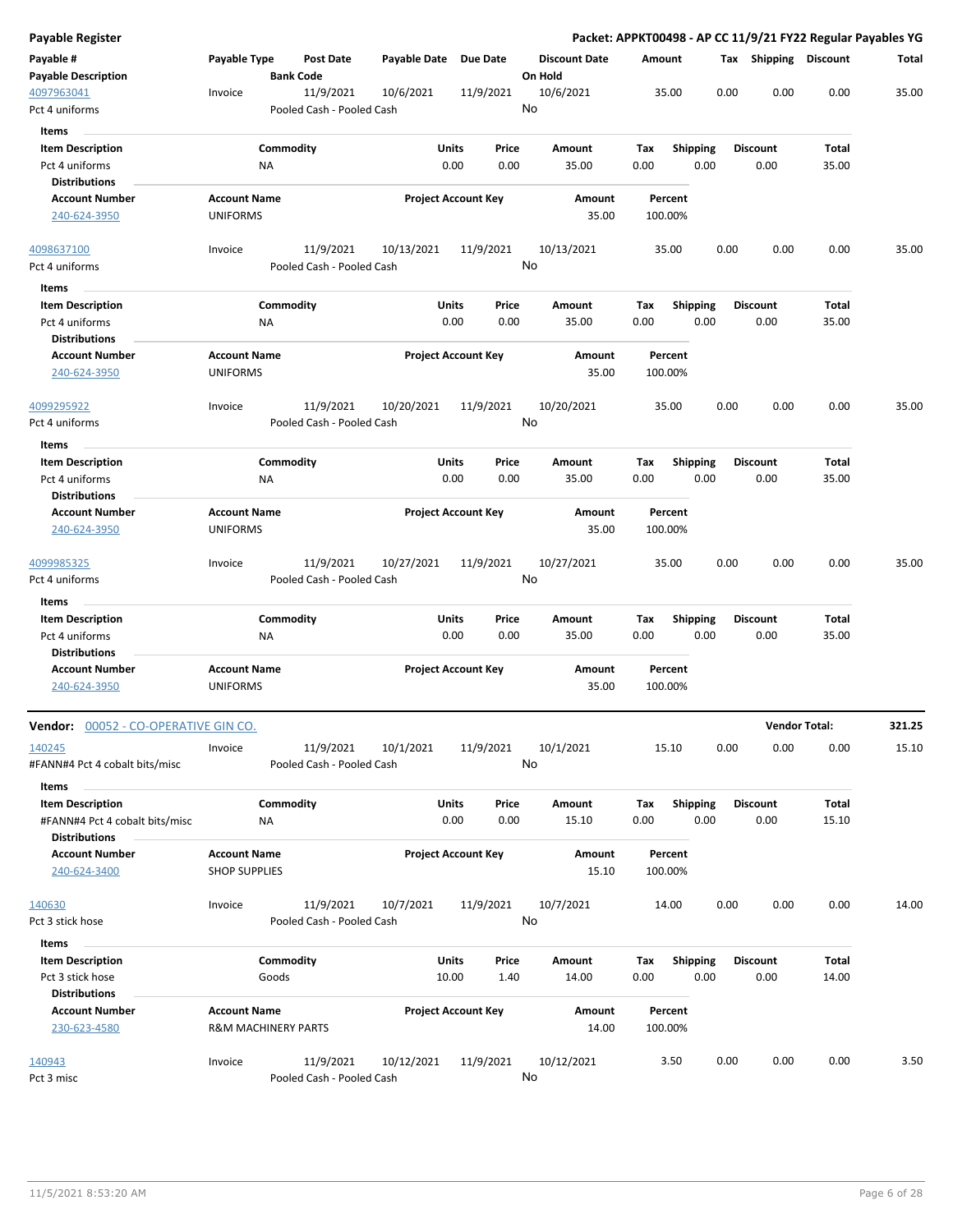| Payable Register                                |                                |                                        |                       |                            |                                 |         |                 |                 |      | Packet: APPKT00498 - AP CC 11/9/21 FY22 Regular Payables YG |          |
|-------------------------------------------------|--------------------------------|----------------------------------------|-----------------------|----------------------------|---------------------------------|---------|-----------------|-----------------|------|-------------------------------------------------------------|----------|
| Payable #<br><b>Payable Description</b>         | Payable Type                   | <b>Post Date</b><br><b>Bank Code</b>   | Payable Date Due Date |                            | <b>Discount Date</b><br>On Hold | Amount  |                 |                 |      | Tax Shipping Discount                                       | Total    |
| Items                                           |                                |                                        |                       |                            |                                 |         |                 |                 |      |                                                             |          |
| <b>Item Description</b>                         |                                | Commodity                              | Units                 | Price                      | Amount                          | Tax     | <b>Shipping</b> | <b>Discount</b> |      | Total                                                       |          |
| Pct 3 misc                                      | Goods                          |                                        |                       | 1.00<br>3.50               | 3.50                            | 0.00    | 0.00            |                 | 0.00 | 3.50                                                        |          |
| <b>Distributions</b>                            |                                |                                        |                       |                            |                                 |         |                 |                 |      |                                                             |          |
| <b>Account Number</b>                           | <b>Account Name</b>            |                                        |                       | <b>Project Account Key</b> | Amount                          | Percent |                 |                 |      |                                                             |          |
| 230-623-4580                                    | <b>R&amp;M MACHINERY PARTS</b> |                                        |                       |                            | 3.50                            | 100.00% |                 |                 |      |                                                             |          |
| 141005                                          | Invoice                        | 11/9/2021                              | 10/13/2021            | 11/9/2021                  | 10/13/2021                      | 19.60   |                 | 0.00            | 0.00 | 0.00                                                        | 19.60    |
| Pct 3 dust caps/misc/duct tape                  |                                | Pooled Cash - Pooled Cash              |                       |                            | No                              |         |                 |                 |      |                                                             |          |
| Items                                           |                                |                                        |                       |                            |                                 |         |                 |                 |      |                                                             |          |
| <b>Item Description</b>                         |                                | Commodity                              | Units                 | Price                      | Amount                          | Tax     | <b>Shipping</b> | <b>Discount</b> |      | Total                                                       |          |
| Pct 3 dust caps/misc/duct tape                  | <b>NA</b>                      |                                        |                       | 0.00<br>0.00               | 19.60                           | 0.00    | 0.00            |                 | 0.00 | 19.60                                                       |          |
| <b>Distributions</b>                            |                                |                                        |                       |                            |                                 |         |                 |                 |      |                                                             |          |
| <b>Account Number</b>                           | <b>Account Name</b>            |                                        |                       | <b>Project Account Key</b> | Amount                          | Percent |                 |                 |      |                                                             |          |
| 230-623-4580                                    | R&M MACHINERY PARTS            |                                        |                       |                            | 9.00                            | 45.92%  |                 |                 |      |                                                             |          |
| 230-623-3400                                    | <b>SHOP SUPPLIES</b>           |                                        |                       |                            | 10.60                           | 54.08%  |                 |                 |      |                                                             |          |
| 141828                                          | Invoice                        | 11/9/2021                              | 10/26/2021            | 11/9/2021                  | 10/26/2021                      | 15.60   |                 | 0.00            | 0.00 | 0.00                                                        | 15.60    |
| Pct 3 wiper blades                              |                                | Pooled Cash - Pooled Cash              |                       |                            | No                              |         |                 |                 |      |                                                             |          |
| Items                                           |                                |                                        |                       |                            |                                 |         |                 |                 |      |                                                             |          |
| <b>Item Description</b>                         |                                | Commodity                              | Units                 | Price                      | Amount                          | Tax     | <b>Shipping</b> | <b>Discount</b> |      | Total                                                       |          |
| Pct 3 wiper blades                              | Goods                          |                                        |                       | 2.00<br>7.80               | 15.60                           | 0.00    | 0.00            |                 | 0.00 | 15.60                                                       |          |
| <b>Distributions</b>                            |                                |                                        |                       |                            |                                 |         |                 |                 |      |                                                             |          |
| <b>Account Number</b>                           | <b>Account Name</b>            |                                        |                       | <b>Project Account Key</b> | Amount                          | Percent |                 |                 |      |                                                             |          |
| 230-623-4580                                    | <b>R&amp;M MACHINERY PARTS</b> |                                        |                       |                            | 15.60                           | 100.00% |                 |                 |      |                                                             |          |
| 141834                                          | Invoice                        | 11/9/2021                              | 10/26/2021            | 11/9/2021                  | 10/26/2021                      |         | 3.60            | 0.00            | 0.00 | 0.00                                                        | 3.60     |
| Pct 3 misc                                      |                                | Pooled Cash - Pooled Cash              |                       |                            | No                              |         |                 |                 |      |                                                             |          |
| Items                                           |                                |                                        |                       |                            |                                 |         |                 |                 |      |                                                             |          |
| <b>Item Description</b>                         |                                | Commodity                              | Units                 | Price                      | Amount                          | Tax     | <b>Shipping</b> | <b>Discount</b> |      | Total                                                       |          |
| Pct 3 misc                                      | Goods                          |                                        |                       | 2.00<br>1.80               | 3.60                            | 0.00    | 0.00            |                 | 0.00 | 3.60                                                        |          |
| <b>Distributions</b>                            |                                |                                        |                       |                            |                                 |         |                 |                 |      |                                                             |          |
| <b>Account Number</b>                           | <b>Account Name</b>            |                                        |                       | <b>Project Account Key</b> | Amount                          | Percent |                 |                 |      |                                                             |          |
| 230-623-4580                                    | R&M MACHINERY PARTS            |                                        |                       |                            | 3.60                            | 100.00% |                 |                 |      |                                                             |          |
| 141991                                          | Invoice                        | 11/9/2021                              | 10/28/2021            | 11/9/2021                  | 10/28/2021                      | 105.85  |                 | 0.00            | 0.00 | 0.00                                                        | 105.85   |
| Pct 3 filters/brushes/misc                      |                                | Pooled Cash - Pooled Cash              |                       |                            | No                              |         |                 |                 |      |                                                             |          |
| Items                                           |                                |                                        |                       |                            |                                 |         |                 |                 |      |                                                             |          |
| <b>Item Description</b>                         |                                | Commodity                              | Units                 | Price                      | Amount                          | Tax     | <b>Shipping</b> | <b>Discount</b> |      | Total                                                       |          |
| Pct 3 filters/brushes/misc                      | <b>NA</b>                      |                                        |                       | 0.00<br>0.00               | 105.85                          | 0.00    | 0.00            |                 | 0.00 | 105.85                                                      |          |
| <b>Distributions</b>                            |                                |                                        |                       |                            |                                 |         |                 |                 |      |                                                             |          |
| <b>Account Number</b>                           | <b>Account Name</b>            |                                        |                       | <b>Project Account Key</b> | Amount                          | Percent |                 |                 |      |                                                             |          |
| 230-623-3400                                    | <b>SHOP SUPPLIES</b>           |                                        |                       |                            | 20.10                           | 18.99%  |                 |                 |      |                                                             |          |
| 230-623-4580                                    | R&M MACHINERY PARTS            |                                        |                       |                            | 85.75                           | 81.01%  |                 |                 |      |                                                             |          |
| 141993                                          | Invoice                        | 11/9/2021                              | 10/28/2021            | 11/9/2021                  | 10/28/2021                      | 144.00  |                 | 0.00            | 0.00 | 0.00                                                        | 144.00   |
| Pct 3 blue def                                  |                                | Pooled Cash - Pooled Cash              |                       |                            | No                              |         |                 |                 |      |                                                             |          |
| Items                                           |                                |                                        |                       |                            |                                 |         |                 |                 |      |                                                             |          |
| <b>Item Description</b>                         |                                | Commodity                              | Units                 | Price                      | Amount                          | Tax     | <b>Shipping</b> | <b>Discount</b> |      | Total                                                       |          |
| Pct 3 blue def                                  | Goods                          |                                        | 12.00                 | 12.00                      | 144.00                          | 0.00    | 0.00            |                 | 0.00 | 144.00                                                      |          |
| <b>Distributions</b>                            |                                |                                        |                       |                            |                                 |         |                 |                 |      |                                                             |          |
| <b>Account Number</b>                           | <b>Account Name</b>            |                                        |                       | <b>Project Account Key</b> | Amount                          | Percent |                 |                 |      |                                                             |          |
| 230-623-4580                                    | R&M MACHINERY PARTS            |                                        |                       |                            | 144.00                          | 100.00% |                 |                 |      |                                                             |          |
| 00163 - COOPER-SORRELLS FUNERAL HOME<br>Vendor: |                                |                                        |                       |                            |                                 |         |                 |                 |      | <b>Vendor Total:</b>                                        | 1,552.50 |
|                                                 |                                |                                        |                       |                            |                                 |         |                 |                 |      |                                                             |          |
| $C21 - 26$<br>Caraway removal/pouch/transport   | Invoice                        | 11/9/2021<br>Pooled Cash - Pooled Cash | 10/29/2021            | 11/9/2021                  | 10/29/2021<br>No                | 776.25  |                 | 0.00            | 0.00 | 0.00                                                        | 776.25   |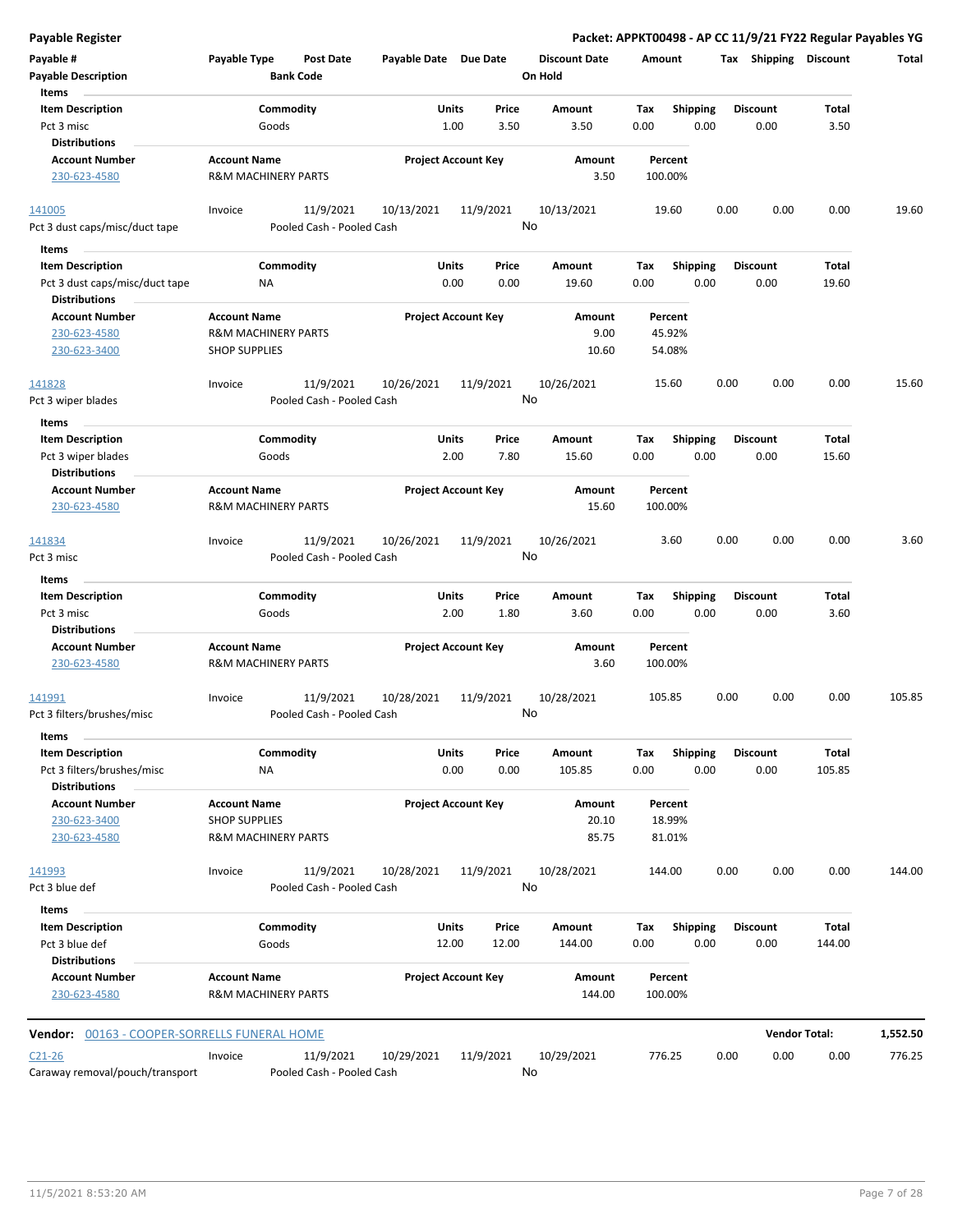| Payable Register                                           |                                         |                           |           |                            |                |               |                                 |             |                         |      |                         |                      | Packet: APPKT00498 - AP CC 11/9/21 FY22 Regular Payables YG |
|------------------------------------------------------------|-----------------------------------------|---------------------------|-----------|----------------------------|----------------|---------------|---------------------------------|-------------|-------------------------|------|-------------------------|----------------------|-------------------------------------------------------------|
| Payable #<br><b>Payable Description</b>                    | Payable Type                            | <b>Bank Code</b>          | Post Date | Payable Date Due Date      |                |               | <b>Discount Date</b><br>On Hold | Amount      |                         |      | Tax Shipping Discount   |                      | Total                                                       |
| Items                                                      |                                         |                           |           |                            |                |               |                                 |             |                         |      |                         |                      |                                                             |
| <b>Item Description</b>                                    |                                         | Commodity                 |           |                            | Units          | Price         | Amount                          | Tax         | <b>Shipping</b>         |      | <b>Discount</b>         | Total                |                                                             |
| Caraway removal/pouch/transport<br><b>Distributions</b>    |                                         | NA                        |           |                            | 0.00           | 0.00          | 776.25                          | 0.00        | 0.00                    |      | 0.00                    | 776.25               |                                                             |
| <b>Account Number</b><br>100-425-4660                      | <b>Account Name</b><br><b>AUTOPSIES</b> |                           |           | <b>Project Account Key</b> |                |               | Amount<br>776.25                |             | Percent<br>100.00%      |      |                         |                      |                                                             |
|                                                            |                                         |                           |           |                            |                |               |                                 |             |                         |      |                         |                      |                                                             |
| $C21-27$<br>Wrinkle removal/pouch/transport                | Invoice                                 | Pooled Cash - Pooled Cash | 11/9/2021 | 10/29/2021                 |                | 11/9/2021     | 10/29/2021<br>No                |             | 776.25                  | 0.00 | 0.00                    | 0.00                 | 776.25                                                      |
| Items                                                      |                                         |                           |           |                            |                |               |                                 |             |                         |      |                         |                      |                                                             |
| <b>Item Description</b>                                    |                                         | Commodity                 |           |                            | Units          | Price         | Amount                          | Tax         | <b>Shipping</b>         |      | <b>Discount</b>         | Total                |                                                             |
| Wrinkle removal/pouch/transport<br><b>Distributions</b>    |                                         | ΝA                        |           |                            | 0.00           | 0.00          | 776.25                          | 0.00        | 0.00                    |      | 0.00                    | 776.25               |                                                             |
| <b>Account Number</b>                                      | <b>Account Name</b>                     |                           |           | <b>Project Account Key</b> |                |               | Amount                          |             | Percent                 |      |                         |                      |                                                             |
| 100-425-4660                                               | <b>AUTOPSIES</b>                        |                           |           |                            |                |               | 776.25                          |             | 100.00%                 |      |                         |                      |                                                             |
| <b>Vendor:</b> 00727 - CORRECTIONS SOFTWARE SOLUTIONS, LP  |                                         |                           |           |                            |                |               |                                 |             |                         |      |                         | <b>Vendor Total:</b> | 107.00                                                      |
| 50840                                                      | Invoice                                 |                           | 11/9/2021 | 11/1/2021                  |                | 11/9/2021     | 11/1/2021                       |             | 107.00                  | 0.00 | 0.00                    | 0.00                 | 107.00                                                      |
| Dec 2021 computer software support                         |                                         | Pooled Cash - Pooled Cash |           |                            |                |               | No                              |             |                         |      |                         |                      |                                                             |
| Items                                                      |                                         |                           |           |                            |                |               |                                 |             |                         |      |                         |                      |                                                             |
| <b>Item Description</b>                                    |                                         | Commodity                 |           |                            | Units<br>0.00  | Price<br>0.00 | Amount<br>107.00                | Tax<br>0.00 | <b>Shipping</b><br>0.00 |      | <b>Discount</b><br>0.00 | Total                |                                                             |
| Dec 2021 computer software support<br><b>Distributions</b> |                                         | ΝA                        |           |                            |                |               |                                 |             |                         |      |                         | 107.00               |                                                             |
| <b>Account Number</b><br>100-573-4530                      | <b>Account Name</b>                     | <b>COMPUTER SOFTWARE</b>  |           | <b>Project Account Key</b> |                |               | Amount<br>107.00                |             | Percent<br>100.00%      |      |                         |                      |                                                             |
| <b>Vendor:</b> VEN02796 - Dallas Forensic Therapy          |                                         |                           |           |                            |                |               |                                 |             |                         |      |                         | <b>Vendor Total:</b> | 750.00                                                      |
| <b>INV0003514</b>                                          | Invoice                                 |                           | 11/9/2021 | 10/19/2021                 |                | 11/9/2021     | 10/19/2021                      |             | 750.00                  | 0.00 | 0.00                    | 0.00                 | 750.00                                                      |
| CR-20-27683 Collins eval                                   |                                         | Pooled Cash - Pooled Cash |           |                            |                |               | No                              |             |                         |      |                         |                      |                                                             |
| Items                                                      |                                         |                           |           |                            |                |               |                                 |             |                         |      |                         |                      |                                                             |
| <b>Item Description</b><br>CR-20-27683 Collins eval        |                                         | Commodity<br>ΝA           |           |                            | Units<br>0.00  | Price<br>0.00 | Amount<br>750.00                | Tax<br>0.00 | Shipping<br>0.00        |      | <b>Discount</b><br>0.00 | Total<br>750.00      |                                                             |
| <b>Distributions</b><br><b>Account Number</b>              | <b>Account Name</b>                     |                           |           | <b>Project Account Key</b> |                |               | Amount                          |             | Percent                 |      |                         |                      |                                                             |
| 100-435-4391                                               |                                         | PROFESSIONAL SERVICES     |           |                            |                |               | 750.00                          |             | 100.00%                 |      |                         |                      |                                                             |
| <b>Vendor:</b> 00200 - DOLESE BROS. CO.                    |                                         |                           |           |                            |                |               |                                 |             |                         |      |                         | <b>Vendor Total:</b> | 17,701.42                                                   |
| AG21122639<br>#FAN582 Pct 2 Rock & Gravel                  | Invoice                                 | Pooled Cash - Pooled Cash | 11/9/2021 | 10/4/2021                  |                | 11/9/2021     | 10/4/2021<br>No                 |             | 400.32                  | 0.00 | 0.00                    | 0.00                 | 400.32                                                      |
| Items                                                      |                                         |                           |           |                            |                |               |                                 |             |                         |      |                         |                      |                                                             |
| <b>Item Description</b><br>#FAN582 Pct 2 Rock & Gravel     |                                         | Commodity<br>Goods        |           |                            | Units<br>50.04 | Price<br>8.00 | Amount<br>400.32                | Tax<br>0.00 | <b>Shipping</b><br>0.00 |      | <b>Discount</b><br>0.00 | Total<br>400.32      |                                                             |
| <b>Distributions</b>                                       |                                         |                           |           |                            |                |               |                                 |             |                         |      |                         |                      |                                                             |
| <b>Account Number</b><br>220-622-3410                      | <b>Account Name</b>                     | R&B MAT. ROCK & GRAVEL    |           | <b>Project Account Key</b> |                |               | Amount<br>400.32                |             | Percent<br>100.00%      |      |                         |                      |                                                             |
| AG21125746                                                 | Invoice                                 |                           | 11/9/2021 | 10/11/2021                 |                | 11/9/2021     | 10/11/2021                      |             | 215.68                  | 0.00 | 0.00                    | 0.00                 | 215.68                                                      |
| #FAN584 Pct 4 Rock & Gravel                                |                                         | Pooled Cash - Pooled Cash |           |                            |                |               | No                              |             |                         |      |                         |                      |                                                             |
| Items                                                      |                                         |                           |           |                            |                |               |                                 |             |                         |      |                         |                      |                                                             |
| <b>Item Description</b><br>#FAN584 Pct 4 Rock & Gravel     |                                         | Commodity<br>Goods        |           |                            | Units<br>26.96 | Price<br>8.00 | Amount<br>215.68                | Tax<br>0.00 | <b>Shipping</b><br>0.00 |      | <b>Discount</b><br>0.00 | Total<br>215.68      |                                                             |
| Distributions                                              |                                         |                           |           |                            |                |               |                                 |             |                         |      |                         |                      |                                                             |
| <b>Account Number</b><br>240-624-3410                      | <b>Account Name</b>                     | R&B MAT. ROCK & GRAVEL    |           | <b>Project Account Key</b> |                |               | Amount<br>215.68                |             | Percent<br>100.00%      |      |                         |                      |                                                             |
| AG21126779                                                 | Invoice                                 |                           | 11/9/2021 | 10/13/2021                 |                | 11/9/2021     | 10/13/2021                      |             | 404.64                  | 0.00 | 0.00                    | 0.00                 | 404.64                                                      |
| #FAN582 Pct 2 Rock & Gravel                                |                                         | Pooled Cash - Pooled Cash |           |                            |                |               | No                              |             |                         |      |                         |                      |                                                             |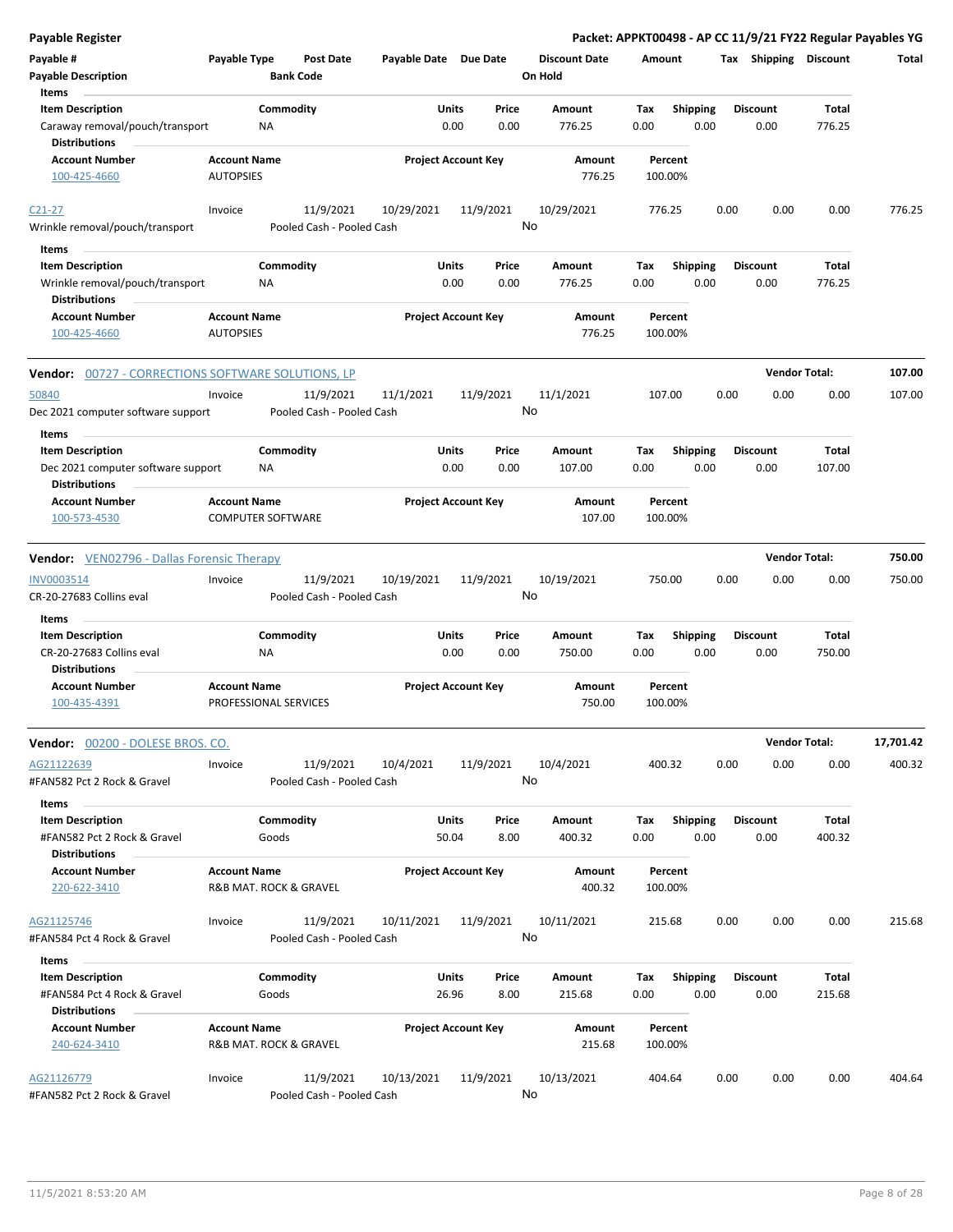| Payable Register                                                               |                                                   |                                  |                      | Packet: APPKT00498 - AP CC 11/9/21 FY22 Regular Payables YG |                         |                 |        |
|--------------------------------------------------------------------------------|---------------------------------------------------|----------------------------------|----------------------|-------------------------------------------------------------|-------------------------|-----------------|--------|
| Payable #                                                                      | Payable Type<br><b>Post Date</b>                  | Payable Date Due Date            | <b>Discount Date</b> | Amount                                                      | Tax Shipping Discount   |                 | Total  |
| <b>Payable Description</b>                                                     | <b>Bank Code</b>                                  |                                  | On Hold              |                                                             |                         |                 |        |
| Items                                                                          |                                                   |                                  |                      |                                                             |                         |                 |        |
| <b>Item Description</b>                                                        | Commodity                                         | Units<br>Price                   | Amount               | Shipping<br>Tax                                             | <b>Discount</b>         | <b>Total</b>    |        |
| #FAN582 Pct 2 Rock & Gravel<br><b>Distributions</b>                            | Goods                                             | 50.58<br>8.00                    | 404.64               | 0.00<br>0.00                                                | 0.00                    | 404.64          |        |
| <b>Account Number</b>                                                          | <b>Account Name</b>                               | <b>Project Account Key</b>       | Amount               | Percent                                                     |                         |                 |        |
| 220-622-3410                                                                   | R&B MAT. ROCK & GRAVEL                            |                                  | 404.64               | 100.00%                                                     |                         |                 |        |
| AG21127266                                                                     | 11/9/2021<br>Invoice                              | 11/9/2021<br>10/14/2021          | 10/14/2021           | 584.80                                                      | 0.00<br>0.00            | 0.00            | 584.80 |
| #FAN582 Pct 2 Rock & Gravel                                                    | Pooled Cash - Pooled Cash                         |                                  | No                   |                                                             |                         |                 |        |
|                                                                                |                                                   |                                  |                      |                                                             |                         |                 |        |
| Items<br>$\sim$                                                                |                                                   |                                  |                      |                                                             |                         |                 |        |
| <b>Item Description</b><br>#FAN582 Pct 2 Rock & Gravel                         | Commodity<br>Goods                                | Units<br>Price<br>73.10<br>8.00  | Amount<br>584.80     | Tax<br><b>Shipping</b><br>0.00<br>0.00                      | <b>Discount</b><br>0.00 | Total<br>584.80 |        |
| <b>Distributions</b>                                                           |                                                   |                                  |                      |                                                             |                         |                 |        |
| <b>Account Number</b>                                                          | <b>Account Name</b>                               | <b>Project Account Key</b>       | Amount               | Percent                                                     |                         |                 |        |
| 220-622-3410                                                                   | R&B MAT. ROCK & GRAVEL                            |                                  | 584.80               | 100.00%                                                     |                         |                 |        |
| AG21128441<br>#FAN582 Pct 2 Rock & Gravel                                      | 11/9/2021<br>Invoice<br>Pooled Cash - Pooled Cash | 10/18/2021<br>11/9/2021          | 10/18/2021<br>No     | 199.20                                                      | 0.00<br>0.00            | 0.00            | 199.20 |
| Items                                                                          |                                                   |                                  |                      |                                                             |                         |                 |        |
| <b>Item Description</b><br>#FAN582 Pct 2 Rock & Gravel<br><b>Distributions</b> | Commodity<br>Goods                                | Units<br>Price<br>24.90<br>8.00  | Amount<br>199.20     | Tax<br><b>Shipping</b><br>0.00<br>0.00                      | <b>Discount</b><br>0.00 | Total<br>199.20 |        |
| <b>Account Number</b>                                                          | <b>Account Name</b>                               | <b>Project Account Key</b>       | Amount               | Percent                                                     |                         |                 |        |
| 220-622-3410                                                                   | R&B MAT. ROCK & GRAVEL                            |                                  | 199.20               | 100.00%                                                     |                         |                 |        |
| AG21129073                                                                     | 11/9/2021<br>Invoice                              | 10/19/2021<br>11/9/2021          | 10/19/2021           | 630.72                                                      | 0.00<br>0.00            | 0.00            | 630.72 |
| #FAN581 Pct 1 Rock & Gravel                                                    | Pooled Cash - Pooled Cash                         |                                  | No                   |                                                             |                         |                 |        |
| Items                                                                          |                                                   |                                  |                      |                                                             |                         |                 |        |
| <b>Item Description</b>                                                        | Commodity                                         | Units<br>Price                   | Amount               | <b>Shipping</b><br>Tax                                      | <b>Discount</b>         | <b>Total</b>    |        |
| #FAN581 Pct 1 Rock & Gravel<br><b>Distributions</b>                            | Goods                                             | 78.84<br>8.00                    | 630.72               | 0.00<br>0.00                                                | 0.00                    | 630.72          |        |
| <b>Account Number</b>                                                          | <b>Account Name</b>                               | <b>Project Account Key</b>       | Amount               | Percent                                                     |                         |                 |        |
| 210-621-3410                                                                   | R&B MAT. ROCK & GRAVEL                            |                                  | 630.72               | 100.00%                                                     |                         |                 |        |
| AG21129074                                                                     | 11/9/2021<br>Invoice                              | 11/9/2021<br>10/19/2021          | 10/19/2021           | 595.52                                                      | 0.00<br>0.00            | 0.00            | 595.52 |
| #FAN582 Pct 2 Rock & Gravel                                                    | Pooled Cash - Pooled Cash                         |                                  | No                   |                                                             |                         |                 |        |
| Items                                                                          |                                                   |                                  |                      |                                                             |                         |                 |        |
| <b>Item Description</b>                                                        | Commodity                                         | Units<br>Price                   | Amount               | Shipping<br>Tax                                             | <b>Discount</b>         | Total           |        |
| #FAN582 Pct 2 Rock & Gravel<br><b>Distributions</b>                            | Goods                                             | 8.00<br>74.44                    | 595.52               | 0.00<br>0.00                                                | 0.00                    | 595.52          |        |
| <b>Account Number</b>                                                          | <b>Account Name</b>                               | <b>Project Account Key</b>       | <b>Amount</b>        | Percent                                                     |                         |                 |        |
| 220-622-3410                                                                   | R&B MAT. ROCK & GRAVEL                            |                                  | 595.52               | 100.00%                                                     |                         |                 |        |
| AG21129697                                                                     | 11/9/2021<br>Invoice                              | 10/20/2021<br>11/9/2021          | 10/20/2021           | 623.44                                                      | 0.00<br>0.00            | 0.00            | 623.44 |
| #FAN581 Pct 1 Rock & Gravel                                                    | Pooled Cash - Pooled Cash                         |                                  | No                   |                                                             |                         |                 |        |
| Items                                                                          |                                                   |                                  |                      |                                                             |                         |                 |        |
| <b>Item Description</b>                                                        | Commodity                                         | Units<br>Price                   | Amount               | <b>Shipping</b><br>Tax                                      | <b>Discount</b>         | <b>Total</b>    |        |
| #FAN581 Pct 1 Rock & Gravel                                                    | Goods                                             | 77.93<br>8.00                    | 623.44               | 0.00<br>0.00                                                | 0.00                    | 623.44          |        |
| <b>Distributions</b><br><b>Account Number</b>                                  | <b>Account Name</b>                               | <b>Project Account Key</b>       | Amount               | Percent                                                     |                         |                 |        |
| 210-621-3410                                                                   | R&B MAT. ROCK & GRAVEL                            |                                  | 623.44               | 100.00%                                                     |                         |                 |        |
| AG21129698                                                                     | 11/9/2021<br>Invoice                              | 11/9/2021<br>10/20/2021          | 10/20/2021<br>No     | 809.12                                                      | 0.00<br>0.00            | 0.00            | 809.12 |
| #FAN582 Pct 2 Rock & Gravel                                                    | Pooled Cash - Pooled Cash                         |                                  |                      |                                                             |                         |                 |        |
| Items                                                                          |                                                   |                                  |                      |                                                             |                         |                 |        |
| <b>Item Description</b><br>#FAN582 Pct 2 Rock & Gravel                         | Commodity<br>Goods                                | Units<br>Price<br>101.14<br>8.00 | Amount<br>809.12     | Tax<br><b>Shipping</b><br>0.00<br>0.00                      | <b>Discount</b><br>0.00 | Total<br>809.12 |        |
| <b>Distributions</b>                                                           |                                                   |                                  |                      |                                                             |                         |                 |        |
| <b>Account Number</b><br>220-622-3410                                          | <b>Account Name</b><br>R&B MAT. ROCK & GRAVEL     | <b>Project Account Key</b>       | Amount<br>809.12     | Percent<br>100.00%                                          |                         |                 |        |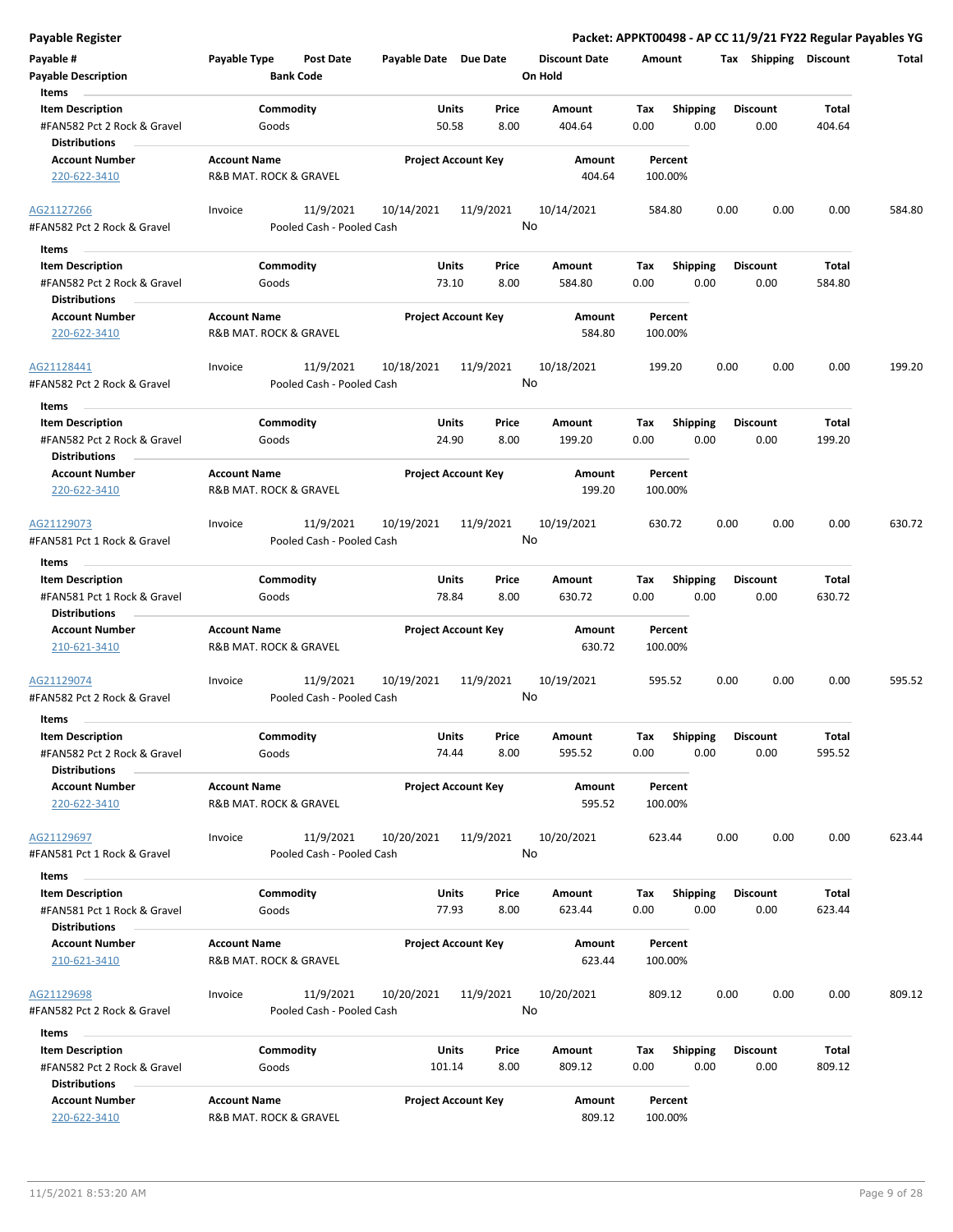| Payable Register                                    |                     |                                      |           |                       |                            |    |                                 |             |                    |                         |      |                       |              | Packet: APPKT00498 - AP CC 11/9/21 FY22 Regular Payables YG |
|-----------------------------------------------------|---------------------|--------------------------------------|-----------|-----------------------|----------------------------|----|---------------------------------|-------------|--------------------|-------------------------|------|-----------------------|--------------|-------------------------------------------------------------|
| Payable #<br><b>Payable Description</b>             | Payable Type        | <b>Post Date</b><br><b>Bank Code</b> |           | Payable Date Due Date |                            |    | <b>Discount Date</b><br>On Hold | Amount      |                    |                         |      | Tax Shipping Discount |              | Total                                                       |
| AG21130360                                          | Invoice             |                                      | 11/9/2021 | 10/21/2021            | 11/9/2021                  |    | 10/21/2021                      |             | 635.20             |                         | 0.00 | 0.00                  | 0.00         | 635.20                                                      |
| #FAN581 Pct 1 Rock & Gravel                         |                     | Pooled Cash - Pooled Cash            |           |                       |                            | No |                                 |             |                    |                         |      |                       |              |                                                             |
| Items                                               |                     |                                      |           |                       |                            |    |                                 |             |                    |                         |      |                       |              |                                                             |
| <b>Item Description</b>                             |                     | Commodity                            |           | Units                 | Price                      |    | Amount                          | Tax         |                    | <b>Shipping</b>         |      | <b>Discount</b>       | Total        |                                                             |
| #FAN581 Pct 1 Rock & Gravel                         |                     | Goods                                |           | 79.40                 | 8.00                       |    | 635.20                          | 0.00        |                    | 0.00                    |      | 0.00                  | 635.20       |                                                             |
| <b>Distributions</b>                                |                     |                                      |           |                       |                            |    |                                 |             |                    |                         |      |                       |              |                                                             |
| <b>Account Number</b>                               | <b>Account Name</b> |                                      |           |                       | <b>Project Account Key</b> |    | Amount                          |             | Percent            |                         |      |                       |              |                                                             |
| 210-621-3410                                        |                     | R&B MAT. ROCK & GRAVEL               |           |                       |                            |    | 635.20                          |             | 100.00%            |                         |      |                       |              |                                                             |
| AG21130361                                          | Invoice             |                                      | 11/9/2021 | 10/21/2021            | 11/9/2021                  |    | 10/21/2021                      |             | 594.72             |                         | 0.00 | 0.00                  | 0.00         | 594.72                                                      |
| #FAN582 Pct 2 Rock & Gravel                         |                     | Pooled Cash - Pooled Cash            |           |                       |                            | No |                                 |             |                    |                         |      |                       |              |                                                             |
| Items                                               |                     |                                      |           |                       |                            |    |                                 |             |                    |                         |      |                       |              |                                                             |
| <b>Item Description</b>                             |                     | Commodity                            |           | <b>Units</b>          | Price                      |    | Amount                          | Tax         |                    | <b>Shipping</b>         |      | <b>Discount</b>       | <b>Total</b> |                                                             |
| #FAN582 Pct 2 Rock & Gravel<br><b>Distributions</b> |                     | Goods                                |           | 74.34                 | 8.00                       |    | 594.72                          | 0.00        |                    | 0.00                    |      | 0.00                  | 594.72       |                                                             |
| <b>Account Number</b><br>220-622-3410               | <b>Account Name</b> | R&B MAT. ROCK & GRAVEL               |           |                       | <b>Project Account Key</b> |    | Amount<br>594.72                |             | Percent<br>100.00% |                         |      |                       |              |                                                             |
|                                                     |                     |                                      |           |                       |                            |    |                                 |             |                    |                         |      |                       |              |                                                             |
| AG21130986<br>#FAN581 Pct 1 Rock & Gravel           | Invoice             | Pooled Cash - Pooled Cash            | 11/9/2021 | 10/22/2021            | 11/9/2021                  | No | 10/22/2021                      |             | 430.56             |                         | 0.00 | 0.00                  | 0.00         | 430.56                                                      |
|                                                     |                     |                                      |           |                       |                            |    |                                 |             |                    |                         |      |                       |              |                                                             |
| Items<br><b>Item Description</b>                    |                     | Commodity                            |           | <b>Units</b>          | Price                      |    | Amount                          | Tax         |                    |                         |      | <b>Discount</b>       | Total        |                                                             |
| #FAN581 Pct 1 Rock & Gravel                         |                     | Goods                                |           | 53.82                 | 8.00                       |    | 430.56                          | 0.00        |                    | <b>Shipping</b><br>0.00 |      | 0.00                  | 430.56       |                                                             |
| <b>Distributions</b>                                |                     |                                      |           |                       |                            |    |                                 |             |                    |                         |      |                       |              |                                                             |
| <b>Account Number</b>                               | <b>Account Name</b> |                                      |           |                       | <b>Project Account Key</b> |    | Amount                          |             | Percent            |                         |      |                       |              |                                                             |
| 210-621-3410                                        |                     | R&B MAT. ROCK & GRAVEL               |           |                       |                            |    | 430.56                          |             | 100.00%            |                         |      |                       |              |                                                             |
| AG21131643                                          | Invoice             |                                      | 11/9/2021 | 10/25/2021            | 11/9/2021                  |    | 10/25/2021                      |             | 199.60             |                         | 0.00 | 0.00                  | 0.00         | 199.60                                                      |
| #FAN582 Pct 2 Rock & Gravel                         |                     | Pooled Cash - Pooled Cash            |           |                       |                            | No |                                 |             |                    |                         |      |                       |              |                                                             |
| Items                                               |                     |                                      |           |                       |                            |    |                                 |             |                    |                         |      |                       |              |                                                             |
| <b>Item Description</b>                             |                     | Commodity                            |           | <b>Units</b>          | Price                      |    | Amount                          | Тах         |                    | <b>Shipping</b>         |      | <b>Discount</b>       | Total        |                                                             |
| #FAN582 Pct 2 Rock & Gravel<br><b>Distributions</b> |                     | Goods                                |           | 24.95                 | 8.00                       |    | 199.60                          | 0.00        |                    | 0.00                    |      | 0.00                  | 199.60       |                                                             |
| <b>Account Number</b>                               | <b>Account Name</b> |                                      |           |                       | <b>Project Account Key</b> |    | Amount                          |             | Percent            |                         |      |                       |              |                                                             |
| 220-622-3410                                        |                     | R&B MAT. ROCK & GRAVEL               |           |                       |                            |    | 199.60                          |             | 100.00%            |                         |      |                       |              |                                                             |
| AG21131644                                          | Invoice             |                                      | 11/9/2021 | 10/25/2021            | 11/9/2021                  |    | 10/25/2021                      | 3,653.13    |                    |                         | 0.00 | 0.01                  | 0.00         | 3,653.14                                                    |
| #FAN584 Pct 4 Rock & Gravel                         |                     | Pooled Cash - Pooled Cash            |           |                       |                            | No |                                 |             |                    |                         |      |                       |              |                                                             |
| Items<br><b>Item Description</b>                    |                     | Commodity                            |           | <b>Units</b>          | Price                      |    |                                 |             |                    |                         |      | Discount              | <b>Total</b> |                                                             |
| #FAN584 Pct 4 Rock & Gravel                         |                     | Goods                                |           | 320.45                | 11.40                      |    | Amount<br>3,653.13              | Tax<br>0.00 |                    | <b>Shipping</b><br>0.01 |      | 0.00                  | 3,653.14     |                                                             |
| <b>Distributions</b>                                |                     |                                      |           |                       |                            |    |                                 |             |                    |                         |      |                       |              |                                                             |
| <b>Account Number</b>                               | <b>Account Name</b> |                                      |           |                       | <b>Project Account Key</b> |    | Amount                          |             | Percent            |                         |      |                       |              |                                                             |
| 240-624-3410                                        |                     | R&B MAT. ROCK & GRAVEL               |           |                       |                            |    | 3,653.14                        |             | 100.00%            |                         |      |                       |              |                                                             |
| AG21132247                                          | Invoice             |                                      | 11/9/2021 | 10/26/2021            | 11/9/2021                  |    | 10/26/2021                      |             | 204.56             |                         | 0.00 | 0.00                  | 0.00         | 204.56                                                      |
| #FAN581 Pct 1 Rock & Gravel                         |                     | Pooled Cash - Pooled Cash            |           |                       |                            | No |                                 |             |                    |                         |      |                       |              |                                                             |
| Items                                               |                     |                                      |           |                       |                            |    |                                 |             |                    |                         |      |                       |              |                                                             |
| <b>Item Description</b>                             |                     | Commodity                            |           | Units                 | Price                      |    | Amount                          | Тах         |                    | <b>Shipping</b>         |      | <b>Discount</b>       | Total        |                                                             |
| #FAN581 Pct 1 Rock & Gravel                         |                     | Goods                                |           | 25.57                 | 8.00                       |    | 204.56                          | 0.00        |                    | 0.00                    |      | 0.00                  | 204.56       |                                                             |
| <b>Distributions</b>                                |                     |                                      |           |                       |                            |    |                                 |             |                    |                         |      |                       |              |                                                             |
| <b>Account Number</b>                               | <b>Account Name</b> |                                      |           |                       | <b>Project Account Key</b> |    | Amount                          |             | Percent            |                         |      |                       |              |                                                             |
| 210-621-3410                                        |                     | R&B MAT. ROCK & GRAVEL               |           |                       |                            |    | 204.56                          |             | 100.00%            |                         |      |                       |              |                                                             |
| AG21132248                                          | Invoice             |                                      | 11/9/2021 | 10/26/2021            | 11/9/2021                  |    | 10/26/2021                      |             | 601.36             |                         | 0.00 | 0.00                  | 0.00         | 601.36                                                      |
| #FAN582 Pct 2 Rock & Gravel                         |                     | Pooled Cash - Pooled Cash            |           |                       |                            | No |                                 |             |                    |                         |      |                       |              |                                                             |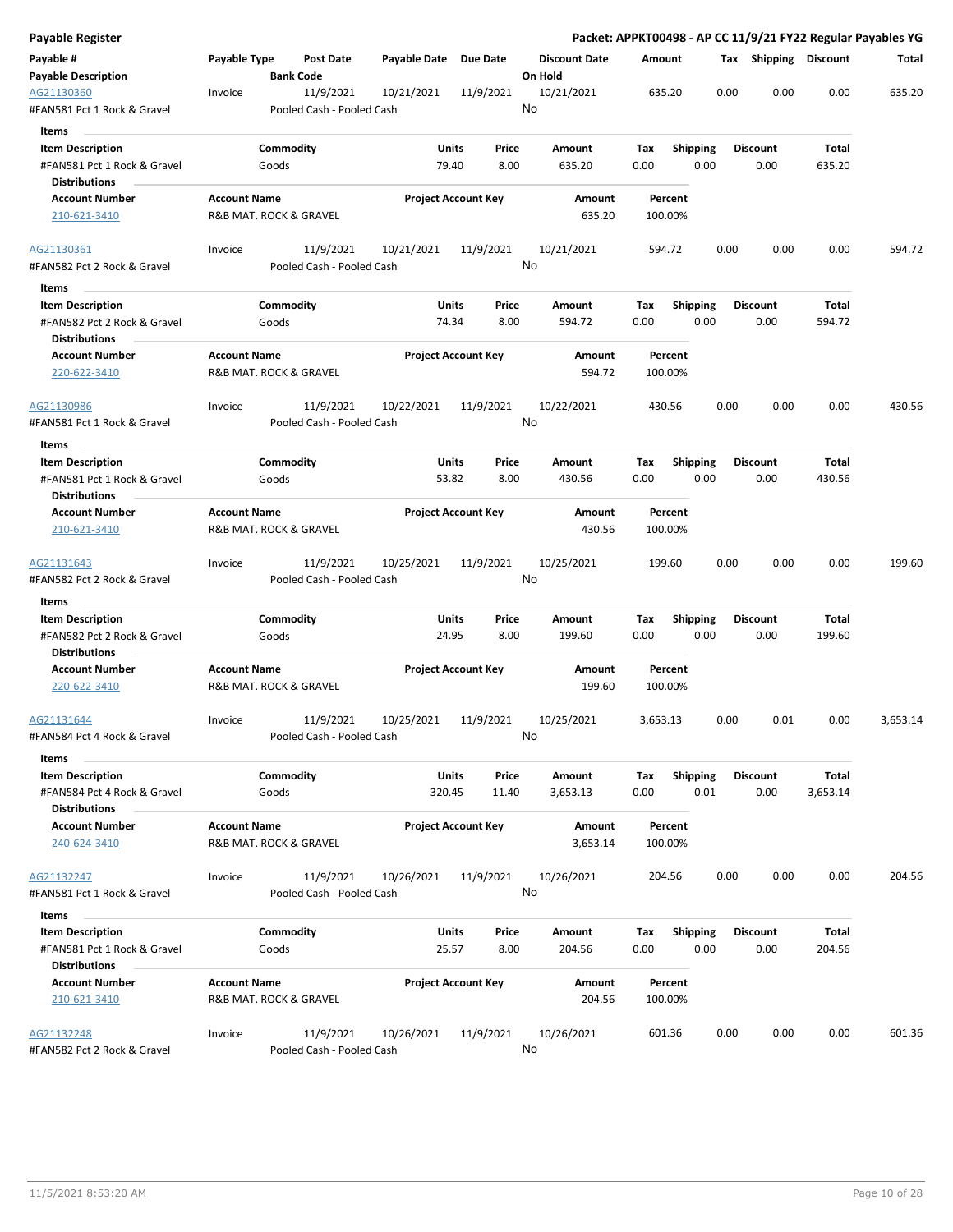| Payable Register                                                               |                                                              |                                               |                        |                                        |                                 |             |                         | Packet: APPKT00498 - AP CC 11/9/21 FY22 Regular Payables YG |                          |          |
|--------------------------------------------------------------------------------|--------------------------------------------------------------|-----------------------------------------------|------------------------|----------------------------------------|---------------------------------|-------------|-------------------------|-------------------------------------------------------------|--------------------------|----------|
| Payable #<br><b>Payable Description</b>                                        | Payable Type                                                 | <b>Post Date</b><br><b>Bank Code</b>          | Payable Date Due Date  |                                        | <b>Discount Date</b><br>On Hold | Amount      |                         | Tax Shipping Discount                                       |                          | Total    |
| Items                                                                          |                                                              |                                               |                        |                                        |                                 |             |                         |                                                             |                          |          |
| <b>Item Description</b>                                                        |                                                              | Commodity                                     | Units                  | Price                                  | Amount                          | Tax         | <b>Shipping</b>         | <b>Discount</b>                                             | Total                    |          |
| #FAN582 Pct 2 Rock & Gravel<br><b>Distributions</b>                            | Goods                                                        |                                               | 75.17                  | 8.00                                   | 601.36                          | 0.00        | 0.00                    | 0.00                                                        | 601.36                   |          |
| <b>Account Number</b><br>220-622-3410                                          | <b>Account Name</b><br>R&B MAT. ROCK & GRAVEL                |                                               |                        | <b>Project Account Key</b>             | Amount<br>601.36                |             | Percent<br>100.00%      |                                                             |                          |          |
| AG21132249<br>#FAN584 Pct 4 Rock & Gravel                                      | Invoice                                                      | 11/9/2021<br>Pooled Cash - Pooled Cash        | 10/26/2021             | 11/9/2021                              | 10/26/2021<br>No                | 1,213.64    |                         | 0.00<br>0.00                                                | 0.00                     | 1,213.64 |
| Items<br>$\sim$                                                                |                                                              |                                               |                        |                                        |                                 |             |                         |                                                             |                          |          |
| <b>Item Description</b>                                                        |                                                              | Commodity                                     | Units                  | Price                                  | Amount                          | Tax         | <b>Shipping</b>         | <b>Discount</b>                                             | Total                    |          |
| #FAN584 Pct 4 Rock & Gravel<br><b>Distributions</b>                            | Goods                                                        |                                               | 106.46                 | 11.40                                  | 1,213.64                        | 0.00        | 0.00                    | 0.00                                                        | 1,213.64                 |          |
| <b>Account Number</b><br>240-624-3410                                          | <b>Account Name</b><br><b>R&amp;B MAT. ROCK &amp; GRAVEL</b> |                                               |                        | <b>Project Account Key</b>             | Amount<br>1,213.64              |             | Percent<br>100.00%      |                                                             |                          |          |
| AG21132776<br>#FAN581 Pct 1 Rock & Gravel                                      | Invoice                                                      | 11/9/2021<br>Pooled Cash - Pooled Cash        | 10/27/2021             | 11/9/2021                              | 10/27/2021<br>No                | 808.00      |                         | 0.00<br>0.00                                                | 0.00                     | 808.00   |
| Items<br><b>Item Description</b><br>#FAN581 Pct 1 Rock & Gravel                |                                                              | Commodity<br>Goods                            |                        | Units<br>Price<br>8.00<br>101.00       | Amount<br>808.00                | Tax<br>0.00 | <b>Shipping</b><br>0.00 | <b>Discount</b><br>0.00                                     | Total<br>808.00          |          |
| <b>Distributions</b>                                                           |                                                              |                                               |                        |                                        |                                 |             |                         |                                                             |                          |          |
| <b>Account Number</b><br>210-621-3410                                          |                                                              | <b>Account Name</b><br>R&B MAT. ROCK & GRAVEL |                        | <b>Project Account Key</b>             | Amount<br>808.00                |             | Percent<br>100.00%      |                                                             |                          |          |
| AG21132777<br>#FAN582 Pct 2 Rock & Gravel                                      | Invoice                                                      | 11/9/2021<br>Pooled Cash - Pooled Cash        | 10/27/2021             | 11/9/2021                              | 10/27/2021<br>No                | 603.44      |                         | 0.00<br>0.00                                                | 0.00                     | 603.44   |
| Items                                                                          |                                                              |                                               |                        |                                        |                                 |             |                         |                                                             |                          |          |
| <b>Item Description</b><br>#FAN582 Pct 2 Rock & Gravel                         |                                                              | Commodity<br>Goods                            |                        | <b>Units</b><br>Price<br>75.43<br>8.00 | Amount<br>603.44                | Tax<br>0.00 | <b>Shipping</b><br>0.00 | <b>Discount</b><br>0.00                                     | Total<br>603.44          |          |
| <b>Distributions</b><br><b>Account Number</b>                                  | <b>Account Name</b>                                          |                                               |                        | <b>Project Account Key</b>             | Amount                          |             | Percent                 |                                                             |                          |          |
| 220-622-3410                                                                   | R&B MAT. ROCK & GRAVEL                                       |                                               |                        |                                        | 603.44                          |             | 100.00%                 |                                                             |                          |          |
| AG21133298<br>#FAN581 Pct 1 Rock & Gravel                                      | Invoice                                                      | 11/9/2021<br>Pooled Cash - Pooled Cash        | 10/28/2021             | 11/9/2021                              | 10/28/2021<br>No                | 1,470.64    |                         | 0.00<br>0.00                                                | 0.00                     | 1,470.64 |
| Items                                                                          |                                                              |                                               |                        |                                        |                                 |             |                         |                                                             |                          |          |
| <b>Item Description</b><br>#FAN581 Pct 1 Rock & Gravel<br><b>Distributions</b> | Goods                                                        | Commodity                                     | <b>Units</b><br>183.83 | Price<br>8.00                          | Amount<br>1,470.64              | Tax<br>0.00 | Shipping<br>0.00        | <b>Discount</b><br>0.00                                     | Total<br>1,470.64        |          |
| <b>Account Number</b><br>210-621-3410                                          | <b>Account Name</b><br>R&B MAT. ROCK & GRAVEL                |                                               |                        | <b>Project Account Key</b>             | Amount<br>1,470.64              |             | Percent<br>100.00%      |                                                             |                          |          |
| AG21133299<br>#FAN582 Pct 2 Rock & Gravel                                      | Invoice                                                      | 11/9/2021<br>Pooled Cash - Pooled Cash        | 10/28/2021             | 11/9/2021                              | 10/28/2021<br>No                | 410.72      |                         | 0.00<br>0.00                                                | 0.00                     | 410.72   |
| Items                                                                          |                                                              |                                               |                        |                                        |                                 |             |                         |                                                             |                          |          |
| <b>Item Description</b>                                                        |                                                              | Commodity                                     | <b>Units</b>           | Price                                  | Amount                          | Тах         | <b>Shipping</b>         | <b>Discount</b>                                             | Total                    |          |
| #FAN582 Pct 2 Rock & Gravel<br><b>Distributions</b><br><b>Account Number</b>   | Goods<br><b>Account Name</b>                                 |                                               | 51.34                  | 8.00<br><b>Project Account Key</b>     | 410.72<br>Amount                | 0.00        | 0.00<br>Percent         | 0.00                                                        | 410.72                   |          |
| 220-622-3410                                                                   | R&B MAT. ROCK & GRAVEL                                       |                                               |                        |                                        | 410.72                          |             | 100.00%                 |                                                             |                          |          |
| AG21133891<br>#FAN581 Pct 1 Rock & Gravel                                      | Invoice                                                      | 11/9/2021<br>Pooled Cash - Pooled Cash        | 10/29/2021             | 11/9/2021                              | 10/29/2021<br>No                | 2,412.40    |                         | 0.00<br>0.00                                                | 0.00                     | 2,412.40 |
| Items                                                                          |                                                              |                                               |                        |                                        |                                 |             |                         |                                                             |                          |          |
| <b>Item Description</b><br>#FAN581 Pct 1 Rock & Gravel<br><b>Distributions</b> | Goods                                                        | Commodity                                     | <b>Units</b><br>301.55 | Price<br>8.00                          | Amount<br>2,412.40              | Tax<br>0.00 | <b>Shipping</b><br>0.00 | <b>Discount</b><br>0.00                                     | <b>Total</b><br>2,412.40 |          |
| <b>Account Number</b><br>210-621-3410                                          | <b>Account Name</b><br>R&B MAT. ROCK & GRAVEL                |                                               |                        | <b>Project Account Key</b>             | Amount<br>2,412.40              |             | Percent<br>100.00%      |                                                             |                          |          |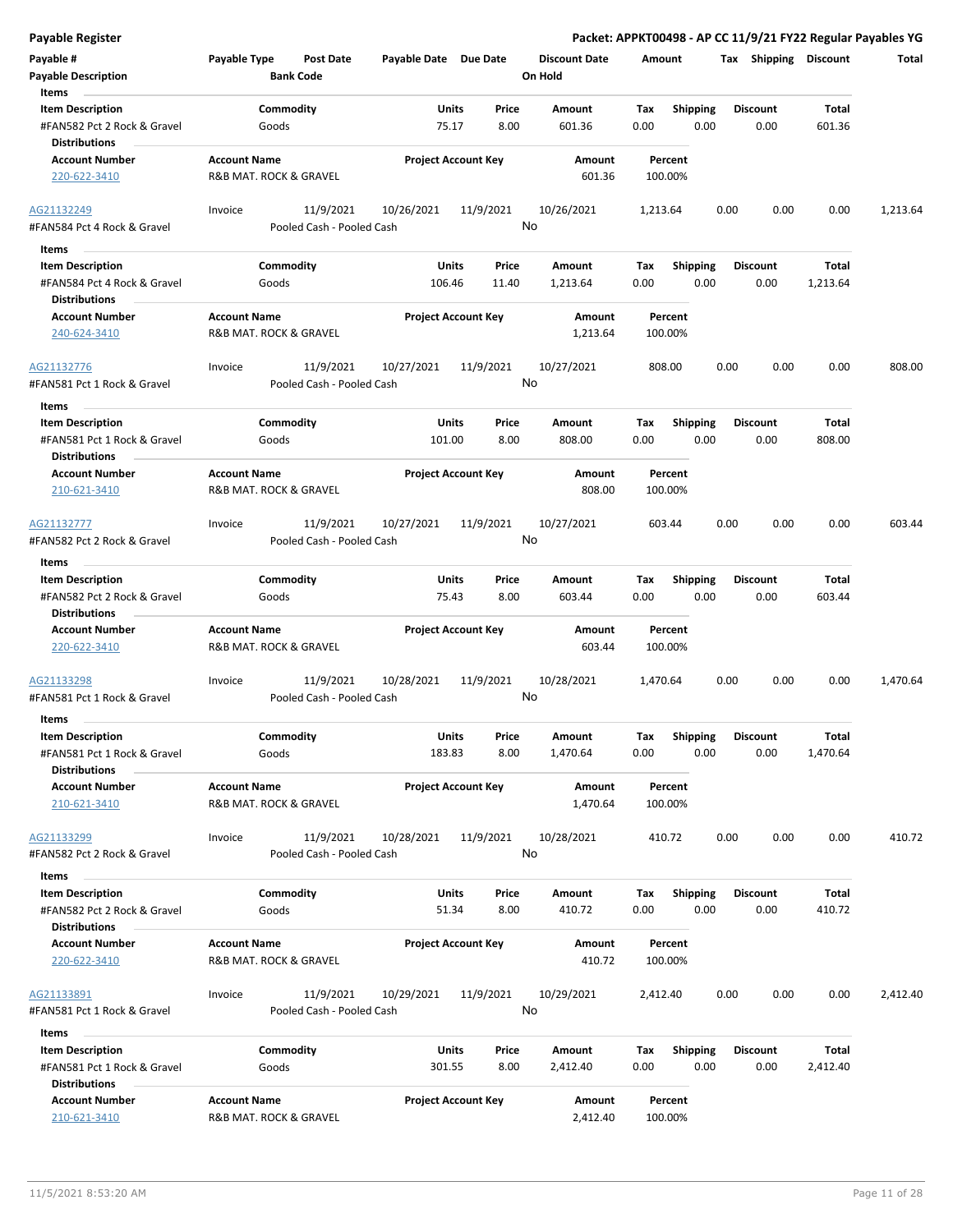| <b>Payable Register</b>                                        |                                |                 |                                        |                       |                            |               |                      |             |                         |      |                         | Packet: APPKT00498 - AP CC 11/9/21 FY22 Regular Payables YG |          |
|----------------------------------------------------------------|--------------------------------|-----------------|----------------------------------------|-----------------------|----------------------------|---------------|----------------------|-------------|-------------------------|------|-------------------------|-------------------------------------------------------------|----------|
| Payable #                                                      | <b>Payable Type</b>            |                 | <b>Post Date</b>                       | Payable Date Due Date |                            |               | <b>Discount Date</b> | Amount      |                         |      | Tax Shipping Discount   |                                                             | Total    |
| <b>Payable Description</b>                                     |                                |                 | <b>Bank Code</b>                       |                       |                            |               | On Hold              |             |                         |      |                         |                                                             |          |
| <b>Vendor:</b> VEN02802 - Drivetrain Service & Equipment Sales |                                |                 |                                        |                       |                            |               |                      |             |                         |      |                         | <b>Vendor Total:</b>                                        | 286.42   |
| 8204                                                           | Invoice                        |                 | 11/9/2021                              | 10/15/2021            |                            | 11/9/2021     | 10/15/2021           | 286.42      |                         | 0.00 | 0.00                    | 0.00                                                        | 286.42   |
| Pct 1 u-joint                                                  |                                |                 | Pooled Cash - Pooled Cash              |                       |                            |               | No                   |             |                         |      |                         |                                                             |          |
|                                                                |                                |                 |                                        |                       |                            |               |                      |             |                         |      |                         |                                                             |          |
| Items                                                          |                                |                 |                                        |                       |                            |               |                      |             |                         |      |                         |                                                             |          |
| <b>Item Description</b>                                        |                                | Commodity       |                                        |                       | Units<br>0.00              | Price<br>0.00 | Amount<br>286.42     | Tax<br>0.00 | <b>Shipping</b><br>0.00 |      | <b>Discount</b><br>0.00 | Total<br>286.42                                             |          |
| Pct 1 u-joint<br><b>Distributions</b>                          |                                | ΝA              |                                        |                       |                            |               |                      |             |                         |      |                         |                                                             |          |
| <b>Account Number</b>                                          | <b>Account Name</b>            |                 |                                        |                       | <b>Project Account Key</b> |               | Amount               | Percent     |                         |      |                         |                                                             |          |
| 210-621-4580                                                   | <b>R&amp;M MACHINERY PARTS</b> |                 |                                        |                       |                            |               | 286.42               | 100.00%     |                         |      |                         |                                                             |          |
|                                                                |                                |                 |                                        |                       |                            |               |                      |             |                         |      |                         |                                                             |          |
| <b>Vendor:</b> VEN02315 - Fannin County Adult Probation        |                                |                 |                                        |                       |                            |               |                      |             |                         |      |                         | <b>Vendor Total:</b>                                        | 6,106.83 |
| INV0003513                                                     | Invoice                        |                 | 11/9/2021                              | 11/2/2021             |                            | 11/9/2021     | 11/2/2021            | 6,106.83    |                         | 0.00 | 0.00                    | 0.00                                                        | 6,106.83 |
| Nov 2021 Bond supervision support                              |                                |                 | Pooled Cash - Pooled Cash              |                       |                            |               | No                   |             |                         |      |                         |                                                             |          |
| Items                                                          |                                |                 |                                        |                       |                            |               |                      |             |                         |      |                         |                                                             |          |
| <b>Item Description</b>                                        |                                | Commodity       |                                        |                       | Units                      | Price         | Amount               | Tax         | <b>Shipping</b>         |      | <b>Discount</b>         | Total                                                       |          |
| Nov 2021 Bond supervision support                              |                                | ΝA              |                                        |                       | 0.00                       | 0.00          | 6,106.83             | 0.00        | 0.00                    |      | 0.00                    | 6,106.83                                                    |          |
| <b>Distributions</b>                                           |                                |                 |                                        |                       |                            |               |                      |             |                         |      |                         |                                                             |          |
| <b>Account Number</b>                                          | <b>Account Name</b>            |                 |                                        |                       | <b>Project Account Key</b> |               | Amount               | Percent     |                         |      |                         |                                                             |          |
| 100-573-4811                                                   | <b>FUNDING CSCD</b>            |                 |                                        |                       |                            |               | 6,106.83             | 100.00%     |                         |      |                         |                                                             |          |
| Vendor: 00797 - FANNIN COUNTY TAX ASSESSOR-COL                 |                                |                 |                                        |                       |                            |               |                      |             |                         |      |                         | <b>Vendor Total:</b>                                        | 7.50     |
| <b>INV0003542</b>                                              | Invoice                        |                 | 11/9/2021                              | 11/4/2021             |                            | 11/9/2021     | 11/4/2021            |             | 7.50                    | 0.00 | 0.00                    | 0.00                                                        | 7.50     |
| Pct 3 2013 Chev #2511 registration                             |                                |                 | Pooled Cash - Pooled Cash              |                       |                            |               | No                   |             |                         |      |                         |                                                             |          |
|                                                                |                                |                 |                                        |                       |                            |               |                      |             |                         |      |                         |                                                             |          |
| Items                                                          |                                |                 |                                        |                       |                            |               |                      |             |                         |      |                         |                                                             |          |
| <b>Item Description</b>                                        |                                | Commodity       |                                        |                       | Units                      | Price         | Amount               | Tax         | <b>Shipping</b>         |      | <b>Discount</b>         | Total                                                       |          |
| Pct 3 2013 Chev #2511 registration<br><b>Distributions</b>     |                                | NA              |                                        |                       | 0.00                       | 0.00          | 7.50                 | 0.00        | 0.00                    |      | 0.00                    | 7.50                                                        |          |
| <b>Account Number</b>                                          | <b>Account Name</b>            |                 |                                        |                       | <b>Project Account Key</b> |               | Amount               | Percent     |                         |      |                         |                                                             |          |
| 230-623-4580                                                   | <b>R&amp;M MACHINERY PARTS</b> |                 |                                        |                       |                            |               | 7.50                 | 100.00%     |                         |      |                         |                                                             |          |
|                                                                |                                |                 |                                        |                       |                            |               |                      |             |                         |      |                         |                                                             |          |
| Vendor: 00215 - FIRST UNITED METHODIST CHURCH                  |                                |                 |                                        |                       |                            |               |                      |             |                         |      |                         | <b>Vendor Total:</b>                                        | 3,138.96 |
| <u>60</u>                                                      | Invoice                        |                 | 11/9/2021                              | 10/29/2021            |                            | 11/9/2021     | 10/29/2021           | 788.96      |                         | 0.00 | 0.00                    | 0.00                                                        | 788.96   |
| Utilities 200 W 8th Oct 2021                                   |                                |                 | Pooled Cash - Pooled Cash              |                       |                            |               | No                   |             |                         |      |                         |                                                             |          |
|                                                                |                                |                 |                                        |                       |                            |               |                      |             |                         |      |                         |                                                             |          |
| Items<br>Item Description                                      |                                | Commodity       |                                        |                       | Units                      | Price         | Amount               | Tax         | Shipping                |      | <b>Discount</b>         | <b>Total</b>                                                |          |
| Utilities 200 W 8th Oct 2021                                   |                                | ΝA              |                                        |                       | 0.00                       | 0.00          | 788.96               | 0.00        | 0.00                    |      | 0.00                    | 788.96                                                      |          |
| <b>Distributions</b>                                           |                                |                 |                                        |                       |                            |               |                      |             |                         |      |                         |                                                             |          |
| <b>Account Number</b>                                          | <b>Account Name</b>            |                 |                                        |                       | <b>Project Account Key</b> |               | Amount               | Percent     |                         |      |                         |                                                             |          |
| 100-518-4420                                                   | UTILITIES WATER                |                 |                                        |                       |                            |               | 106.32               | 13.48%      |                         |      |                         |                                                             |          |
| 100-518-4430                                                   | <b>TRASH PICKUP SERVICE</b>    |                 |                                        |                       |                            |               | 67.99                |             | 8.62%                   |      |                         |                                                             |          |
| 100-518-4410                                                   | UTILITIES GAS                  |                 |                                        |                       |                            |               | 86.30                | 10.94%      |                         |      |                         |                                                             |          |
| 100-518-4400                                                   | UTILITIES ELECTRICITY          |                 |                                        |                       |                            |               | 528.35               | 66.97%      |                         |      |                         |                                                             |          |
|                                                                | Invoice                        |                 |                                        |                       |                            |               | 11/4/2021            |             |                         | 0.00 | 0.00                    | 0.00                                                        |          |
| INV0003541<br>11/15-12/14/21 lease 200 W 8th                   |                                |                 | 11/9/2021<br>Pooled Cash - Pooled Cash | 11/4/2021             |                            | 11/9/2021     | No                   | 2,350.00    |                         |      |                         |                                                             | 2,350.00 |
|                                                                |                                |                 |                                        |                       |                            |               |                      |             |                         |      |                         |                                                             |          |
| Items                                                          |                                |                 |                                        |                       |                            |               |                      |             |                         |      |                         |                                                             |          |
| <b>Item Description</b>                                        |                                | Commodity<br>NA |                                        |                       | Units<br>0.00              | Price         | Amount               | Tax         | <b>Shipping</b>         |      | <b>Discount</b>         | Total                                                       |          |
| 11/15-12/14/21 lease 200 W 8th<br><b>Distributions</b>         |                                |                 |                                        |                       |                            | 0.00          | 2,350.00             | 0.00        | 0.00                    |      | 0.00                    | 2,350.00                                                    |          |
| <b>Account Number</b>                                          | <b>Account Name</b>            |                 |                                        |                       | <b>Project Account Key</b> |               | Amount               | Percent     |                         |      |                         |                                                             |          |
| 100-518-4700                                                   | OFFICE SPACE LEASE             |                 |                                        |                       |                            |               | 2,350.00             | 100.00%     |                         |      |                         |                                                             |          |
| <b>Vendor: 00195 - FIX &amp; FEED BONHAM/COMMERCE</b>          |                                |                 |                                        |                       |                            |               |                      |             |                         |      |                         | <b>Vendor Total:</b>                                        | 1,497.35 |
|                                                                |                                |                 |                                        |                       |                            |               |                      |             |                         |      |                         |                                                             |          |
| 2110-001417<br>Pct 1 3 gal sprayer                             | Invoice                        |                 | 11/9/2021<br>Pooled Cash - Pooled Cash | 10/29/2021            |                            | 11/9/2021     | 10/29/2021<br>No     | 29.99       |                         | 0.00 | 0.00                    | 0.00                                                        | 29.99    |
|                                                                |                                |                 |                                        |                       |                            |               |                      |             |                         |      |                         |                                                             |          |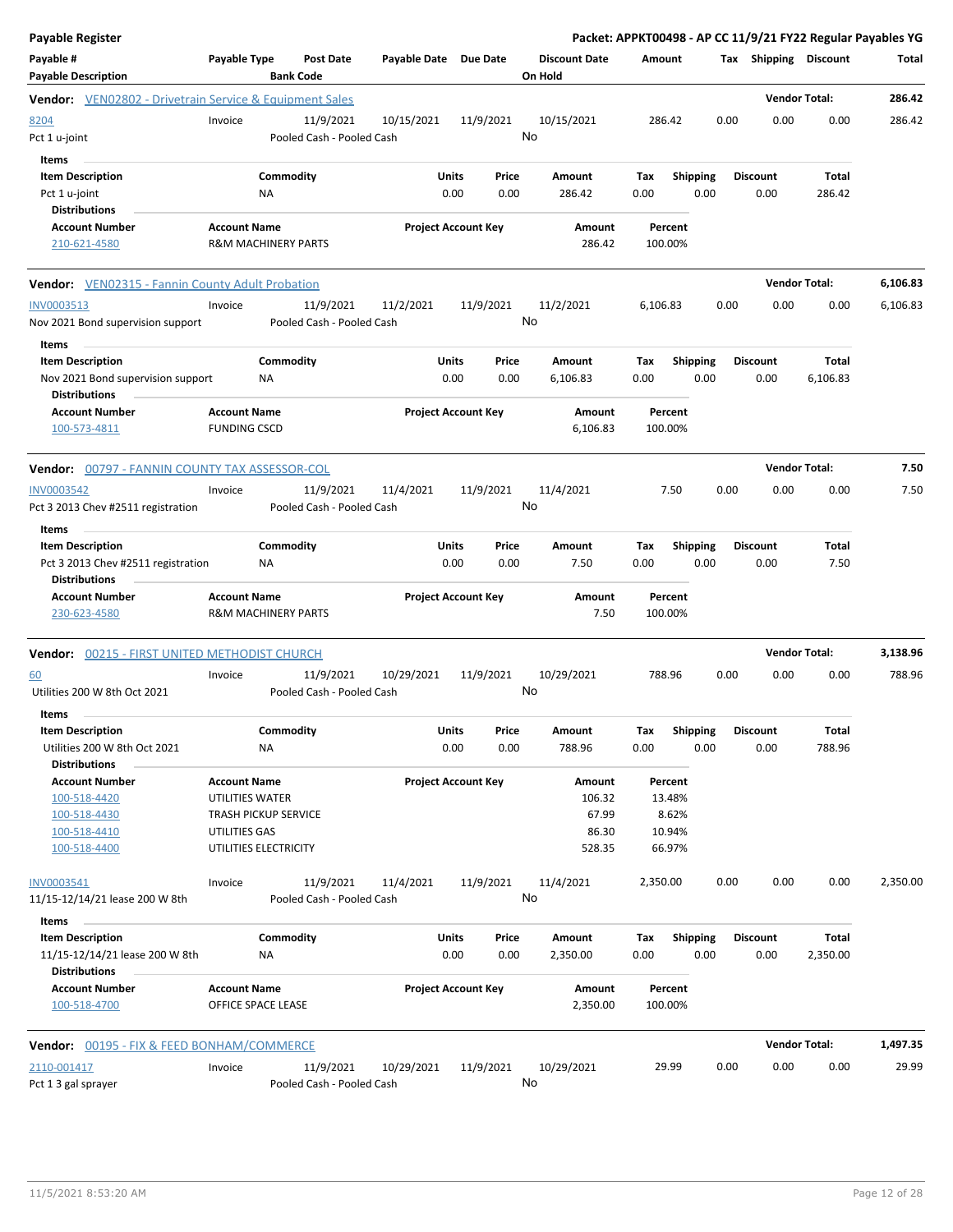| Payable #<br>Payable Type<br><b>Post Date</b><br>Payable Date Due Date<br><b>Discount Date</b><br>Tax Shipping Discount<br>Amount<br>Total<br><b>Bank Code</b><br><b>Payable Description</b><br>On Hold<br><b>Items</b><br><b>Item Description</b><br>Commodity<br>Units<br>Price<br>Shipping<br>Total<br>Amount<br>Tax<br><b>Discount</b><br>1.00<br>29.99<br>29.99<br>0.00<br>0.00<br>0.00<br>29.99<br>Pct 1 3 gal sprayer<br>Goods<br><b>Distributions</b><br><b>Account Name</b><br><b>Project Account Key</b><br><b>Account Number</b><br>Amount<br>Percent<br>210-621-3400<br><b>SHOP SUPPLIES</b><br>29.99<br>100.00%<br>11/9/2021<br>11/9/2021<br>10/29/2021<br>10/29/2021<br>0.00<br>0.00<br>59.98<br>2110-001754<br>Invoice<br>59.98<br>0.00<br>No<br>Pooled Cash - Pooled Cash<br>Pct 4 stove pipe<br>Items<br>Commodity<br><b>Item Description</b><br>Units<br>Price<br>Amount<br>Tax<br><b>Shipping</b><br>Discount<br>Total<br>0.00<br>0.00<br>Pct 4 stove pipe<br>NA<br>0.00<br>59.98<br>0.00<br>0.00<br>59.98<br><b>Distributions</b><br><b>Account Name</b><br><b>Project Account Key</b><br><b>Account Number</b><br>Amount<br>Percent<br>59.98<br><b>SHOP SUPPLIES</b><br>100.00%<br>240-624-3400<br>11/9/2021<br>63.27<br>2110-243667<br>11/9/2021<br>10/1/2021<br>10/1/2021<br>63.27<br>0.00<br>0.00<br>0.00<br>Invoice<br>No<br>Pct 4 glass cleaner/hydraulic fuel<br>Pooled Cash - Pooled Cash<br>Items<br><b>Item Description</b><br>Commodity<br>Units<br>Price<br><b>Shipping</b><br>Amount<br>Tax<br><b>Discount</b><br>Total<br>0.00<br>Pct 4 glass cleaner/hydraulic fuel<br>0.00<br>0.00<br>63.27<br>0.00<br>0.00<br>63.27<br>ΝA<br><b>Distributions</b><br><b>Project Account Key</b><br><b>Account Number</b><br><b>Account Name</b><br>Amount<br>Percent<br><b>SHOP SUPPLIES</b><br>3.29<br>5.20%<br>240-624-3400<br>59.98<br>94.80%<br>240-624-4580<br><b>R&amp;M MACHINERY PARTS</b><br>10/4/2021<br>11/9/2021<br>10/4/2021<br>88.98<br>0.00<br>0.00<br>0.00<br>88.98<br>11/9/2021<br>2110-249817<br>Invoice<br>No<br>Pooled Cash - Pooled Cash<br>S Annex paint<br>Items<br><b>Item Description</b><br>Commodity<br>Units<br><b>Shipping</b><br><b>Discount</b><br>Price<br>Amount<br>Tax<br>Total<br>0.00<br>0.00<br>0.00<br>0.00<br>0.00<br>88.98<br>NA<br>88.98<br>S Annex paint<br><b>Distributions</b><br><b>Account Number</b><br><b>Account Name</b><br><b>Project Account Key</b><br>Amount<br>Percent<br><b>R&amp;M BUILDING</b><br>88.98<br>100.00%<br>100-513-4500<br>11/9/2021<br>10/5/2021<br>10/5/2021<br>11/9/2021<br>415.98<br>0.00<br>0.00<br>0.00<br>415.98<br>2110-252786<br>Invoice<br>No<br>Pooled Cash - Pooled Cash<br>Courthouse plywood<br><b>Items</b><br><b>Item Description</b><br>Commodity<br>Units<br>Shipping<br><b>Total</b><br>Price<br>Amount<br>Tax<br><b>Discount</b><br>0.00<br>0.00<br>0.00<br>0.00<br>0.00<br>415.98<br>Courthouse plywood<br>ΝA<br>415.98<br><b>Distributions</b><br><b>Account Number</b><br><b>Account Name</b><br><b>Project Account Key</b><br>Amount<br>Percent<br>415.98<br>690-669-1650<br>CONSTRUCTION<br>100.00%<br>11/9/2021<br>11/9/2021<br>10/6/2021<br>0.00<br>2110-254009<br>10/6/2021<br>61.16<br>0.00<br>0.00<br>61.16<br>Invoice<br>No<br>Pooled Cash - Pooled Cash<br>Pct 1 hitch pin/welded hood<br>Items<br><b>Item Description</b><br>Commodity<br>Units<br><b>Shipping</b><br><b>Discount</b><br>Total<br>Price<br>Amount<br>Tax<br>0.00<br>0.00<br>0.00<br>Pct 1 hitch pin/welded hood<br>ΝA<br>0.00<br>61.16<br>0.00<br>61.16<br><b>Distributions</b><br><b>Account Number</b><br><b>Account Name</b><br><b>Project Account Key</b><br>Amount<br>Percent<br><b>SHOP SUPPLIES</b><br>61.16<br>100.00%<br>210-621-3400<br>11/9/2021<br>2110-255908<br>Invoice<br>11/9/2021<br>10/7/2021<br>10/7/2021<br>18.99<br>0.00<br>0.00<br>0.00<br>18.99<br>No<br>Courthouse drywall screws<br>Pooled Cash - Pooled Cash | Payable Register |  |  |  |  | Packet: APPKT00498 - AP CC 11/9/21 FY22 Regular Payables YG |
|-----------------------------------------------------------------------------------------------------------------------------------------------------------------------------------------------------------------------------------------------------------------------------------------------------------------------------------------------------------------------------------------------------------------------------------------------------------------------------------------------------------------------------------------------------------------------------------------------------------------------------------------------------------------------------------------------------------------------------------------------------------------------------------------------------------------------------------------------------------------------------------------------------------------------------------------------------------------------------------------------------------------------------------------------------------------------------------------------------------------------------------------------------------------------------------------------------------------------------------------------------------------------------------------------------------------------------------------------------------------------------------------------------------------------------------------------------------------------------------------------------------------------------------------------------------------------------------------------------------------------------------------------------------------------------------------------------------------------------------------------------------------------------------------------------------------------------------------------------------------------------------------------------------------------------------------------------------------------------------------------------------------------------------------------------------------------------------------------------------------------------------------------------------------------------------------------------------------------------------------------------------------------------------------------------------------------------------------------------------------------------------------------------------------------------------------------------------------------------------------------------------------------------------------------------------------------------------------------------------------------------------------------------------------------------------------------------------------------------------------------------------------------------------------------------------------------------------------------------------------------------------------------------------------------------------------------------------------------------------------------------------------------------------------------------------------------------------------------------------------------------------------------------------------------------------------------------------------------------------------------------------------------------------------------------------------------------------------------------------------------------------------------------------------------------------------------------------------------------------------------------------------------------------------------------------------------------------------------------------------------------------------------------------------------------------------------------------------------------------------------------------------------------------------------------------------------------------------------------------------------------------------------------------------------------------|------------------|--|--|--|--|-------------------------------------------------------------|
|                                                                                                                                                                                                                                                                                                                                                                                                                                                                                                                                                                                                                                                                                                                                                                                                                                                                                                                                                                                                                                                                                                                                                                                                                                                                                                                                                                                                                                                                                                                                                                                                                                                                                                                                                                                                                                                                                                                                                                                                                                                                                                                                                                                                                                                                                                                                                                                                                                                                                                                                                                                                                                                                                                                                                                                                                                                                                                                                                                                                                                                                                                                                                                                                                                                                                                                                                                                                                                                                                                                                                                                                                                                                                                                                                                                                                                                                                                                                   |                  |  |  |  |  |                                                             |
|                                                                                                                                                                                                                                                                                                                                                                                                                                                                                                                                                                                                                                                                                                                                                                                                                                                                                                                                                                                                                                                                                                                                                                                                                                                                                                                                                                                                                                                                                                                                                                                                                                                                                                                                                                                                                                                                                                                                                                                                                                                                                                                                                                                                                                                                                                                                                                                                                                                                                                                                                                                                                                                                                                                                                                                                                                                                                                                                                                                                                                                                                                                                                                                                                                                                                                                                                                                                                                                                                                                                                                                                                                                                                                                                                                                                                                                                                                                                   |                  |  |  |  |  |                                                             |
|                                                                                                                                                                                                                                                                                                                                                                                                                                                                                                                                                                                                                                                                                                                                                                                                                                                                                                                                                                                                                                                                                                                                                                                                                                                                                                                                                                                                                                                                                                                                                                                                                                                                                                                                                                                                                                                                                                                                                                                                                                                                                                                                                                                                                                                                                                                                                                                                                                                                                                                                                                                                                                                                                                                                                                                                                                                                                                                                                                                                                                                                                                                                                                                                                                                                                                                                                                                                                                                                                                                                                                                                                                                                                                                                                                                                                                                                                                                                   |                  |  |  |  |  |                                                             |
|                                                                                                                                                                                                                                                                                                                                                                                                                                                                                                                                                                                                                                                                                                                                                                                                                                                                                                                                                                                                                                                                                                                                                                                                                                                                                                                                                                                                                                                                                                                                                                                                                                                                                                                                                                                                                                                                                                                                                                                                                                                                                                                                                                                                                                                                                                                                                                                                                                                                                                                                                                                                                                                                                                                                                                                                                                                                                                                                                                                                                                                                                                                                                                                                                                                                                                                                                                                                                                                                                                                                                                                                                                                                                                                                                                                                                                                                                                                                   |                  |  |  |  |  |                                                             |
|                                                                                                                                                                                                                                                                                                                                                                                                                                                                                                                                                                                                                                                                                                                                                                                                                                                                                                                                                                                                                                                                                                                                                                                                                                                                                                                                                                                                                                                                                                                                                                                                                                                                                                                                                                                                                                                                                                                                                                                                                                                                                                                                                                                                                                                                                                                                                                                                                                                                                                                                                                                                                                                                                                                                                                                                                                                                                                                                                                                                                                                                                                                                                                                                                                                                                                                                                                                                                                                                                                                                                                                                                                                                                                                                                                                                                                                                                                                                   |                  |  |  |  |  |                                                             |
|                                                                                                                                                                                                                                                                                                                                                                                                                                                                                                                                                                                                                                                                                                                                                                                                                                                                                                                                                                                                                                                                                                                                                                                                                                                                                                                                                                                                                                                                                                                                                                                                                                                                                                                                                                                                                                                                                                                                                                                                                                                                                                                                                                                                                                                                                                                                                                                                                                                                                                                                                                                                                                                                                                                                                                                                                                                                                                                                                                                                                                                                                                                                                                                                                                                                                                                                                                                                                                                                                                                                                                                                                                                                                                                                                                                                                                                                                                                                   |                  |  |  |  |  |                                                             |
|                                                                                                                                                                                                                                                                                                                                                                                                                                                                                                                                                                                                                                                                                                                                                                                                                                                                                                                                                                                                                                                                                                                                                                                                                                                                                                                                                                                                                                                                                                                                                                                                                                                                                                                                                                                                                                                                                                                                                                                                                                                                                                                                                                                                                                                                                                                                                                                                                                                                                                                                                                                                                                                                                                                                                                                                                                                                                                                                                                                                                                                                                                                                                                                                                                                                                                                                                                                                                                                                                                                                                                                                                                                                                                                                                                                                                                                                                                                                   |                  |  |  |  |  |                                                             |
|                                                                                                                                                                                                                                                                                                                                                                                                                                                                                                                                                                                                                                                                                                                                                                                                                                                                                                                                                                                                                                                                                                                                                                                                                                                                                                                                                                                                                                                                                                                                                                                                                                                                                                                                                                                                                                                                                                                                                                                                                                                                                                                                                                                                                                                                                                                                                                                                                                                                                                                                                                                                                                                                                                                                                                                                                                                                                                                                                                                                                                                                                                                                                                                                                                                                                                                                                                                                                                                                                                                                                                                                                                                                                                                                                                                                                                                                                                                                   |                  |  |  |  |  |                                                             |
|                                                                                                                                                                                                                                                                                                                                                                                                                                                                                                                                                                                                                                                                                                                                                                                                                                                                                                                                                                                                                                                                                                                                                                                                                                                                                                                                                                                                                                                                                                                                                                                                                                                                                                                                                                                                                                                                                                                                                                                                                                                                                                                                                                                                                                                                                                                                                                                                                                                                                                                                                                                                                                                                                                                                                                                                                                                                                                                                                                                                                                                                                                                                                                                                                                                                                                                                                                                                                                                                                                                                                                                                                                                                                                                                                                                                                                                                                                                                   |                  |  |  |  |  |                                                             |
|                                                                                                                                                                                                                                                                                                                                                                                                                                                                                                                                                                                                                                                                                                                                                                                                                                                                                                                                                                                                                                                                                                                                                                                                                                                                                                                                                                                                                                                                                                                                                                                                                                                                                                                                                                                                                                                                                                                                                                                                                                                                                                                                                                                                                                                                                                                                                                                                                                                                                                                                                                                                                                                                                                                                                                                                                                                                                                                                                                                                                                                                                                                                                                                                                                                                                                                                                                                                                                                                                                                                                                                                                                                                                                                                                                                                                                                                                                                                   |                  |  |  |  |  |                                                             |
|                                                                                                                                                                                                                                                                                                                                                                                                                                                                                                                                                                                                                                                                                                                                                                                                                                                                                                                                                                                                                                                                                                                                                                                                                                                                                                                                                                                                                                                                                                                                                                                                                                                                                                                                                                                                                                                                                                                                                                                                                                                                                                                                                                                                                                                                                                                                                                                                                                                                                                                                                                                                                                                                                                                                                                                                                                                                                                                                                                                                                                                                                                                                                                                                                                                                                                                                                                                                                                                                                                                                                                                                                                                                                                                                                                                                                                                                                                                                   |                  |  |  |  |  |                                                             |
|                                                                                                                                                                                                                                                                                                                                                                                                                                                                                                                                                                                                                                                                                                                                                                                                                                                                                                                                                                                                                                                                                                                                                                                                                                                                                                                                                                                                                                                                                                                                                                                                                                                                                                                                                                                                                                                                                                                                                                                                                                                                                                                                                                                                                                                                                                                                                                                                                                                                                                                                                                                                                                                                                                                                                                                                                                                                                                                                                                                                                                                                                                                                                                                                                                                                                                                                                                                                                                                                                                                                                                                                                                                                                                                                                                                                                                                                                                                                   |                  |  |  |  |  |                                                             |
|                                                                                                                                                                                                                                                                                                                                                                                                                                                                                                                                                                                                                                                                                                                                                                                                                                                                                                                                                                                                                                                                                                                                                                                                                                                                                                                                                                                                                                                                                                                                                                                                                                                                                                                                                                                                                                                                                                                                                                                                                                                                                                                                                                                                                                                                                                                                                                                                                                                                                                                                                                                                                                                                                                                                                                                                                                                                                                                                                                                                                                                                                                                                                                                                                                                                                                                                                                                                                                                                                                                                                                                                                                                                                                                                                                                                                                                                                                                                   |                  |  |  |  |  |                                                             |
|                                                                                                                                                                                                                                                                                                                                                                                                                                                                                                                                                                                                                                                                                                                                                                                                                                                                                                                                                                                                                                                                                                                                                                                                                                                                                                                                                                                                                                                                                                                                                                                                                                                                                                                                                                                                                                                                                                                                                                                                                                                                                                                                                                                                                                                                                                                                                                                                                                                                                                                                                                                                                                                                                                                                                                                                                                                                                                                                                                                                                                                                                                                                                                                                                                                                                                                                                                                                                                                                                                                                                                                                                                                                                                                                                                                                                                                                                                                                   |                  |  |  |  |  |                                                             |
|                                                                                                                                                                                                                                                                                                                                                                                                                                                                                                                                                                                                                                                                                                                                                                                                                                                                                                                                                                                                                                                                                                                                                                                                                                                                                                                                                                                                                                                                                                                                                                                                                                                                                                                                                                                                                                                                                                                                                                                                                                                                                                                                                                                                                                                                                                                                                                                                                                                                                                                                                                                                                                                                                                                                                                                                                                                                                                                                                                                                                                                                                                                                                                                                                                                                                                                                                                                                                                                                                                                                                                                                                                                                                                                                                                                                                                                                                                                                   |                  |  |  |  |  |                                                             |
|                                                                                                                                                                                                                                                                                                                                                                                                                                                                                                                                                                                                                                                                                                                                                                                                                                                                                                                                                                                                                                                                                                                                                                                                                                                                                                                                                                                                                                                                                                                                                                                                                                                                                                                                                                                                                                                                                                                                                                                                                                                                                                                                                                                                                                                                                                                                                                                                                                                                                                                                                                                                                                                                                                                                                                                                                                                                                                                                                                                                                                                                                                                                                                                                                                                                                                                                                                                                                                                                                                                                                                                                                                                                                                                                                                                                                                                                                                                                   |                  |  |  |  |  |                                                             |
|                                                                                                                                                                                                                                                                                                                                                                                                                                                                                                                                                                                                                                                                                                                                                                                                                                                                                                                                                                                                                                                                                                                                                                                                                                                                                                                                                                                                                                                                                                                                                                                                                                                                                                                                                                                                                                                                                                                                                                                                                                                                                                                                                                                                                                                                                                                                                                                                                                                                                                                                                                                                                                                                                                                                                                                                                                                                                                                                                                                                                                                                                                                                                                                                                                                                                                                                                                                                                                                                                                                                                                                                                                                                                                                                                                                                                                                                                                                                   |                  |  |  |  |  |                                                             |
|                                                                                                                                                                                                                                                                                                                                                                                                                                                                                                                                                                                                                                                                                                                                                                                                                                                                                                                                                                                                                                                                                                                                                                                                                                                                                                                                                                                                                                                                                                                                                                                                                                                                                                                                                                                                                                                                                                                                                                                                                                                                                                                                                                                                                                                                                                                                                                                                                                                                                                                                                                                                                                                                                                                                                                                                                                                                                                                                                                                                                                                                                                                                                                                                                                                                                                                                                                                                                                                                                                                                                                                                                                                                                                                                                                                                                                                                                                                                   |                  |  |  |  |  |                                                             |
|                                                                                                                                                                                                                                                                                                                                                                                                                                                                                                                                                                                                                                                                                                                                                                                                                                                                                                                                                                                                                                                                                                                                                                                                                                                                                                                                                                                                                                                                                                                                                                                                                                                                                                                                                                                                                                                                                                                                                                                                                                                                                                                                                                                                                                                                                                                                                                                                                                                                                                                                                                                                                                                                                                                                                                                                                                                                                                                                                                                                                                                                                                                                                                                                                                                                                                                                                                                                                                                                                                                                                                                                                                                                                                                                                                                                                                                                                                                                   |                  |  |  |  |  |                                                             |
|                                                                                                                                                                                                                                                                                                                                                                                                                                                                                                                                                                                                                                                                                                                                                                                                                                                                                                                                                                                                                                                                                                                                                                                                                                                                                                                                                                                                                                                                                                                                                                                                                                                                                                                                                                                                                                                                                                                                                                                                                                                                                                                                                                                                                                                                                                                                                                                                                                                                                                                                                                                                                                                                                                                                                                                                                                                                                                                                                                                                                                                                                                                                                                                                                                                                                                                                                                                                                                                                                                                                                                                                                                                                                                                                                                                                                                                                                                                                   |                  |  |  |  |  |                                                             |
|                                                                                                                                                                                                                                                                                                                                                                                                                                                                                                                                                                                                                                                                                                                                                                                                                                                                                                                                                                                                                                                                                                                                                                                                                                                                                                                                                                                                                                                                                                                                                                                                                                                                                                                                                                                                                                                                                                                                                                                                                                                                                                                                                                                                                                                                                                                                                                                                                                                                                                                                                                                                                                                                                                                                                                                                                                                                                                                                                                                                                                                                                                                                                                                                                                                                                                                                                                                                                                                                                                                                                                                                                                                                                                                                                                                                                                                                                                                                   |                  |  |  |  |  |                                                             |
|                                                                                                                                                                                                                                                                                                                                                                                                                                                                                                                                                                                                                                                                                                                                                                                                                                                                                                                                                                                                                                                                                                                                                                                                                                                                                                                                                                                                                                                                                                                                                                                                                                                                                                                                                                                                                                                                                                                                                                                                                                                                                                                                                                                                                                                                                                                                                                                                                                                                                                                                                                                                                                                                                                                                                                                                                                                                                                                                                                                                                                                                                                                                                                                                                                                                                                                                                                                                                                                                                                                                                                                                                                                                                                                                                                                                                                                                                                                                   |                  |  |  |  |  |                                                             |
|                                                                                                                                                                                                                                                                                                                                                                                                                                                                                                                                                                                                                                                                                                                                                                                                                                                                                                                                                                                                                                                                                                                                                                                                                                                                                                                                                                                                                                                                                                                                                                                                                                                                                                                                                                                                                                                                                                                                                                                                                                                                                                                                                                                                                                                                                                                                                                                                                                                                                                                                                                                                                                                                                                                                                                                                                                                                                                                                                                                                                                                                                                                                                                                                                                                                                                                                                                                                                                                                                                                                                                                                                                                                                                                                                                                                                                                                                                                                   |                  |  |  |  |  |                                                             |
|                                                                                                                                                                                                                                                                                                                                                                                                                                                                                                                                                                                                                                                                                                                                                                                                                                                                                                                                                                                                                                                                                                                                                                                                                                                                                                                                                                                                                                                                                                                                                                                                                                                                                                                                                                                                                                                                                                                                                                                                                                                                                                                                                                                                                                                                                                                                                                                                                                                                                                                                                                                                                                                                                                                                                                                                                                                                                                                                                                                                                                                                                                                                                                                                                                                                                                                                                                                                                                                                                                                                                                                                                                                                                                                                                                                                                                                                                                                                   |                  |  |  |  |  |                                                             |
|                                                                                                                                                                                                                                                                                                                                                                                                                                                                                                                                                                                                                                                                                                                                                                                                                                                                                                                                                                                                                                                                                                                                                                                                                                                                                                                                                                                                                                                                                                                                                                                                                                                                                                                                                                                                                                                                                                                                                                                                                                                                                                                                                                                                                                                                                                                                                                                                                                                                                                                                                                                                                                                                                                                                                                                                                                                                                                                                                                                                                                                                                                                                                                                                                                                                                                                                                                                                                                                                                                                                                                                                                                                                                                                                                                                                                                                                                                                                   |                  |  |  |  |  |                                                             |
|                                                                                                                                                                                                                                                                                                                                                                                                                                                                                                                                                                                                                                                                                                                                                                                                                                                                                                                                                                                                                                                                                                                                                                                                                                                                                                                                                                                                                                                                                                                                                                                                                                                                                                                                                                                                                                                                                                                                                                                                                                                                                                                                                                                                                                                                                                                                                                                                                                                                                                                                                                                                                                                                                                                                                                                                                                                                                                                                                                                                                                                                                                                                                                                                                                                                                                                                                                                                                                                                                                                                                                                                                                                                                                                                                                                                                                                                                                                                   |                  |  |  |  |  |                                                             |
|                                                                                                                                                                                                                                                                                                                                                                                                                                                                                                                                                                                                                                                                                                                                                                                                                                                                                                                                                                                                                                                                                                                                                                                                                                                                                                                                                                                                                                                                                                                                                                                                                                                                                                                                                                                                                                                                                                                                                                                                                                                                                                                                                                                                                                                                                                                                                                                                                                                                                                                                                                                                                                                                                                                                                                                                                                                                                                                                                                                                                                                                                                                                                                                                                                                                                                                                                                                                                                                                                                                                                                                                                                                                                                                                                                                                                                                                                                                                   |                  |  |  |  |  |                                                             |
|                                                                                                                                                                                                                                                                                                                                                                                                                                                                                                                                                                                                                                                                                                                                                                                                                                                                                                                                                                                                                                                                                                                                                                                                                                                                                                                                                                                                                                                                                                                                                                                                                                                                                                                                                                                                                                                                                                                                                                                                                                                                                                                                                                                                                                                                                                                                                                                                                                                                                                                                                                                                                                                                                                                                                                                                                                                                                                                                                                                                                                                                                                                                                                                                                                                                                                                                                                                                                                                                                                                                                                                                                                                                                                                                                                                                                                                                                                                                   |                  |  |  |  |  |                                                             |
|                                                                                                                                                                                                                                                                                                                                                                                                                                                                                                                                                                                                                                                                                                                                                                                                                                                                                                                                                                                                                                                                                                                                                                                                                                                                                                                                                                                                                                                                                                                                                                                                                                                                                                                                                                                                                                                                                                                                                                                                                                                                                                                                                                                                                                                                                                                                                                                                                                                                                                                                                                                                                                                                                                                                                                                                                                                                                                                                                                                                                                                                                                                                                                                                                                                                                                                                                                                                                                                                                                                                                                                                                                                                                                                                                                                                                                                                                                                                   |                  |  |  |  |  |                                                             |
|                                                                                                                                                                                                                                                                                                                                                                                                                                                                                                                                                                                                                                                                                                                                                                                                                                                                                                                                                                                                                                                                                                                                                                                                                                                                                                                                                                                                                                                                                                                                                                                                                                                                                                                                                                                                                                                                                                                                                                                                                                                                                                                                                                                                                                                                                                                                                                                                                                                                                                                                                                                                                                                                                                                                                                                                                                                                                                                                                                                                                                                                                                                                                                                                                                                                                                                                                                                                                                                                                                                                                                                                                                                                                                                                                                                                                                                                                                                                   |                  |  |  |  |  |                                                             |
|                                                                                                                                                                                                                                                                                                                                                                                                                                                                                                                                                                                                                                                                                                                                                                                                                                                                                                                                                                                                                                                                                                                                                                                                                                                                                                                                                                                                                                                                                                                                                                                                                                                                                                                                                                                                                                                                                                                                                                                                                                                                                                                                                                                                                                                                                                                                                                                                                                                                                                                                                                                                                                                                                                                                                                                                                                                                                                                                                                                                                                                                                                                                                                                                                                                                                                                                                                                                                                                                                                                                                                                                                                                                                                                                                                                                                                                                                                                                   |                  |  |  |  |  |                                                             |
|                                                                                                                                                                                                                                                                                                                                                                                                                                                                                                                                                                                                                                                                                                                                                                                                                                                                                                                                                                                                                                                                                                                                                                                                                                                                                                                                                                                                                                                                                                                                                                                                                                                                                                                                                                                                                                                                                                                                                                                                                                                                                                                                                                                                                                                                                                                                                                                                                                                                                                                                                                                                                                                                                                                                                                                                                                                                                                                                                                                                                                                                                                                                                                                                                                                                                                                                                                                                                                                                                                                                                                                                                                                                                                                                                                                                                                                                                                                                   |                  |  |  |  |  |                                                             |
|                                                                                                                                                                                                                                                                                                                                                                                                                                                                                                                                                                                                                                                                                                                                                                                                                                                                                                                                                                                                                                                                                                                                                                                                                                                                                                                                                                                                                                                                                                                                                                                                                                                                                                                                                                                                                                                                                                                                                                                                                                                                                                                                                                                                                                                                                                                                                                                                                                                                                                                                                                                                                                                                                                                                                                                                                                                                                                                                                                                                                                                                                                                                                                                                                                                                                                                                                                                                                                                                                                                                                                                                                                                                                                                                                                                                                                                                                                                                   |                  |  |  |  |  |                                                             |
|                                                                                                                                                                                                                                                                                                                                                                                                                                                                                                                                                                                                                                                                                                                                                                                                                                                                                                                                                                                                                                                                                                                                                                                                                                                                                                                                                                                                                                                                                                                                                                                                                                                                                                                                                                                                                                                                                                                                                                                                                                                                                                                                                                                                                                                                                                                                                                                                                                                                                                                                                                                                                                                                                                                                                                                                                                                                                                                                                                                                                                                                                                                                                                                                                                                                                                                                                                                                                                                                                                                                                                                                                                                                                                                                                                                                                                                                                                                                   |                  |  |  |  |  |                                                             |
|                                                                                                                                                                                                                                                                                                                                                                                                                                                                                                                                                                                                                                                                                                                                                                                                                                                                                                                                                                                                                                                                                                                                                                                                                                                                                                                                                                                                                                                                                                                                                                                                                                                                                                                                                                                                                                                                                                                                                                                                                                                                                                                                                                                                                                                                                                                                                                                                                                                                                                                                                                                                                                                                                                                                                                                                                                                                                                                                                                                                                                                                                                                                                                                                                                                                                                                                                                                                                                                                                                                                                                                                                                                                                                                                                                                                                                                                                                                                   |                  |  |  |  |  |                                                             |
|                                                                                                                                                                                                                                                                                                                                                                                                                                                                                                                                                                                                                                                                                                                                                                                                                                                                                                                                                                                                                                                                                                                                                                                                                                                                                                                                                                                                                                                                                                                                                                                                                                                                                                                                                                                                                                                                                                                                                                                                                                                                                                                                                                                                                                                                                                                                                                                                                                                                                                                                                                                                                                                                                                                                                                                                                                                                                                                                                                                                                                                                                                                                                                                                                                                                                                                                                                                                                                                                                                                                                                                                                                                                                                                                                                                                                                                                                                                                   |                  |  |  |  |  |                                                             |
|                                                                                                                                                                                                                                                                                                                                                                                                                                                                                                                                                                                                                                                                                                                                                                                                                                                                                                                                                                                                                                                                                                                                                                                                                                                                                                                                                                                                                                                                                                                                                                                                                                                                                                                                                                                                                                                                                                                                                                                                                                                                                                                                                                                                                                                                                                                                                                                                                                                                                                                                                                                                                                                                                                                                                                                                                                                                                                                                                                                                                                                                                                                                                                                                                                                                                                                                                                                                                                                                                                                                                                                                                                                                                                                                                                                                                                                                                                                                   |                  |  |  |  |  |                                                             |
|                                                                                                                                                                                                                                                                                                                                                                                                                                                                                                                                                                                                                                                                                                                                                                                                                                                                                                                                                                                                                                                                                                                                                                                                                                                                                                                                                                                                                                                                                                                                                                                                                                                                                                                                                                                                                                                                                                                                                                                                                                                                                                                                                                                                                                                                                                                                                                                                                                                                                                                                                                                                                                                                                                                                                                                                                                                                                                                                                                                                                                                                                                                                                                                                                                                                                                                                                                                                                                                                                                                                                                                                                                                                                                                                                                                                                                                                                                                                   |                  |  |  |  |  |                                                             |
|                                                                                                                                                                                                                                                                                                                                                                                                                                                                                                                                                                                                                                                                                                                                                                                                                                                                                                                                                                                                                                                                                                                                                                                                                                                                                                                                                                                                                                                                                                                                                                                                                                                                                                                                                                                                                                                                                                                                                                                                                                                                                                                                                                                                                                                                                                                                                                                                                                                                                                                                                                                                                                                                                                                                                                                                                                                                                                                                                                                                                                                                                                                                                                                                                                                                                                                                                                                                                                                                                                                                                                                                                                                                                                                                                                                                                                                                                                                                   |                  |  |  |  |  |                                                             |
|                                                                                                                                                                                                                                                                                                                                                                                                                                                                                                                                                                                                                                                                                                                                                                                                                                                                                                                                                                                                                                                                                                                                                                                                                                                                                                                                                                                                                                                                                                                                                                                                                                                                                                                                                                                                                                                                                                                                                                                                                                                                                                                                                                                                                                                                                                                                                                                                                                                                                                                                                                                                                                                                                                                                                                                                                                                                                                                                                                                                                                                                                                                                                                                                                                                                                                                                                                                                                                                                                                                                                                                                                                                                                                                                                                                                                                                                                                                                   |                  |  |  |  |  |                                                             |
|                                                                                                                                                                                                                                                                                                                                                                                                                                                                                                                                                                                                                                                                                                                                                                                                                                                                                                                                                                                                                                                                                                                                                                                                                                                                                                                                                                                                                                                                                                                                                                                                                                                                                                                                                                                                                                                                                                                                                                                                                                                                                                                                                                                                                                                                                                                                                                                                                                                                                                                                                                                                                                                                                                                                                                                                                                                                                                                                                                                                                                                                                                                                                                                                                                                                                                                                                                                                                                                                                                                                                                                                                                                                                                                                                                                                                                                                                                                                   |                  |  |  |  |  |                                                             |
|                                                                                                                                                                                                                                                                                                                                                                                                                                                                                                                                                                                                                                                                                                                                                                                                                                                                                                                                                                                                                                                                                                                                                                                                                                                                                                                                                                                                                                                                                                                                                                                                                                                                                                                                                                                                                                                                                                                                                                                                                                                                                                                                                                                                                                                                                                                                                                                                                                                                                                                                                                                                                                                                                                                                                                                                                                                                                                                                                                                                                                                                                                                                                                                                                                                                                                                                                                                                                                                                                                                                                                                                                                                                                                                                                                                                                                                                                                                                   |                  |  |  |  |  |                                                             |
|                                                                                                                                                                                                                                                                                                                                                                                                                                                                                                                                                                                                                                                                                                                                                                                                                                                                                                                                                                                                                                                                                                                                                                                                                                                                                                                                                                                                                                                                                                                                                                                                                                                                                                                                                                                                                                                                                                                                                                                                                                                                                                                                                                                                                                                                                                                                                                                                                                                                                                                                                                                                                                                                                                                                                                                                                                                                                                                                                                                                                                                                                                                                                                                                                                                                                                                                                                                                                                                                                                                                                                                                                                                                                                                                                                                                                                                                                                                                   |                  |  |  |  |  |                                                             |
|                                                                                                                                                                                                                                                                                                                                                                                                                                                                                                                                                                                                                                                                                                                                                                                                                                                                                                                                                                                                                                                                                                                                                                                                                                                                                                                                                                                                                                                                                                                                                                                                                                                                                                                                                                                                                                                                                                                                                                                                                                                                                                                                                                                                                                                                                                                                                                                                                                                                                                                                                                                                                                                                                                                                                                                                                                                                                                                                                                                                                                                                                                                                                                                                                                                                                                                                                                                                                                                                                                                                                                                                                                                                                                                                                                                                                                                                                                                                   |                  |  |  |  |  |                                                             |
|                                                                                                                                                                                                                                                                                                                                                                                                                                                                                                                                                                                                                                                                                                                                                                                                                                                                                                                                                                                                                                                                                                                                                                                                                                                                                                                                                                                                                                                                                                                                                                                                                                                                                                                                                                                                                                                                                                                                                                                                                                                                                                                                                                                                                                                                                                                                                                                                                                                                                                                                                                                                                                                                                                                                                                                                                                                                                                                                                                                                                                                                                                                                                                                                                                                                                                                                                                                                                                                                                                                                                                                                                                                                                                                                                                                                                                                                                                                                   |                  |  |  |  |  |                                                             |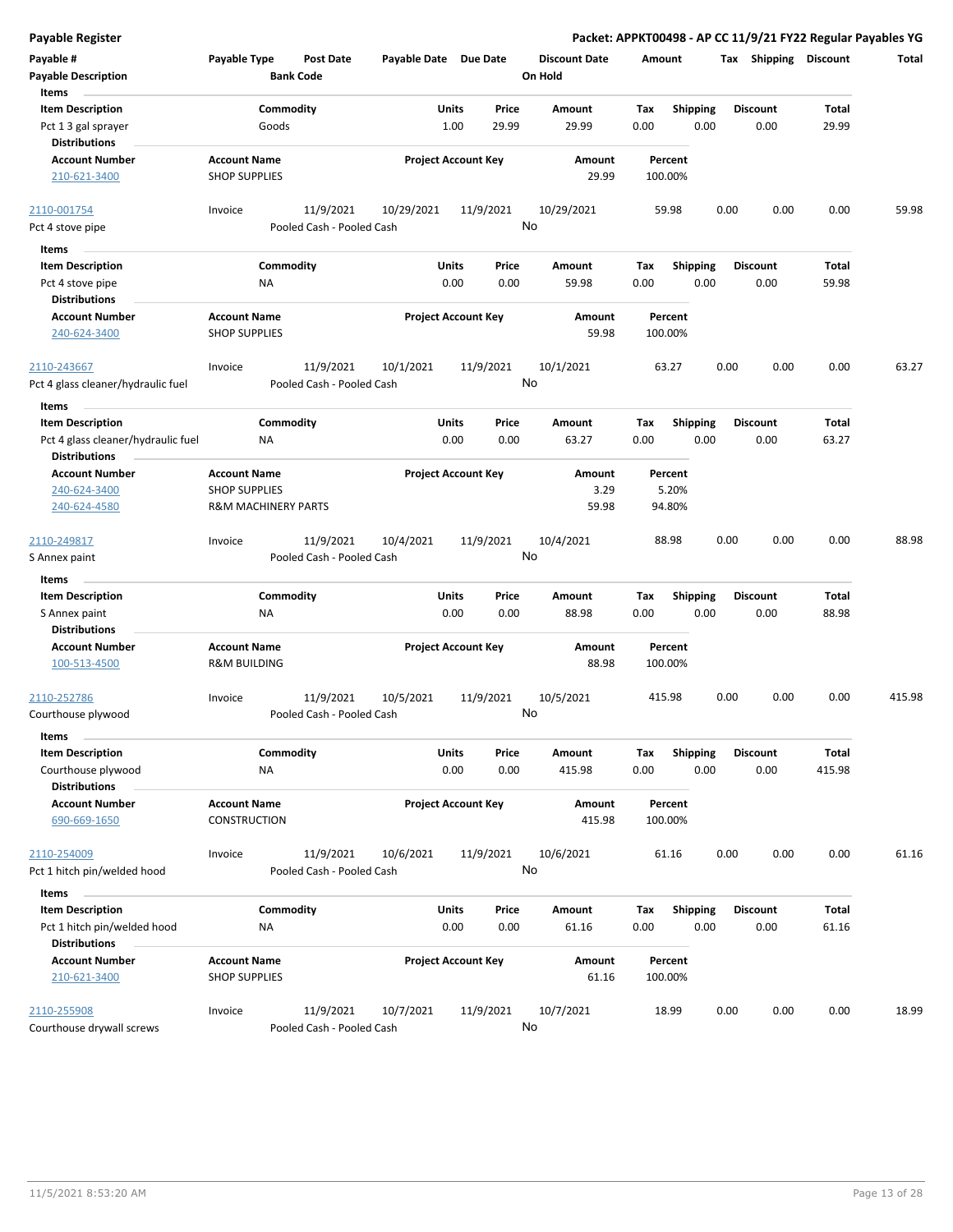| Payable Register                                                                  |                                        |                               |                       |                            |         |                        |             |                         |      |                         |                 | Packet: APPKT00498 - AP CC 11/9/21 FY22 Regular Payables YG |
|-----------------------------------------------------------------------------------|----------------------------------------|-------------------------------|-----------------------|----------------------------|---------|------------------------|-------------|-------------------------|------|-------------------------|-----------------|-------------------------------------------------------------|
| Payable #<br><b>Payable Description</b>                                           | Payable Type                           | Post Date<br><b>Bank Code</b> | Payable Date Due Date |                            | On Hold | <b>Discount Date</b>   | Amount      |                         |      | Tax Shipping Discount   |                 | Total                                                       |
| Items                                                                             |                                        |                               |                       |                            |         |                        |             |                         |      |                         |                 |                                                             |
| <b>Item Description</b>                                                           | Commodity                              |                               | Units                 | Price                      |         | Amount                 | Tax         | <b>Shipping</b>         |      | <b>Discount</b>         | Total           |                                                             |
| Courthouse drywall screws                                                         | ΝA                                     |                               |                       | 0.00<br>0.00               |         | 18.99                  | 0.00        | 0.00                    |      | 0.00                    | 18.99           |                                                             |
| <b>Distributions</b>                                                              |                                        |                               |                       |                            |         |                        |             |                         |      |                         |                 |                                                             |
| <b>Account Number</b>                                                             | <b>Account Name</b>                    |                               |                       | <b>Project Account Key</b> |         | Amount                 | Percent     |                         |      |                         |                 |                                                             |
| 690-669-1650                                                                      | CONSTRUCTION                           |                               |                       |                            |         | 18.99                  | 100.00%     |                         |      |                         |                 |                                                             |
| 2110-256501                                                                       | Invoice                                | 11/9/2021                     | 10/7/2021             | 11/9/2021                  |         | 10/7/2021              |             | 29.98                   | 0.00 | 0.00                    | 0.00            | 29.98                                                       |
| Courthouse drywall screws/saw blades                                              |                                        | Pooled Cash - Pooled Cash     |                       |                            | No      |                        |             |                         |      |                         |                 |                                                             |
| Items                                                                             |                                        |                               |                       |                            |         |                        |             |                         |      |                         |                 |                                                             |
| <b>Item Description</b>                                                           | Commodity                              |                               | Units                 | Price                      |         | Amount                 | Tax         | <b>Shipping</b>         |      | <b>Discount</b>         | Total           |                                                             |
| Courthouse drywall screws/saw blades<br><b>Distributions</b>                      | ΝA                                     |                               |                       | 0.00<br>0.00               |         | 29.98                  | 0.00        | 0.00                    |      | 0.00                    | 29.98           |                                                             |
| <b>Account Number</b>                                                             | <b>Account Name</b>                    |                               |                       | <b>Project Account Key</b> |         | Amount                 | Percent     |                         |      |                         |                 |                                                             |
| 690-669-1650                                                                      | <b>CONSTRUCTION</b>                    |                               |                       |                            |         | 29.98                  | 100.00%     |                         |      |                         |                 |                                                             |
| 2110-258303                                                                       | Invoice                                | 11/9/2021                     | 10/8/2021             | 11/9/2021                  |         | 10/8/2021              |             | 96.90                   | 0.00 | 0.00                    | 0.00            | 96.90                                                       |
| Pct 4 pressure hose/crimp ends                                                    |                                        | Pooled Cash - Pooled Cash     |                       |                            | No      |                        |             |                         |      |                         |                 |                                                             |
| Items                                                                             |                                        |                               |                       |                            |         |                        |             |                         |      |                         |                 |                                                             |
| <b>Item Description</b><br>Pct 4 pressure hose/crimp ends<br><b>Distributions</b> | Commodity<br>ΝA                        |                               | Units                 | Price<br>0.00<br>0.00      |         | <b>Amount</b><br>96.90 | Tax<br>0.00 | <b>Shipping</b><br>0.00 |      | <b>Discount</b><br>0.00 | Total<br>96.90  |                                                             |
| <b>Account Number</b>                                                             | <b>Account Name</b>                    |                               |                       | <b>Project Account Key</b> |         | Amount                 | Percent     |                         |      |                         |                 |                                                             |
| 240-624-3400                                                                      | <b>SHOP SUPPLIES</b>                   |                               |                       |                            |         | 96.90                  | 100.00%     |                         |      |                         |                 |                                                             |
| 2110-264808                                                                       | Invoice                                | 11/9/2021                     | 10/11/2021            | 11/9/2021                  |         | 10/11/2021             |             | 34.17                   | 0.00 | 0.00                    | 0.00            | 34.17                                                       |
| Pct 4 chain oil/gas                                                               |                                        | Pooled Cash - Pooled Cash     |                       |                            | No      |                        |             |                         |      |                         |                 |                                                             |
| Items                                                                             |                                        |                               |                       |                            |         |                        |             |                         |      |                         |                 |                                                             |
| <b>Item Description</b>                                                           | Commodity                              |                               | Units                 | Price                      |         | Amount                 | Tax         | <b>Shipping</b>         |      | <b>Discount</b>         | Total           |                                                             |
| Pct 4 chain oil/gas                                                               | <b>NA</b>                              |                               |                       | 0.00<br>0.00               |         | 34.17                  | 0.00        | 0.00                    |      | 0.00                    | 34.17           |                                                             |
| <b>Distributions</b>                                                              |                                        |                               |                       |                            |         |                        |             |                         |      |                         |                 |                                                             |
| <b>Account Number</b>                                                             | <b>Account Name</b>                    |                               |                       | <b>Project Account Key</b> |         | Amount                 | Percent     |                         |      |                         |                 |                                                             |
| 240-624-4570                                                                      | <b>R&amp;M MACHINERY GAS &amp; OIL</b> |                               |                       |                            |         | 34.17                  | 100.00%     |                         |      |                         |                 |                                                             |
| 2110-266392                                                                       | Invoice                                | 11/9/2021                     | 10/12/2021            | 11/9/2021                  |         | 10/12/2021             |             | 31.98                   | 0.00 | 0.00                    | 0.00            | 31.98                                                       |
| Pct 2 chain oil/fuel                                                              |                                        | Pooled Cash - Pooled Cash     |                       |                            | No      |                        |             |                         |      |                         |                 |                                                             |
| Items                                                                             |                                        |                               |                       |                            |         |                        |             |                         |      |                         |                 |                                                             |
| <b>Item Description</b>                                                           | Commodity                              |                               | Units                 | Price                      |         | Amount                 | Tax         | Shipping                |      | <b>Discount</b>         | Total           |                                                             |
| Pct 2 chain oil/fuel                                                              | <b>NA</b>                              |                               |                       | 0.00<br>0.00               |         | 31.98                  | 0.00        | 0.00                    |      | 0.00                    | 31.98           |                                                             |
| <b>Distributions</b>                                                              |                                        |                               |                       |                            |         |                        |             |                         |      |                         |                 |                                                             |
| <b>Account Number</b>                                                             | <b>Account Name</b>                    |                               |                       | <b>Project Account Key</b> |         | Amount                 | Percent     |                         |      |                         |                 |                                                             |
| 220-622-4570                                                                      | R&M MACHINERY GAS & OIL                |                               |                       |                            |         | 31.98                  | 100.00%     |                         |      |                         |                 |                                                             |
| 2110-268056                                                                       | Invoice                                | 11/9/2021                     | 10/13/2021            | 11/9/2021                  |         | 10/13/2021             |             | 10.48                   | 0.00 | 0.00                    | 0.00            | 10.48                                                       |
| Pct 4 water/grease                                                                |                                        | Pooled Cash - Pooled Cash     |                       |                            | No      |                        |             |                         |      |                         |                 |                                                             |
| Items                                                                             |                                        |                               |                       |                            |         |                        |             |                         |      |                         |                 |                                                             |
| <b>Item Description</b>                                                           | Commodity                              |                               | Units                 | Price                      |         | Amount                 | Tax         | <b>Shipping</b>         |      | <b>Discount</b>         | Total           |                                                             |
| Pct 4 water/grease                                                                | ΝA                                     |                               |                       | 0.00<br>0.00               |         | 10.48                  | 0.00        | 0.00                    |      | 0.00                    | 10.48           |                                                             |
| <b>Distributions</b>                                                              |                                        |                               |                       |                            |         |                        |             |                         |      |                         |                 |                                                             |
| <b>Account Number</b>                                                             | <b>Account Name</b>                    |                               |                       | <b>Project Account Key</b> |         | Amount                 | Percent     |                         |      |                         |                 |                                                             |
| 240-624-3400                                                                      | <b>SHOP SUPPLIES</b>                   |                               |                       |                            |         | 10.48                  | 100.00%     |                         |      |                         |                 |                                                             |
| 2110-272091                                                                       | Invoice                                | 11/9/2021                     | 10/15/2021            | 11/9/2021                  |         | 10/15/2021             | 259.90      |                         | 0.00 | 0.00                    | 0.00            | 259.90                                                      |
| Pct 1 pvc pipe for delineators                                                    |                                        | Pooled Cash - Pooled Cash     |                       |                            | No      |                        |             |                         |      |                         |                 |                                                             |
|                                                                                   |                                        |                               |                       |                            |         |                        |             |                         |      |                         |                 |                                                             |
| Items                                                                             |                                        |                               |                       |                            |         |                        |             |                         |      |                         |                 |                                                             |
| <b>Item Description</b><br>Pct 1 pvc pipe for delineators<br><b>Distributions</b> | Commodity<br><b>NA</b>                 |                               | Units                 | Price<br>0.00<br>0.00      |         | Amount<br>259.90       | Tax<br>0.00 | Shipping<br>0.00        |      | <b>Discount</b><br>0.00 | Total<br>259.90 |                                                             |
| <b>Account Number</b>                                                             | <b>Account Name</b>                    |                               |                       | <b>Project Account Key</b> |         | Amount                 | Percent     |                         |      |                         |                 |                                                             |
| 210-621-3430                                                                      | R&B MAT. HARDWARE & LUMBER             |                               |                       |                            |         | 259.90                 | 100.00%     |                         |      |                         |                 |                                                             |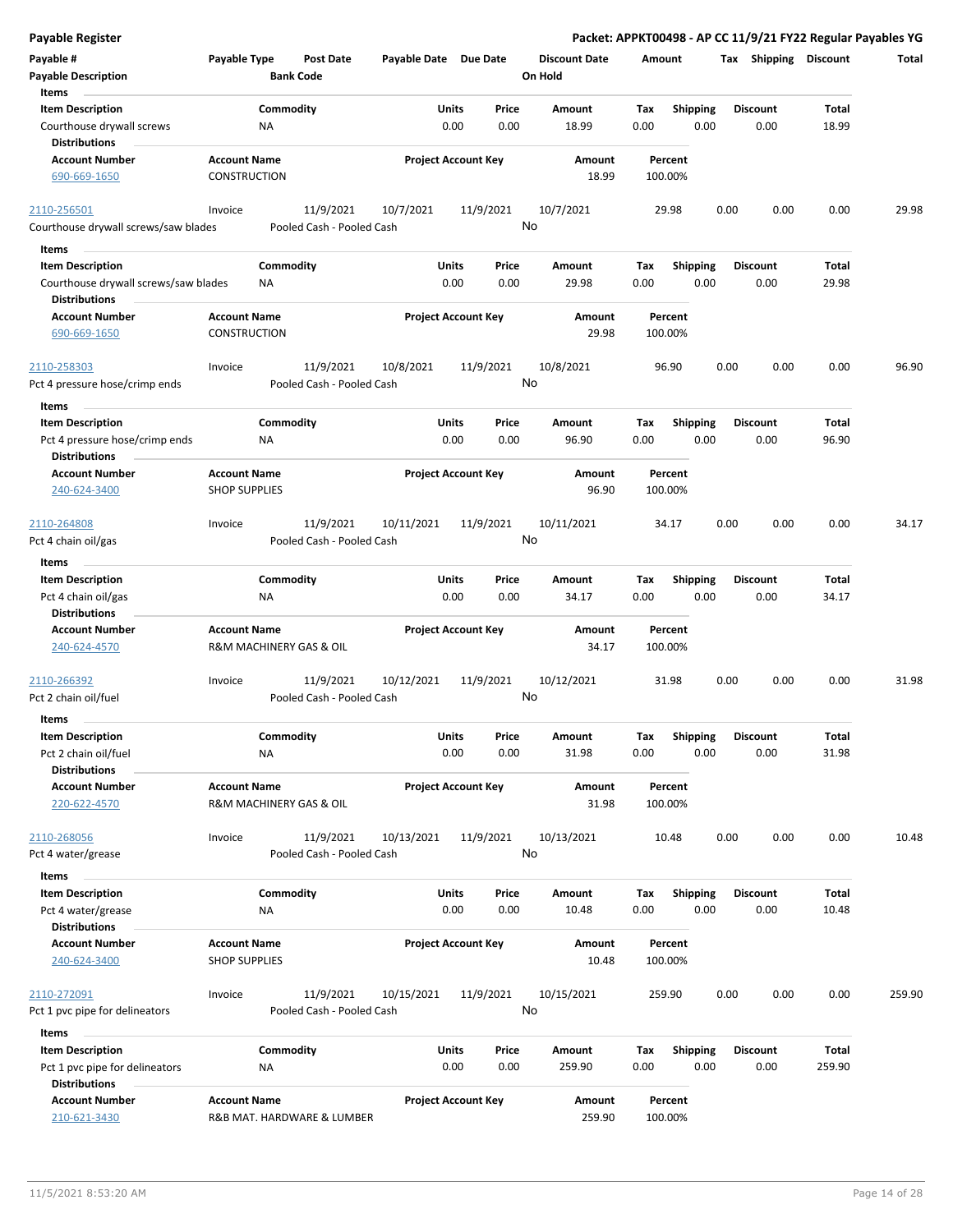| Payable Register                                                                     |                                            |                                        |              |                            |                                 | Packet: APPKT00498 - AP CC 11/9/21 FY22 Regular Payables YG |      |                         |                      |          |
|--------------------------------------------------------------------------------------|--------------------------------------------|----------------------------------------|--------------|----------------------------|---------------------------------|-------------------------------------------------------------|------|-------------------------|----------------------|----------|
| Payable #<br><b>Payable Description</b>                                              | Payable Type                               | Post Date<br><b>Bank Code</b>          | Payable Date | <b>Due Date</b>            | <b>Discount Date</b><br>On Hold | Amount                                                      |      | Tax Shipping Discount   |                      | Total    |
| 2110-272134<br>Pct 4 pvc vent/metal halide bulbs                                     | Invoice                                    | 11/9/2021<br>Pooled Cash - Pooled Cash | 10/15/2021   | 11/9/2021                  | 10/15/2021<br>No                | 49.98                                                       | 0.00 | 0.00                    | 0.00                 | 49.98    |
| Items                                                                                |                                            |                                        |              |                            |                                 |                                                             |      |                         |                      |          |
| <b>Item Description</b><br>Pct 4 pvc vent/metal halide bulbs<br><b>Distributions</b> |                                            | Commodity<br>ΝA                        | Units        | Price<br>0.00<br>0.00      | Amount<br>49.98                 | Tax<br><b>Shipping</b><br>0.00<br>0.00                      |      | <b>Discount</b><br>0.00 | Total<br>49.98       |          |
| <b>Account Number</b>                                                                | <b>Account Name</b>                        |                                        |              | <b>Project Account Key</b> | Amount                          | Percent                                                     |      |                         |                      |          |
| 240-624-3400                                                                         | <b>SHOP SUPPLIES</b>                       |                                        |              |                            | 49.98                           | 100.00%                                                     |      |                         |                      |          |
| 2110-279295                                                                          | Invoice                                    | 11/9/2021                              | 10/18/2021   | 11/9/2021                  | 10/18/2021                      | 16.78                                                       | 0.00 | 0.00                    | 0.00                 | 16.78    |
| Courthouse contractor bag                                                            |                                            | Pooled Cash - Pooled Cash              |              |                            | No                              |                                                             |      |                         |                      |          |
| Items                                                                                |                                            |                                        |              |                            |                                 |                                                             |      |                         |                      |          |
| <b>Item Description</b><br>Courthouse contractor bag<br><b>Distributions</b>         |                                            | Commodity<br>ΝA                        | Units        | Price<br>0.00<br>0.00      | Amount<br>16.78                 | Tax<br><b>Shipping</b><br>0.00<br>0.00                      |      | <b>Discount</b><br>0.00 | Total<br>16.78       |          |
| <b>Account Number</b><br>690-669-1650                                                | <b>Account Name</b><br><b>CONSTRUCTION</b> |                                        |              | <b>Project Account Key</b> | Amount<br>16.78                 | Percent<br>100.00%                                          |      |                         |                      |          |
| 2110-297224                                                                          | Invoice                                    | 11/9/2021                              | 10/27/2021   | 11/9/2021                  | 10/27/2021                      | 114.27                                                      | 0.00 | 0.00                    | 0.00                 | 114.27   |
| Pct 2 R&M building-pipe                                                              |                                            | Pooled Cash - Pooled Cash              |              |                            | No                              |                                                             |      |                         |                      |          |
| Items                                                                                |                                            |                                        |              |                            |                                 |                                                             |      |                         |                      |          |
| <b>Item Description</b><br>Pct 2 R&M building-pipe<br><b>Distributions</b>           |                                            | Commodity<br>ΝA                        | Units        | Price<br>0.00<br>0.00      | Amount<br>114.27                | Tax<br><b>Shipping</b><br>0.00<br>0.00                      |      | Discount<br>0.00        | Total<br>114.27      |          |
| <b>Account Number</b>                                                                | <b>Account Name</b>                        |                                        |              | <b>Project Account Key</b> | Amount                          | Percent                                                     |      |                         |                      |          |
| 220-622-4500                                                                         | <b>R&amp;M BUILDING</b>                    |                                        |              |                            | 114.27                          | 100.00%                                                     |      |                         |                      |          |
| 2110-297252                                                                          | Invoice                                    | 11/9/2021                              | 10/27/2021   | 11/9/2021                  | 10/27/2021                      | 109.97                                                      | 0.00 | 0.00                    | 0.00                 | 109.97   |
| Pct 2 R&M building-electric supplies                                                 |                                            | Pooled Cash - Pooled Cash              |              |                            | No                              |                                                             |      |                         |                      |          |
| Items                                                                                |                                            |                                        |              |                            |                                 |                                                             |      |                         |                      |          |
| <b>Item Description</b>                                                              |                                            | Commodity                              | Units        | Price                      | Amount                          | Tax<br><b>Shipping</b>                                      |      | <b>Discount</b>         | <b>Total</b>         |          |
| Pct 2 R&M building-electric supplies<br><b>Distributions</b>                         |                                            | ΝA                                     |              | 0.00<br>0.00               | 109.97                          | 0.00<br>0.00                                                |      | 0.00                    | 109.97               |          |
| <b>Account Number</b>                                                                | <b>Account Name</b>                        |                                        |              | <b>Project Account Key</b> | Amount                          | Percent                                                     |      |                         |                      |          |
| 220-622-4500                                                                         | <b>R&amp;M BUILDING</b>                    |                                        |              |                            | 109.97                          | 100.00%                                                     |      |                         |                      |          |
| 2110-297367                                                                          | Invoice                                    | 11/9/2021                              | 10/27/2021   | 11/9/2021                  | 10/27/2021                      | 4.59                                                        | 0.00 | 0.00                    | 0.00                 | 4.59     |
| Pct 1 drill bits                                                                     |                                            | Pooled Cash - Pooled Cash              |              |                            | No                              |                                                             |      |                         |                      |          |
| Items                                                                                |                                            |                                        |              |                            |                                 |                                                             |      |                         |                      |          |
| <b>Item Description</b><br>Pct 1 drill bits                                          |                                            | Commodity<br>Goods                     | Units        | Price<br>1.00<br>4.59      | Amount<br>4.59                  | Shipping<br>Tax<br>0.00<br>0.00                             |      | <b>Discount</b><br>0.00 | Total<br>4.59        |          |
| <b>Distributions</b><br><b>Account Number</b>                                        | <b>Account Name</b>                        |                                        |              | <b>Project Account Key</b> | Amount                          | Percent                                                     |      |                         |                      |          |
| 210-621-3400                                                                         | <b>SHOP SUPPLIES</b>                       |                                        |              |                            | 4.59                            | 100.00%                                                     |      |                         |                      |          |
| Vendor: 00314 - GRAHAM INTERNATIONAL INC.                                            |                                            |                                        |              |                            |                                 |                                                             |      |                         | <b>Vendor Total:</b> | 39.20    |
| 02P807418                                                                            | Invoice                                    | 11/9/2021                              | 10/15/2021   | 11/9/2021                  | 10/15/2021                      | 39.20                                                       | 0.00 | 0.00                    | 0.00                 | 39.20    |
| #12110 Pct 3 hood latch kit                                                          |                                            | Pooled Cash - Pooled Cash              |              |                            | No                              |                                                             |      |                         |                      |          |
| Items                                                                                |                                            |                                        |              |                            |                                 |                                                             |      |                         |                      |          |
| <b>Item Description</b><br>#12110 Pct 3 hood latch kit                               |                                            | Commodity<br>Goods                     | Units        | Price<br>4.00<br>9.80      | Amount<br>39.20                 | Tax<br><b>Shipping</b><br>0.00<br>0.00                      |      | Discount<br>0.00        | Total<br>39.20       |          |
| <b>Distributions</b>                                                                 |                                            |                                        |              |                            |                                 |                                                             |      |                         |                      |          |
| <b>Account Number</b><br>230-623-4580                                                | <b>Account Name</b>                        | <b>R&amp;M MACHINERY PARTS</b>         |              | <b>Project Account Key</b> | Amount<br>39.20                 | Percent<br>100.00%                                          |      |                         |                      |          |
|                                                                                      |                                            |                                        |              |                            |                                 |                                                             |      |                         |                      |          |
| <b>Vendor:</b> 00692 - GRAHAM TRUCK TIRE CENTER                                      |                                            |                                        |              |                            |                                 |                                                             |      |                         | <b>Vendor Total:</b> | 2,234.80 |
| 2047178                                                                              | Invoice                                    | 11/9/2021                              | 10/7/2021    | 11/10/2021                 | 10/7/2021                       | 565.65                                                      | 0.00 | 0.00                    | 0.00                 | 565.65   |
| #1658-B Pct 3 tires                                                                  |                                            | Pooled Cash - Pooled Cash              |              |                            | No                              |                                                             |      |                         |                      |          |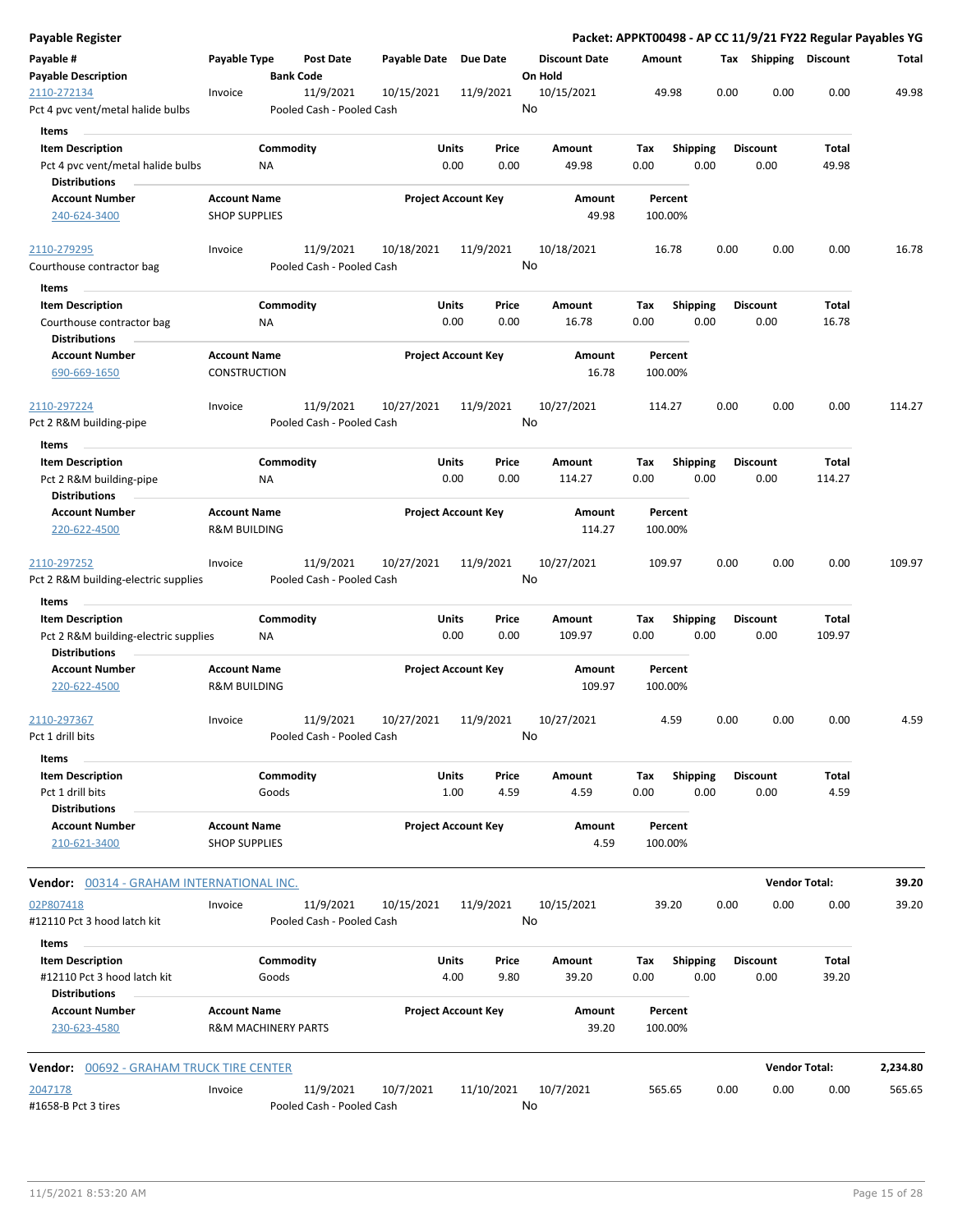| <b>Payable Register</b>                                                |                                                       |                                        |                       |                            |                                 |                    |                         |                 |                         | Packet: APPKT00498 - AP CC 11/9/21 FY22 Regular Payables YG |          |
|------------------------------------------------------------------------|-------------------------------------------------------|----------------------------------------|-----------------------|----------------------------|---------------------------------|--------------------|-------------------------|-----------------|-------------------------|-------------------------------------------------------------|----------|
| Payable #<br><b>Payable Description</b>                                | Payable Type                                          | Post Date<br><b>Bank Code</b>          | Payable Date Due Date |                            | <b>Discount Date</b><br>On Hold | Amount             |                         |                 |                         | Tax Shipping Discount                                       | Total    |
| Items                                                                  |                                                       |                                        |                       |                            |                                 |                    |                         |                 |                         |                                                             |          |
| <b>Item Description</b><br>#1658-B Pct 3 tires<br><b>Distributions</b> | Commodity<br>Goods                                    |                                        | Units<br>1.00         | Price<br>565.65            | Amount<br>565.65                | Tax<br>0.00        | <b>Shipping</b><br>0.00 |                 | <b>Discount</b><br>0.00 | Total<br>565.65                                             |          |
| <b>Account Number</b>                                                  | <b>Account Name</b>                                   |                                        |                       | <b>Project Account Key</b> | Amount                          | Percent            |                         |                 |                         |                                                             |          |
| 230-623-4590                                                           | R&M MACH. TIRES & TUBES                               |                                        |                       |                            | 565.65                          | 100.00%            |                         |                 |                         |                                                             |          |
| 2047390<br>#1658-B Pct 3 tires                                         | Invoice                                               | 11/9/2021<br>Pooled Cash - Pooled Cash | 10/15/2021            | 11/10/2021                 | 10/15/2021<br>No                | 1,020.45           |                         | 0.00            | 0.00                    | 0.00                                                        | 1,020.45 |
|                                                                        |                                                       |                                        |                       |                            |                                 |                    |                         |                 |                         |                                                             |          |
| Items<br><b>Item Description</b>                                       | Commodity                                             |                                        | Units                 | Price                      | Amount                          | Tax                | <b>Shipping</b>         |                 | <b>Discount</b>         | Total                                                       |          |
| #1658-B Pct 3 tires                                                    | ΝA                                                    |                                        |                       | 0.00<br>0.00               | 1,020.45                        | 0.00               | 0.00                    |                 | 0.00                    | 1,020.45                                                    |          |
| <b>Distributions</b>                                                   |                                                       |                                        |                       |                            |                                 |                    |                         |                 |                         |                                                             |          |
| <b>Account Number</b>                                                  | <b>Account Name</b>                                   |                                        |                       | <b>Project Account Key</b> | Amount                          | Percent            |                         |                 |                         |                                                             |          |
| 230-623-4590                                                           | R&M MACH. TIRES & TUBES                               |                                        |                       |                            | 1,020.45                        | 100.00%            |                         |                 |                         |                                                             |          |
| 2047446<br>#1658-B Pct 3 tires                                         | Invoice                                               | 11/9/2021<br>Pooled Cash - Pooled Cash | 10/12/2021            | 11/10/2021                 | 10/12/2021<br>No                | 568.70             |                         | 0.00            | 0.00                    | 0.00                                                        | 568.70   |
| Items                                                                  |                                                       |                                        |                       |                            |                                 |                    |                         |                 |                         |                                                             |          |
| <b>Item Description</b><br>#1658-B Pct 3 tires                         | Commodity<br>Goods                                    |                                        | Units                 | Price<br>1.00<br>568.70    | Amount<br>568.70                | Tax<br>0.00        | <b>Shipping</b><br>0.00 |                 | <b>Discount</b><br>0.00 | Total<br>568.70                                             |          |
| Distributions                                                          |                                                       |                                        |                       |                            |                                 |                    |                         |                 |                         |                                                             |          |
| <b>Account Number</b><br>230-623-4590                                  | <b>Account Name</b><br>R&M MACH. TIRES & TUBES        |                                        |                       | <b>Project Account Key</b> | Amount<br>568.70                | Percent<br>100.00% |                         |                 |                         |                                                             |          |
| 2047506                                                                | Invoice                                               | 11/9/2021                              | 10/25/2021            | 11/10/2021                 | 10/25/2021                      | 80.00              |                         | 0.00            | 0.00                    | 0.00                                                        | 80.00    |
| #1658-B Pct 3 repair flat<br>Items                                     |                                                       | Pooled Cash - Pooled Cash              |                       |                            | No                              |                    |                         |                 |                         |                                                             |          |
| <b>Item Description</b>                                                | Commodity                                             |                                        | Units                 | Price                      | Amount                          | Tax                | <b>Shipping</b>         | <b>Discount</b> |                         | Total                                                       |          |
| #1658-B Pct 3 repair flat<br><b>Distributions</b>                      | ΝA                                                    |                                        |                       | 0.00<br>0.00               | 80.00                           | 0.00               | 0.00                    |                 | 0.00                    | 80.00                                                       |          |
| <b>Account Number</b>                                                  | <b>Account Name</b>                                   |                                        |                       | <b>Project Account Key</b> | Amount                          | Percent            |                         |                 |                         |                                                             |          |
| 230-623-4590                                                           | R&M MACH. TIRES & TUBES                               |                                        |                       |                            | 80.00                           | 100.00%            |                         |                 |                         |                                                             |          |
| Vendor: 00010 - HOLLAND, JORDAN PLLC                                   |                                                       |                                        |                       |                            |                                 |                    |                         |                 | <b>Vendor Total:</b>    |                                                             | 225.25   |
| <b>INV0003530</b><br>CR-19-26914 Vankirk Dst Ct 10/12-13/21            | Invoice                                               | 11/9/2021<br>Pooled Cash - Pooled Cash | 10/27/2021            | 11/9/2021                  | 10/27/2021<br>No.               | 225.25             |                         | 0.00            | 0.00                    | 0.00                                                        | 225.25   |
| Items                                                                  |                                                       |                                        |                       |                            |                                 |                    |                         |                 |                         |                                                             |          |
| <b>Item Description</b><br>CR-19-26914 Vankirk Dst Ct 10/12-13/21      | Commodity<br>ΝA                                       |                                        | Units                 | Price<br>0.00<br>0.00      | Amount<br>225.25                | Tax<br>0.00        | <b>Shipping</b><br>0.00 |                 | <b>Discount</b><br>0.00 | Total<br>225.25                                             |          |
| <b>Distributions</b><br><b>Account Number</b><br>100-435-4370          | <b>Account Name</b><br><b>ATTORNEY FEES</b>           |                                        |                       | <b>Project Account Key</b> | Amount<br>225.25                | Percent<br>100.00% |                         |                 |                         |                                                             |          |
| Vendor: 00591 - HOTSY EQUIPMENT CO                                     |                                                       |                                        |                       |                            |                                 |                    |                         |                 | <b>Vendor Total:</b>    |                                                             | 313.41   |
| 320596                                                                 | Invoice                                               | 11/9/2021                              | 10/14/2021            | 11/9/2021                  | 10/14/2021                      | 313.41             |                         | 0.00            | 0.00                    | 0.00                                                        | 313.41   |
| Pct 3 Hydrotek maintenance<br>Items                                    |                                                       | Pooled Cash - Pooled Cash              |                       |                            | No                              |                    |                         |                 |                         |                                                             |          |
| <b>Item Description</b>                                                | Commodity                                             |                                        | Units                 | Price                      | Amount                          | Тах                | <b>Shipping</b>         |                 | <b>Discount</b>         | Total                                                       |          |
| Pct 3 Hydrotek maintenance<br>Distributions                            | ΝA                                                    |                                        |                       | 0.00<br>0.00               | 313.41                          | 0.00               | 0.00                    |                 | 0.00                    | 313.41                                                      |          |
| <b>Account Number</b><br>230-623-4580                                  | <b>Account Name</b><br><b>R&amp;M MACHINERY PARTS</b> |                                        |                       | <b>Project Account Key</b> | Amount<br>313.41                | Percent<br>100.00% |                         |                 |                         |                                                             |          |
| <b>Vendor: 00796 - INDIGENT HEALTHCARE SOLUTIONS, LTD</b>              |                                                       |                                        |                       |                            |                                 |                    |                         |                 | <b>Vendor Total:</b>    |                                                             | 1,059.00 |
| 72660                                                                  | Invoice                                               | 11/9/2021                              | 11/1/2021             | 11/9/2021                  | 11/1/2021                       | 1,059.00           |                         | 0.00            | 0.00                    | 0.00                                                        | 1,059.00 |
| Dec 2021 computer software support                                     |                                                       | Pooled Cash - Pooled Cash              |                       |                            | No                              |                    |                         |                 |                         |                                                             |          |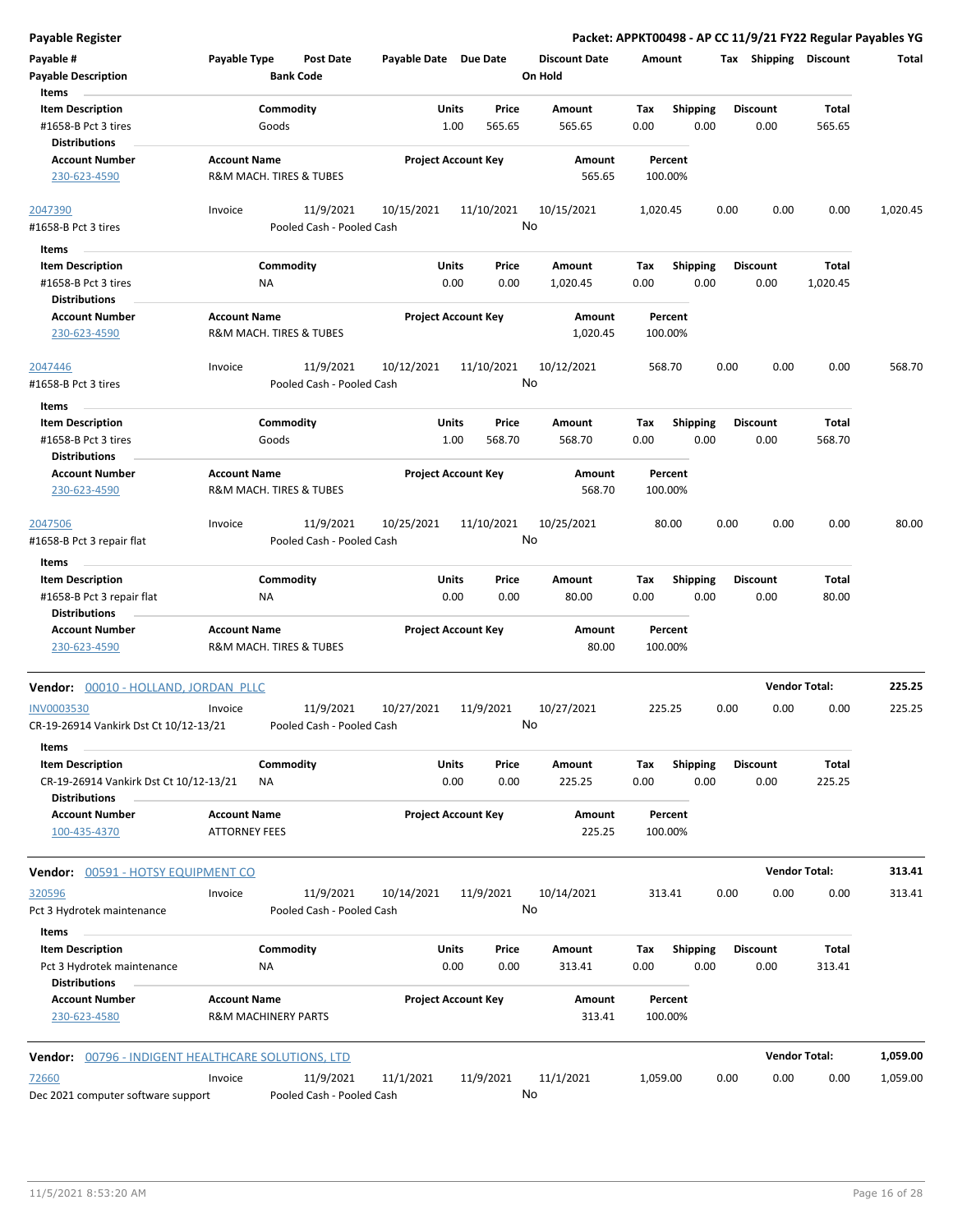| Payable Register                                           |                                                       |                  |                                        |                       |                            |                 |                                 |          |                    |      |      |                       | Packet: APPKT00498 - AP CC 11/9/21 FY22 Regular Payables YG |          |
|------------------------------------------------------------|-------------------------------------------------------|------------------|----------------------------------------|-----------------------|----------------------------|-----------------|---------------------------------|----------|--------------------|------|------|-----------------------|-------------------------------------------------------------|----------|
| Payable #<br><b>Payable Description</b>                    | Payable Type                                          | <b>Bank Code</b> | <b>Post Date</b>                       | Payable Date Due Date |                            |                 | <b>Discount Date</b><br>On Hold | Amount   |                    |      |      | Tax Shipping Discount |                                                             | Total    |
| Items                                                      |                                                       |                  |                                        |                       |                            |                 |                                 |          |                    |      |      |                       |                                                             |          |
| <b>Item Description</b>                                    |                                                       | Commodity        |                                        |                       | Units                      | Price           | <b>Amount</b>                   | Tax      | <b>Shipping</b>    |      |      | <b>Discount</b>       | Total                                                       |          |
| Dec 2021 computer software support                         |                                                       | ΝA               |                                        |                       | 0.00                       | 0.00            | 1,059.00                        | 0.00     |                    | 0.00 |      | 0.00                  | 1,059.00                                                    |          |
| <b>Distributions</b>                                       |                                                       |                  |                                        |                       |                            |                 |                                 |          |                    |      |      |                       |                                                             |          |
| <b>Account Number</b>                                      | <b>Account Name</b>                                   |                  |                                        |                       | <b>Project Account Key</b> |                 | Amount                          |          | Percent            |      |      |                       |                                                             |          |
| 100-645-4530                                               | <b>COMPUTER SOFTWARE</b>                              |                  |                                        |                       |                            |                 | 1,059.00                        |          | 100.00%            |      |      |                       |                                                             |          |
| <b>Vendor: 00832 - INTERSTATE BATTERIES OF TEXOMA</b>      |                                                       |                  |                                        |                       |                            |                 |                                 |          |                    |      |      | <b>Vendor Total:</b>  |                                                             | 367.90   |
| 21443219                                                   | Invoice                                               |                  | 11/9/2021                              | 10/26/2021            |                            | 11/9/2021       | 10/26/2021                      |          | 367.90             |      | 0.00 | 0.00                  | 0.00                                                        | 367.90   |
| Pct 1 batteries                                            |                                                       |                  | Pooled Cash - Pooled Cash              |                       |                            | No              |                                 |          |                    |      |      |                       |                                                             |          |
| Items                                                      |                                                       |                  |                                        |                       |                            |                 |                                 |          |                    |      |      |                       |                                                             |          |
| <b>Item Description</b>                                    |                                                       | Commodity        |                                        |                       | Units                      | Price           | Amount                          | Tax      | <b>Shipping</b>    |      |      | <b>Discount</b>       | Total                                                       |          |
| Pct 1 batteries                                            |                                                       | Goods            |                                        |                       | 2.00                       | 183.95          | 367.90                          | 0.00     |                    | 0.00 |      | 0.00                  | 367.90                                                      |          |
| <b>Distributions</b>                                       |                                                       |                  |                                        |                       |                            |                 |                                 |          |                    |      |      |                       |                                                             |          |
| <b>Account Number</b><br>210-621-4580                      | <b>Account Name</b><br><b>R&amp;M MACHINERY PARTS</b> |                  |                                        |                       | <b>Project Account Key</b> |                 | Amount<br>367.90                |          | Percent<br>100.00% |      |      |                       |                                                             |          |
| Vendor: VEN02814 - Lesco Ventures LLC                      |                                                       |                  |                                        |                       |                            |                 |                                 |          |                    |      |      | <b>Vendor Total:</b>  |                                                             | 4,255.00 |
|                                                            |                                                       |                  |                                        |                       |                            |                 |                                 |          |                    |      |      |                       |                                                             |          |
| 053-A178<br>Courthouse ramps                               | Invoice                                               |                  | 11/9/2021<br>Pooled Cash - Pooled Cash | 11/1/2021             |                            | 11/9/2021<br>No | 11/1/2021                       | 4,255.00 |                    |      | 0.00 | 0.00                  | 0.00                                                        | 4,255.00 |
|                                                            |                                                       |                  |                                        |                       |                            |                 |                                 |          |                    |      |      |                       |                                                             |          |
| Items                                                      |                                                       | Commodity        |                                        |                       | Units                      | Price           | Amount                          |          |                    |      |      | <b>Discount</b>       | Total                                                       |          |
| <b>Item Description</b>                                    |                                                       |                  |                                        |                       |                            |                 |                                 | Tax      | <b>Shipping</b>    |      |      |                       |                                                             |          |
| Courthouse ramps<br><b>Distributions</b>                   |                                                       | Goods            |                                        |                       | 1.00                       | 3,830.00        | 3,830.00                        | 0.00     |                    | 0.00 |      | 0.00                  | 3,830.00                                                    |          |
| <b>Account Number</b>                                      | <b>Account Name</b>                                   |                  |                                        |                       | <b>Project Account Key</b> |                 | Amount                          |          | Percent            |      |      |                       |                                                             |          |
| 690-669-1650                                               | <b>CONSTRUCTION</b>                                   |                  |                                        |                       |                            |                 | 3,830.00                        |          | 100.00%            |      |      |                       |                                                             |          |
| Items                                                      |                                                       |                  |                                        |                       |                            |                 |                                 |          |                    |      |      |                       |                                                             |          |
| <b>Item Description</b>                                    |                                                       | Commodity        |                                        |                       | Units                      | Price           | Amount                          | Tax      | Shipping           |      |      | <b>Discount</b>       | Total                                                       |          |
| Courthouse ramps                                           |                                                       | Goods            |                                        |                       | 1.00                       | 425.00          | 425.00                          | 0.00     |                    | 0.00 |      | 0.00                  | 425.00                                                      |          |
| <b>Distributions</b>                                       |                                                       |                  |                                        |                       |                            |                 |                                 |          |                    |      |      |                       |                                                             |          |
| <b>Account Number</b>                                      | <b>Account Name</b>                                   |                  |                                        |                       | <b>Project Account Key</b> |                 | Amount                          |          | Percent            |      |      |                       |                                                             |          |
| 690-669-1650                                               | CONSTRUCTION                                          |                  |                                        |                       |                            |                 | 425.00                          |          | 100.00%            |      |      |                       |                                                             |          |
| <b>Vendor:</b> 00273 - LEXISNEXIS RISK DATA MANAGEMENT INC |                                                       |                  |                                        |                       |                            |                 |                                 |          |                    |      |      | <b>Vendor Total:</b>  |                                                             | 50.00    |
| 1394504-20211031                                           | Invoice                                               |                  | 11/9/2021                              | 10/31/2021            |                            | 11/9/2021       | 10/31/2021                      |          | 50.00              |      | 0.00 | 0.00                  | 0.00                                                        | 50.00    |
| Const #1 Oct 2021 online research                          |                                                       |                  | Pooled Cash - Pooled Cash              |                       |                            | No              |                                 |          |                    |      |      |                       |                                                             |          |
| Items                                                      |                                                       |                  |                                        |                       |                            |                 |                                 |          |                    |      |      |                       |                                                             |          |
| <b>Item Description</b>                                    |                                                       | Commodity        |                                        |                       | Units                      | Price           | Amount                          | Tax      | <b>Shipping</b>    |      |      | <b>Discount</b>       | Total                                                       |          |
| Const #1 Oct 2021 online research                          |                                                       | <b>NA</b>        |                                        |                       | 0.00                       | 0.00            | 50.00                           | 0.00     |                    | 0.00 |      | 0.00                  | 50.00                                                       |          |
| <b>Distributions</b>                                       |                                                       |                  |                                        |                       |                            |                 |                                 |          |                    |      |      |                       |                                                             |          |
| <b>Account Number</b>                                      | <b>Account Name</b>                                   |                  |                                        |                       | <b>Project Account Key</b> |                 | Amount                          |          | Percent            |      |      |                       |                                                             |          |
| 100-551-5910                                               | <b>ONLINE RESEARCH</b>                                |                  |                                        |                       |                            |                 | 50.00                           |          | 100.00%            |      |      |                       |                                                             |          |
| Vendor: 00031 - LEXISNEXIS                                 |                                                       |                  |                                        |                       |                            |                 |                                 |          |                    |      |      | <b>Vendor Total:</b>  |                                                             | 384.00   |
| 3093547009                                                 | Invoice                                               |                  | 11/9/2021                              | 10/31/2021            |                            | 11/9/2021       | 10/31/2021                      |          | 384.00             |      | 0.00 | 0.00                  | 0.00                                                        | 384.00   |
| Oct 2021 DA online                                         |                                                       |                  | Pooled Cash - Pooled Cash              |                       |                            | No              |                                 |          |                    |      |      |                       |                                                             |          |
|                                                            |                                                       |                  |                                        |                       |                            |                 |                                 |          |                    |      |      |                       |                                                             |          |
| Items                                                      |                                                       |                  |                                        |                       |                            |                 |                                 |          |                    |      |      |                       |                                                             |          |
| <b>Item Description</b>                                    |                                                       | Commodity        |                                        |                       | Units                      | Price           | Amount                          | Tax      | <b>Shipping</b>    |      |      | <b>Discount</b>       | Total                                                       |          |
| Oct 2021 DA online                                         |                                                       | ΝA               |                                        |                       | 0.00                       | 0.00            | 384.00                          | 0.00     |                    | 0.00 |      | 0.00                  | 384.00                                                      |          |
| <b>Distributions</b>                                       |                                                       |                  |                                        |                       |                            |                 |                                 |          |                    |      |      |                       |                                                             |          |
| <b>Account Number</b>                                      | <b>Account Name</b>                                   |                  |                                        |                       | <b>Project Account Key</b> |                 | Amount                          |          | Percent            |      |      |                       |                                                             |          |
| 100-475-5910                                               | <b>ONLINE RESEARCH</b>                                |                  |                                        |                       |                            |                 | 384.00                          |          | 100.00%            |      |      |                       |                                                             |          |
| <b>Vendor:</b> VEN02793 - Merryman, Thomas Wayne           |                                                       |                  |                                        |                       |                            |                 |                                 |          |                    |      |      |                       | <b>Vendor Total:</b>                                        | 36.00    |
| INV0003555                                                 | Invoice                                               |                  | 11/9/2021                              | 11/2/2021             |                            | 11/9/2021       | 11/2/2021                       |          | 24.00              |      | 0.00 | 0.00                  | 0.00                                                        | 24.00    |
| 10/25/21 transport meal                                    |                                                       |                  | Pooled Cash - Pooled Cash              |                       |                            | No              |                                 |          |                    |      |      |                       |                                                             |          |
|                                                            |                                                       |                  |                                        |                       |                            |                 |                                 |          |                    |      |      |                       |                                                             |          |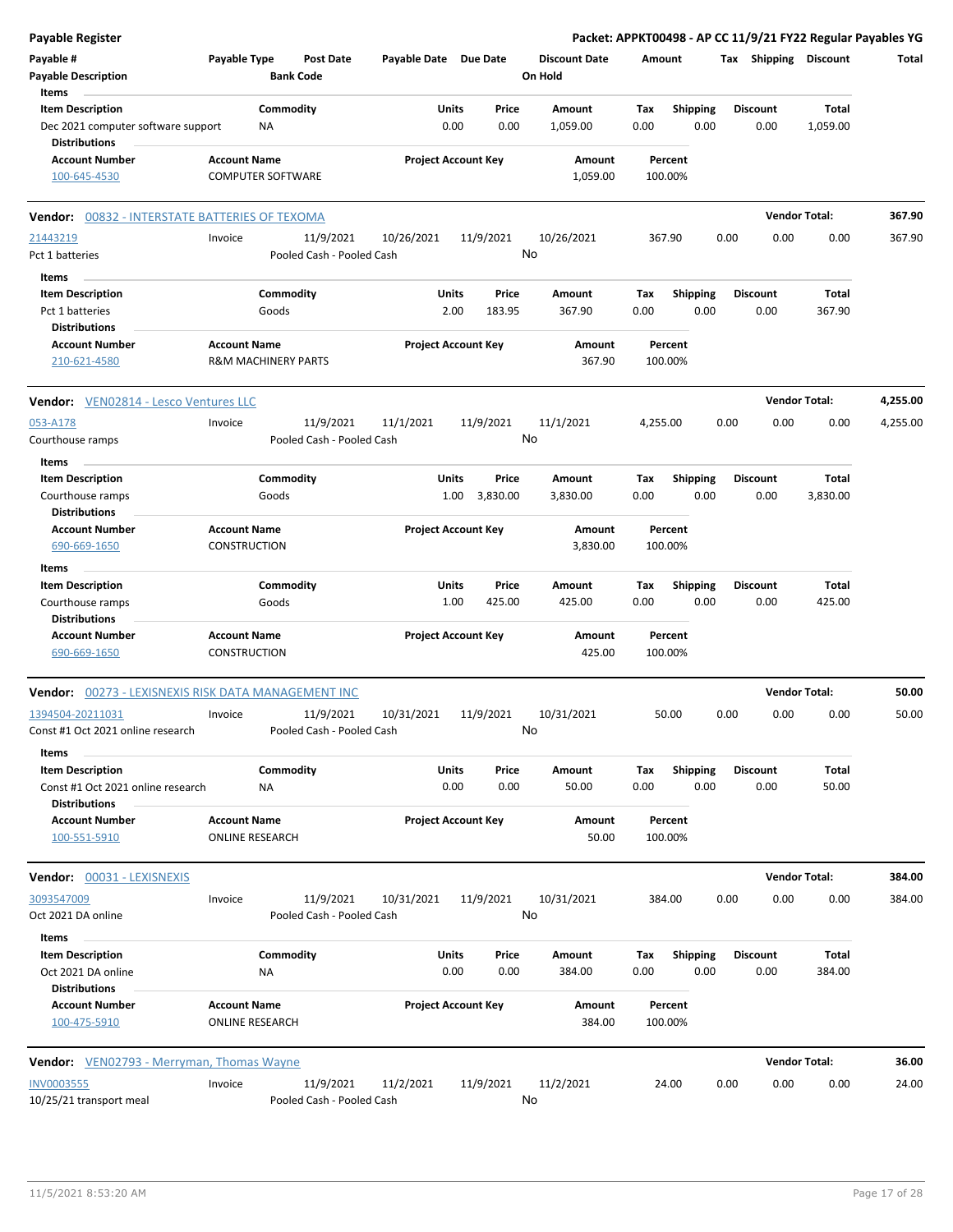| <b>Payable Register</b>                                       |                                |                                        |                       |                            |                      |                    |                         |                 |                      | Packet: APPKT00498 - AP CC 11/9/21 FY22 Regular Payables YG |        |
|---------------------------------------------------------------|--------------------------------|----------------------------------------|-----------------------|----------------------------|----------------------|--------------------|-------------------------|-----------------|----------------------|-------------------------------------------------------------|--------|
| Payable #                                                     | Payable Type                   | <b>Post Date</b>                       | Payable Date Due Date |                            | <b>Discount Date</b> | Amount             |                         | Tax Shipping    |                      | <b>Discount</b>                                             | Total  |
| <b>Payable Description</b>                                    |                                | <b>Bank Code</b>                       |                       |                            | On Hold              |                    |                         |                 |                      |                                                             |        |
| Items                                                         |                                |                                        |                       |                            |                      |                    |                         |                 |                      |                                                             |        |
| <b>Item Description</b>                                       |                                | Commodity                              | Units                 | Price                      | Amount               | Tax                | <b>Shipping</b>         | <b>Discount</b> |                      | Total                                                       |        |
| 10/25/21 transport meal<br><b>Distributions</b>               | ΝA                             |                                        |                       | 0.00<br>0.00               | 24.00                | 0.00               | 0.00                    |                 | 0.00                 | 24.00                                                       |        |
| <b>Account Number</b>                                         | <b>Account Name</b>            |                                        |                       | <b>Project Account Key</b> | Amount               | Percent            |                         |                 |                      |                                                             |        |
| 100-560-4280                                                  | PRISONER TRANSPORT             |                                        |                       |                            | 24.00                | 100.00%            |                         |                 |                      |                                                             |        |
| <b>INV0003556</b><br>11/1/21 transport meal                   | Invoice                        | 11/9/2021<br>Pooled Cash - Pooled Cash | 11/2/2021             | 11/9/2021                  | 11/2/2021<br>No      | 12.00              |                         | 0.00            | 0.00                 | 0.00                                                        | 12.00  |
|                                                               |                                |                                        |                       |                            |                      |                    |                         |                 |                      |                                                             |        |
| Items                                                         |                                |                                        |                       |                            |                      |                    |                         |                 |                      |                                                             |        |
| <b>Item Description</b><br>11/1/21 transport meal             | ΝA                             | Commodity                              | Units                 | Price<br>0.00<br>0.00      | Amount<br>12.00      | Tax<br>0.00        | <b>Shipping</b><br>0.00 | <b>Discount</b> | 0.00                 | Total<br>12.00                                              |        |
| <b>Distributions</b>                                          |                                |                                        |                       |                            |                      |                    |                         |                 |                      |                                                             |        |
| <b>Account Number</b>                                         | <b>Account Name</b>            |                                        |                       | <b>Project Account Key</b> | Amount               | Percent            |                         |                 |                      |                                                             |        |
| 100-560-4280                                                  | PRISONER TRANSPORT             |                                        |                       |                            | 12.00                | 100.00%            |                         |                 |                      |                                                             |        |
| Vendor: 00006 - PARKER TIRE                                   |                                |                                        |                       |                            |                      |                    |                         |                 | <b>Vendor Total:</b> |                                                             | 100.00 |
| 13628                                                         | Invoice                        | 11/9/2021                              | 10/21/2021            | 11/9/2021                  | 10/21/2021           | 50.00              |                         | 0.00            | 0.00                 | 0.00                                                        | 50.00  |
| Pct 4 flat repair                                             |                                | Pooled Cash - Pooled Cash              |                       |                            | No                   |                    |                         |                 |                      |                                                             |        |
| Items                                                         |                                |                                        |                       |                            |                      |                    |                         |                 |                      |                                                             |        |
| <b>Item Description</b>                                       |                                | Commodity                              | Units                 | Price                      | Amount               | Tax                | <b>Shipping</b>         | <b>Discount</b> |                      | Total                                                       |        |
| Pct 4 flat repair                                             | ΝA                             |                                        |                       | 0.00<br>0.00               | 50.00                | 0.00               | 0.00                    |                 | 0.00                 | 50.00                                                       |        |
| <b>Distributions</b>                                          |                                |                                        |                       |                            |                      |                    |                         |                 |                      |                                                             |        |
| <b>Account Number</b>                                         | <b>Account Name</b>            |                                        |                       | <b>Project Account Key</b> | Amount               | Percent            |                         |                 |                      |                                                             |        |
| 240-624-4590                                                  | R&M MACH. TIRES & TUBES        |                                        |                       |                            | 50.00                | 100.00%            |                         |                 |                      |                                                             |        |
| 13681                                                         | Invoice                        | 11/9/2021                              | 11/2/2021             | 11/9/2021                  | 11/2/2021            | 50.00              |                         | 0.00            | 0.00                 | 0.00                                                        | 50.00  |
| Pct 4 flat repair                                             |                                | Pooled Cash - Pooled Cash              |                       |                            | No                   |                    |                         |                 |                      |                                                             |        |
| Items                                                         |                                |                                        |                       |                            |                      |                    |                         |                 |                      |                                                             |        |
| <b>Item Description</b>                                       |                                | Commodity                              | Units                 | Price                      | Amount               | Tax                | <b>Shipping</b>         | <b>Discount</b> |                      | Total                                                       |        |
| Pct 4 flat repair                                             | ΝA                             |                                        |                       | 0.00<br>0.00               | 50.00                | 0.00               | 0.00                    |                 | 0.00                 | 50.00                                                       |        |
| <b>Distributions</b><br><b>Account Number</b>                 | <b>Account Name</b>            |                                        |                       | <b>Project Account Key</b> | Amount               | Percent            |                         |                 |                      |                                                             |        |
| 240-624-4590                                                  | R&M MACH. TIRES & TUBES        |                                        |                       |                            | 50.00                | 100.00%            |                         |                 |                      |                                                             |        |
| Vendor: 00589 - PERKINS, J. DANIEL                            |                                |                                        |                       |                            |                      |                    |                         |                 | <b>Vendor Total:</b> |                                                             | 342.00 |
| INV0003529                                                    | Invoice                        | 11/9/2021                              | 10/29/2021            | 11/9/2021                  | 10/29/2021           | 342.00             |                         | 0.00            | 0.00                 | 0.00                                                        | 342.00 |
| FA-19-44179 WMC/JJC Dst Ct 10/1-29/21                         |                                | Pooled Cash - Pooled Cash              |                       |                            | No                   |                    |                         |                 |                      |                                                             |        |
| Items<br><b>Item Description</b>                              |                                | Commodity                              | Units                 | Price                      | Amount               | Tax                | <b>Shipping</b>         | <b>Discount</b> |                      | Total                                                       |        |
| FA-19-44179 WMC/JJC Dst Ct 10/1-29/21<br><b>Distributions</b> | NA                             |                                        |                       | 0.00<br>0.00               | 342.00               | 0.00               | 0.00                    |                 | 0.00                 | 342.00                                                      |        |
| <b>Account Number</b>                                         | <b>Account Name</b>            |                                        |                       | <b>Project Account Key</b> | Amount               | Percent            |                         |                 |                      |                                                             |        |
| 100-435-4360                                                  | ATTORNEY FEES- CPS CASES       |                                        |                       |                            | 342.00               | 100.00%            |                         |                 |                      |                                                             |        |
| <b>Vendor: 00782 - QUADIENT LEASING USA, INC</b>              |                                |                                        |                       |                            |                      |                    |                         |                 | <b>Vendor Total:</b> |                                                             | 243.01 |
| N9123701                                                      | Invoice                        | 11/9/2021                              | 11/2/2021             | 12/2/2021                  | 11/2/2021            | 165.26             |                         | 0.00            | 0.00                 | 0.00                                                        | 165.26 |
| Dec 2021 Courthouse postage lease                             |                                | Pooled Cash - Pooled Cash              |                       |                            | No                   |                    |                         |                 |                      |                                                             |        |
| Items                                                         |                                |                                        |                       |                            |                      |                    |                         |                 |                      |                                                             |        |
| <b>Item Description</b>                                       |                                | Commodity                              | Units                 | Price                      | Amount               | Tax                | <b>Shipping</b>         | <b>Discount</b> |                      | Total                                                       |        |
| Dec 2021 Courthouse postage lease                             | ΝA                             |                                        |                       | 0.00<br>0.00               | 165.26               | 0.00               | 0.00                    |                 | 0.00                 | 165.26                                                      |        |
| <b>Distributions</b>                                          |                                |                                        |                       |                            |                      |                    |                         |                 |                      |                                                             |        |
| <b>Account Number</b><br>100-510-3110                         | <b>Account Name</b><br>POSTAGE |                                        |                       | <b>Project Account Key</b> | Amount<br>165.26     | Percent<br>100.00% |                         |                 |                      |                                                             |        |
| N9123702                                                      | Invoice                        | 11/9/2021                              | 11/2/2021             | 12/2/2021                  | 11/2/2021            | 77.75              |                         | 0.00            | 0.00                 | 0.00                                                        | 77.75  |
| Dec 2021 S Annex postage lease                                |                                | Pooled Cash - Pooled Cash              |                       |                            | No                   |                    |                         |                 |                      |                                                             |        |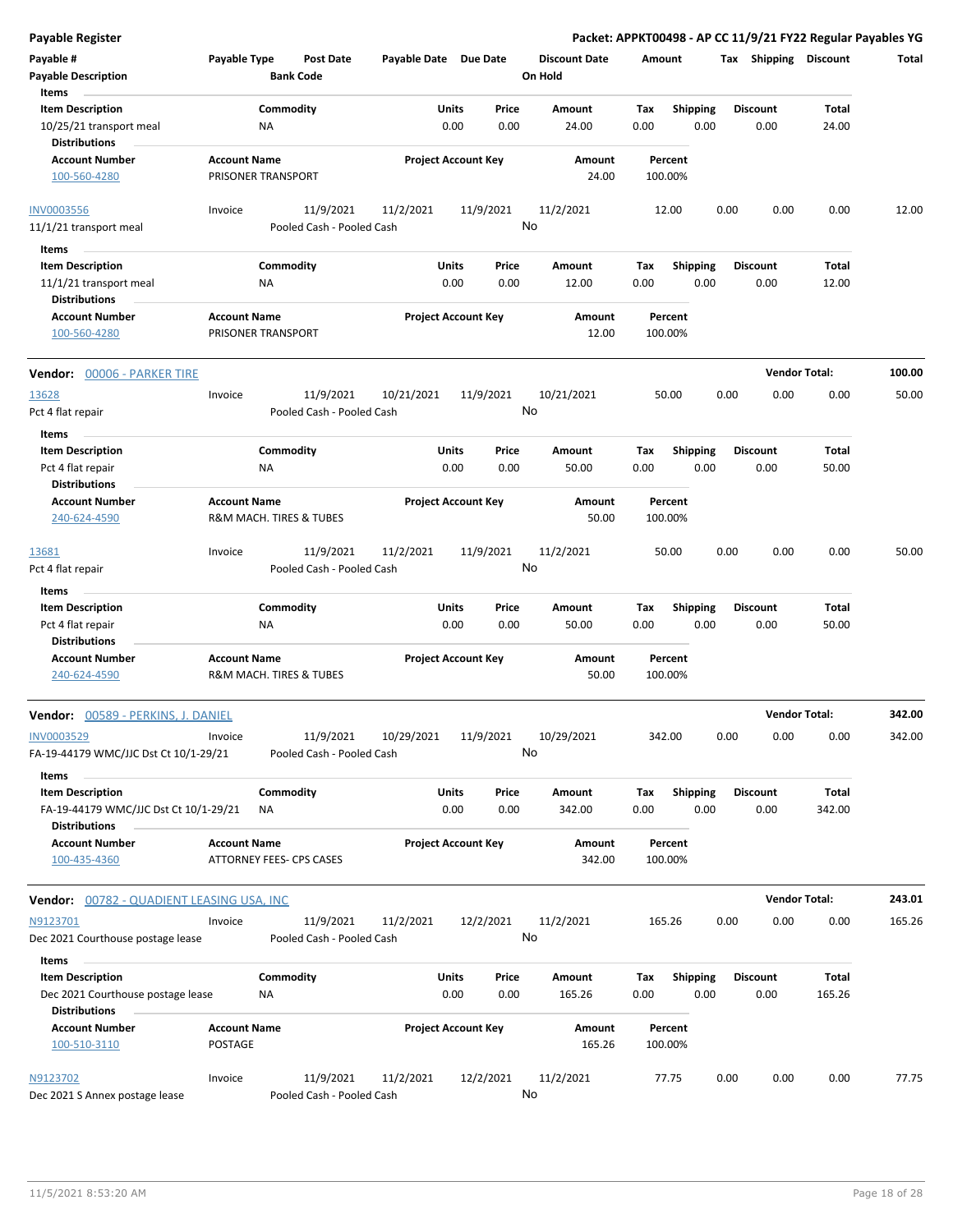| <b>Payable Register</b>                                            |                                                |                    |                                        |                       |                            |                 |                                 |                    |                         |      |                         |                       | Packet: APPKT00498 - AP CC 11/9/21 FY22 Regular Payables YG |
|--------------------------------------------------------------------|------------------------------------------------|--------------------|----------------------------------------|-----------------------|----------------------------|-----------------|---------------------------------|--------------------|-------------------------|------|-------------------------|-----------------------|-------------------------------------------------------------|
| Payable #<br><b>Payable Description</b>                            | Payable Type                                   | <b>Bank Code</b>   | <b>Post Date</b>                       | Payable Date Due Date |                            |                 | <b>Discount Date</b><br>On Hold | Amount             |                         |      | Tax Shipping Discount   |                       | Total                                                       |
| Items<br><b>Item Description</b><br>Dec 2021 S Annex postage lease |                                                | Commodity<br>ΝA    |                                        |                       | Units<br>0.00              | Price<br>0.00   | Amount<br>77.75                 | Tax<br>0.00        | <b>Shipping</b><br>0.00 |      | <b>Discount</b><br>0.00 | <b>Total</b><br>77.75 |                                                             |
| <b>Distributions</b>                                               |                                                |                    |                                        |                       |                            |                 |                                 |                    |                         |      |                         |                       |                                                             |
| <b>Account Number</b><br>100-513-3110                              | <b>Account Name</b><br>POSTAGE                 |                    |                                        |                       | <b>Project Account Key</b> |                 | Amount<br>77.75                 | 100.00%            | Percent                 |      |                         |                       |                                                             |
| Vendor: 00638 - R.K. HALL, LLC                                     |                                                |                    |                                        |                       |                            |                 |                                 |                    |                         |      |                         | <b>Vendor Total:</b>  | 50,419.54                                                   |
| 309276                                                             | Invoice                                        |                    | 11/9/2021                              | 10/4/2021             |                            | 11/9/2021       | 10/4/2021                       | 607.58             |                         | 0.00 | 0.01                    | 0.00                  | 607.59                                                      |
| #1474 Pct 3 Rock & Gravel<br>Items                                 |                                                |                    | Pooled Cash - Pooled Cash              |                       |                            | No              |                                 |                    |                         |      |                         |                       |                                                             |
| <b>Item Description</b>                                            |                                                | Commodity          |                                        |                       | Units                      | Price           | Amount                          | Тах                | Shipping                |      | <b>Discount</b>         | Total                 |                                                             |
| #1474 Pct 3 Rock & Gravel<br><b>Distributions</b>                  |                                                | Goods              |                                        |                       | 71.48                      | 8.50            | 607.58                          | 0.00               | 0.01                    |      | 0.00                    | 607.59                |                                                             |
| <b>Account Number</b><br>230-623-3410                              | <b>Account Name</b><br>R&B MAT. ROCK & GRAVEL  |                    |                                        |                       | <b>Project Account Key</b> |                 | Amount<br>607.59                | Percent<br>100.00% |                         |      |                         |                       |                                                             |
| 309585<br>#1474 Pct 3 Oil Sand                                     | Invoice                                        |                    | 11/9/2021<br>Pooled Cash - Pooled Cash | 10/5/2021             |                            | 11/9/2021<br>No | 10/5/2021                       | 18,204.78          |                         | 0.00 | 0.00                    | 0.00                  | 18,204.78                                                   |
| Items                                                              |                                                |                    |                                        |                       |                            |                 |                                 |                    |                         |      |                         |                       |                                                             |
| <b>Item Description</b><br>#1474 Pct 3 Oil Sand                    |                                                | Commodity<br>Goods |                                        |                       | Units<br>275.83            | Price<br>66.00  | Amount<br>18,204.78             | Тах<br>0.00        | <b>Shipping</b><br>0.00 |      | <b>Discount</b><br>0.00 | Total<br>18,204.78    |                                                             |
| <b>Distributions</b>                                               |                                                |                    |                                        |                       |                            |                 |                                 |                    |                         |      |                         |                       |                                                             |
| <b>Account Number</b><br>230-623-3440                              | <b>Account Name</b><br>R&B MAT. ASPHALT/RD OIL |                    |                                        |                       | <b>Project Account Key</b> |                 | Amount<br>18,204.78             | Percent<br>100.00% |                         |      |                         |                       |                                                             |
| 310574<br>#1474 Pct 3 Rock & Gravel                                | Invoice                                        |                    | 11/9/2021<br>Pooled Cash - Pooled Cash | 10/12/2021            |                            | 11/9/2021<br>No | 10/12/2021                      | 605.29             |                         | 0.00 | 0.00                    | 0.00                  | 605.29                                                      |
| Items                                                              |                                                |                    |                                        |                       |                            |                 |                                 |                    |                         |      |                         |                       |                                                             |
| <b>Item Description</b>                                            |                                                | Commodity          |                                        |                       | Units                      | Price           | Amount                          | Tax                | <b>Shipping</b>         |      | <b>Discount</b>         | Total                 |                                                             |
| #1474 Pct 3 Rock & Gravel<br><b>Distributions</b>                  |                                                | Goods              |                                        |                       | 71.21                      | 8.50            | 605.29                          | 0.00               | 0.00                    |      | 0.00                    | 605.29                |                                                             |
| <b>Account Number</b><br>230-623-3410                              | <b>Account Name</b><br>R&B MAT. ROCK & GRAVEL  |                    |                                        |                       | <b>Project Account Key</b> |                 | Amount<br>605.29                | Percent<br>100.00% |                         |      |                         |                       |                                                             |
| 310684<br>#1474 Pct 3 Rock & Gravel                                | Invoice                                        |                    | 11/9/2021<br>Pooled Cash - Pooled Cash | 10/13/2021            |                            | 11/9/2021       | 10/13/2021<br>No                | 201.79             |                         | 0.00 | 0.00                    | 0.00                  | 201.79                                                      |
| Items                                                              |                                                |                    |                                        |                       |                            |                 |                                 |                    |                         |      |                         |                       |                                                             |
| <b>Item Description</b><br>#1474 Pct 3 Rock & Gravel               |                                                | Commodity<br>Goods |                                        |                       | <b>Units</b><br>23.74      | Price<br>8.50   | Amount<br>201.79                | Tax<br>0.00        | Shipping<br>0.00        |      | <b>Discount</b><br>0.00 | Total<br>201.79       |                                                             |
| <b>Distributions</b><br><b>Account Number</b><br>230-623-3410      | <b>Account Name</b><br>R&B MAT. ROCK & GRAVEL  |                    |                                        |                       | <b>Project Account Key</b> |                 | Amount<br>201.79                | Percent<br>100.00% |                         |      |                         |                       |                                                             |
|                                                                    |                                                |                    |                                        |                       |                            |                 |                                 |                    |                         |      |                         |                       |                                                             |
| 310888<br>#1474 Pct 3 Rock & Gravel                                | Invoice                                        |                    | 11/9/2021<br>Pooled Cash - Pooled Cash | 10/14/2021            |                            | 11/9/2021<br>No | 10/14/2021                      | 604.27             |                         | 0.00 | 0.00                    | 0.00                  | 604.27                                                      |
| Items                                                              |                                                |                    |                                        |                       |                            |                 |                                 |                    |                         |      |                         |                       |                                                             |
| <b>Item Description</b><br>#1474 Pct 3 Rock & Gravel               |                                                | Commodity<br>Goods |                                        |                       | <b>Units</b><br>71.09      | Price<br>8.50   | Amount<br>604.27                | Tax<br>0.00        | <b>Shipping</b><br>0.00 |      | <b>Discount</b><br>0.00 | Total<br>604.27       |                                                             |
| <b>Distributions</b>                                               |                                                |                    |                                        |                       |                            |                 |                                 |                    |                         |      |                         |                       |                                                             |
| <b>Account Number</b><br>230-623-3410                              | <b>Account Name</b><br>R&B MAT. ROCK & GRAVEL  |                    |                                        |                       | <b>Project Account Key</b> |                 | Amount<br>604.27                | Percent<br>100.00% |                         |      |                         |                       |                                                             |
| 311107                                                             | Invoice                                        |                    | 11/9/2021                              | 10/18/2021            |                            | 11/9/2021       | 10/18/2021                      | 407.32             |                         | 0.00 | 0.01                    | 0.00                  | 407.33                                                      |
| #1474 Pct 3 Rock & Gravel                                          |                                                |                    | Pooled Cash - Pooled Cash              |                       |                            |                 | No                              |                    |                         |      |                         |                       |                                                             |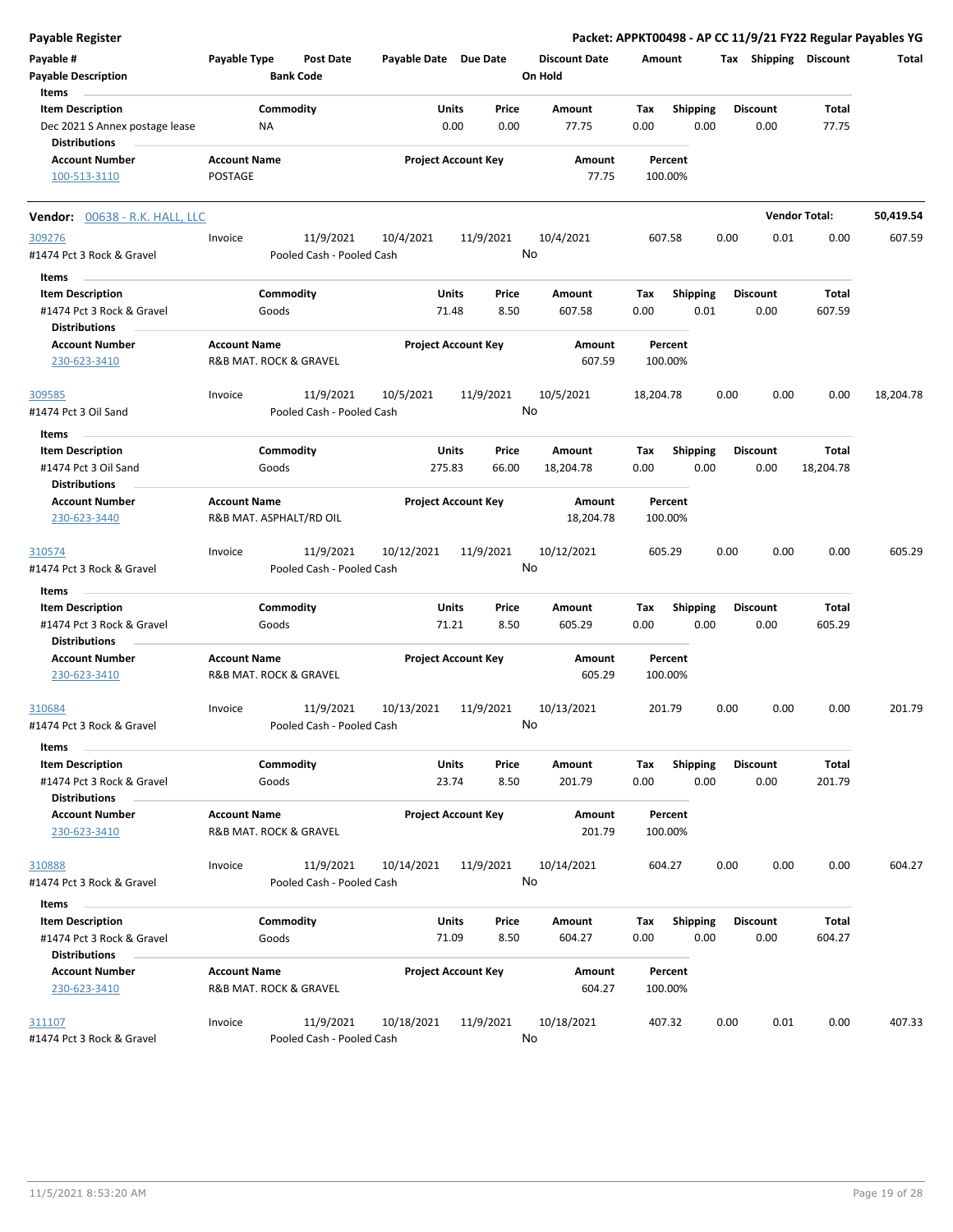| Payable Register                                                             |                                               |                                        |                       |                            |                                 |             |                         | Packet: APPKT00498 - AP CC 11/9/21 FY22 Regular Payables YG |                        |          |
|------------------------------------------------------------------------------|-----------------------------------------------|----------------------------------------|-----------------------|----------------------------|---------------------------------|-------------|-------------------------|-------------------------------------------------------------|------------------------|----------|
| Payable #<br><b>Payable Description</b>                                      | Payable Type                                  | Post Date<br><b>Bank Code</b>          | Payable Date Due Date |                            | <b>Discount Date</b><br>On Hold | Amount      |                         | Tax Shipping Discount                                       |                        | Total    |
| Items                                                                        |                                               |                                        |                       |                            |                                 |             |                         |                                                             |                        |          |
| <b>Item Description</b>                                                      |                                               | Commodity                              |                       | Units<br>Price             | Amount                          | Tax         | <b>Shipping</b>         | <b>Discount</b>                                             | <b>Total</b>           |          |
| #1474 Pct 3 Rock & Gravel<br><b>Distributions</b>                            | Goods                                         |                                        | 47.92                 | 8.50                       | 407.32                          | 0.00        | 0.01                    | 0.00                                                        | 407.33                 |          |
| <b>Account Number</b><br>230-623-3410                                        | <b>Account Name</b><br>R&B MAT. ROCK & GRAVEL |                                        |                       | <b>Project Account Key</b> | Amount<br>407.33                |             | Percent<br>100.00%      |                                                             |                        |          |
| 311354<br>#1474 Pct 3 Rock & Gravel                                          | Invoice                                       | 11/9/2021<br>Pooled Cash - Pooled Cash | 10/19/2021            | 11/9/2021                  | 10/19/2021<br>No                | 623.05      |                         | 0.00<br>0.01                                                | 0.00                   | 623.06   |
| Items                                                                        |                                               |                                        |                       |                            |                                 |             |                         |                                                             |                        |          |
| <b>Item Description</b>                                                      |                                               | Commodity                              |                       | Units<br>Price             | Amount                          | Tax         | <b>Shipping</b>         | <b>Discount</b>                                             | Total                  |          |
| #1474 Pct 3 Rock & Gravel<br><b>Distributions</b>                            | Goods                                         |                                        | 73.30                 | 8.50                       | 623.05                          | 0.00        | 0.01                    | 0.00                                                        | 623.06                 |          |
| <b>Account Number</b><br>230-623-3410                                        | <b>Account Name</b><br>R&B MAT. ROCK & GRAVEL |                                        |                       | <b>Project Account Key</b> | Amount<br>623.06                |             | Percent<br>100.00%      |                                                             |                        |          |
| 311619<br>#1474 Pct 3 Rock & Gravel                                          | Invoice                                       | 11/9/2021<br>Pooled Cash - Pooled Cash | 10/20/2021            | 11/9/2021                  | 10/20/2021<br>No                | 620.67      |                         | 0.00<br>0.01                                                | 0.00                   | 620.68   |
| Items                                                                        |                                               |                                        |                       |                            |                                 |             |                         |                                                             |                        |          |
| <b>Item Description</b><br>#1474 Pct 3 Rock & Gravel<br><b>Distributions</b> | Goods                                         | Commodity                              | 73.02                 | Units<br>Price<br>8.50     | Amount<br>620.67                | Tax<br>0.00 | <b>Shipping</b><br>0.01 | <b>Discount</b><br>0.00                                     | Total<br>620.68        |          |
| <b>Account Number</b><br>230-623-3410                                        | <b>Account Name</b><br>R&B MAT. ROCK & GRAVEL |                                        |                       | <b>Project Account Key</b> | Amount<br>620.68                |             | Percent<br>100.00%      |                                                             |                        |          |
| 311852                                                                       | Invoice                                       | 11/9/2021<br>Pooled Cash - Pooled Cash | 10/21/2021            | 11/9/2021                  | 10/21/2021<br>No                | 412.85      |                         | 0.00<br>0.00                                                | 0.00                   | 412.85   |
| #1474 Pct 3 Rock & Gravel                                                    |                                               |                                        |                       |                            |                                 |             |                         |                                                             |                        |          |
| Items                                                                        |                                               |                                        |                       |                            |                                 |             |                         |                                                             |                        |          |
| <b>Item Description</b><br>#1474 Pct 3 Rock & Gravel<br><b>Distributions</b> | Goods                                         | Commodity                              | 48.57                 | Units<br>Price<br>8.50     | Amount<br>412.85                | Tax<br>0.00 | <b>Shipping</b><br>0.00 | <b>Discount</b><br>0.00                                     | <b>Total</b><br>412.85 |          |
| <b>Account Number</b>                                                        | <b>Account Name</b>                           |                                        |                       | <b>Project Account Key</b> | Amount                          |             | Percent                 |                                                             |                        |          |
| 230-623-3410                                                                 | R&B MAT. ROCK & GRAVEL                        |                                        |                       |                            | 412.85                          |             | 100.00%                 |                                                             |                        |          |
| 312384                                                                       | Invoice                                       | 11/9/2021                              | 10/25/2021            | 11/9/2021                  | 10/25/2021                      | 600.02      |                         | 0.00<br>0.00                                                | 0.00                   | 600.02   |
| #1474 Pct 3 Rock & Gravel                                                    |                                               | Pooled Cash - Pooled Cash              |                       |                            | No                              |             |                         |                                                             |                        |          |
| Items                                                                        |                                               |                                        |                       |                            |                                 |             |                         |                                                             |                        |          |
| <b>Item Description</b><br>#1474 Pct 3 Rock & Gravel<br><b>Distributions</b> |                                               | Commodity<br>Goods                     | <b>Units</b><br>70.59 | Price<br>8.50              | Amount<br>600.02                | Tax<br>0.00 | Shipping<br>0.00        | <b>Discount</b><br>0.00                                     | <b>Total</b><br>600.02 |          |
| <b>Account Number</b><br>230-623-3410                                        | <b>Account Name</b><br>R&B MAT. ROCK & GRAVEL |                                        |                       | <b>Project Account Key</b> | Amount<br>600.02                |             | Percent<br>100.00%      |                                                             |                        |          |
| 312533                                                                       | Invoice                                       | 11/9/2021                              | 10/26/2021            | 11/9/2021                  | 10/26/2021                      | 614.04      |                         | 0.00<br>0.00                                                | 0.00                   | 614.04   |
| #1474 Pct 3 Rock & Gravel                                                    |                                               | Pooled Cash - Pooled Cash              |                       |                            | No                              |             |                         |                                                             |                        |          |
| Items                                                                        |                                               |                                        |                       |                            |                                 |             |                         |                                                             |                        |          |
| <b>Item Description</b>                                                      |                                               | Commodity                              |                       | Units<br>Price             | Amount                          | Tax         | <b>Shipping</b>         | <b>Discount</b>                                             | Total                  |          |
| #1474 Pct 3 Rock & Gravel<br><b>Distributions</b>                            | Goods                                         |                                        | 72.24                 | 8.50                       | 614.04                          | 0.00        | 0.00                    | 0.00                                                        | 614.04                 |          |
| <b>Account Number</b><br>230-623-3410                                        | <b>Account Name</b><br>R&B MAT. ROCK & GRAVEL |                                        |                       | <b>Project Account Key</b> | Amount<br>614.04                |             | Percent<br>100.00%      |                                                             |                        |          |
| 312594<br>#1475 Pct 2 Oil Sand                                               | Invoice                                       | 11/9/2021<br>Pooled Cash - Pooled Cash | 10/26/2021            | 11/9/2021                  | 10/26/2021<br>No                | 6,489.78    |                         | 0.00<br>0.00                                                | 0.00                   | 6,489.78 |
| Items                                                                        |                                               |                                        |                       |                            |                                 |             |                         |                                                             |                        |          |
| <b>Item Description</b>                                                      |                                               | Commodity                              |                       | Units<br>Price             | Amount                          | Tax         | <b>Shipping</b>         | <b>Discount</b>                                             | Total                  |          |
| #1475 Pct 2 Oil Sand<br><b>Distributions</b>                                 | Goods                                         |                                        | 98.33                 | 66.00                      | 6,489.78                        | 0.00        | 0.00                    | 0.00                                                        | 6,489.78               |          |
| <b>Account Number</b>                                                        | <b>Account Name</b>                           |                                        |                       | <b>Project Account Key</b> | Amount                          |             | Percent                 |                                                             |                        |          |
| 413-622-3440                                                                 | R&B MAT.ASPHALT/RD OIL                        |                                        |                       |                            | 6,489.78                        |             | 100.00%                 |                                                             |                        |          |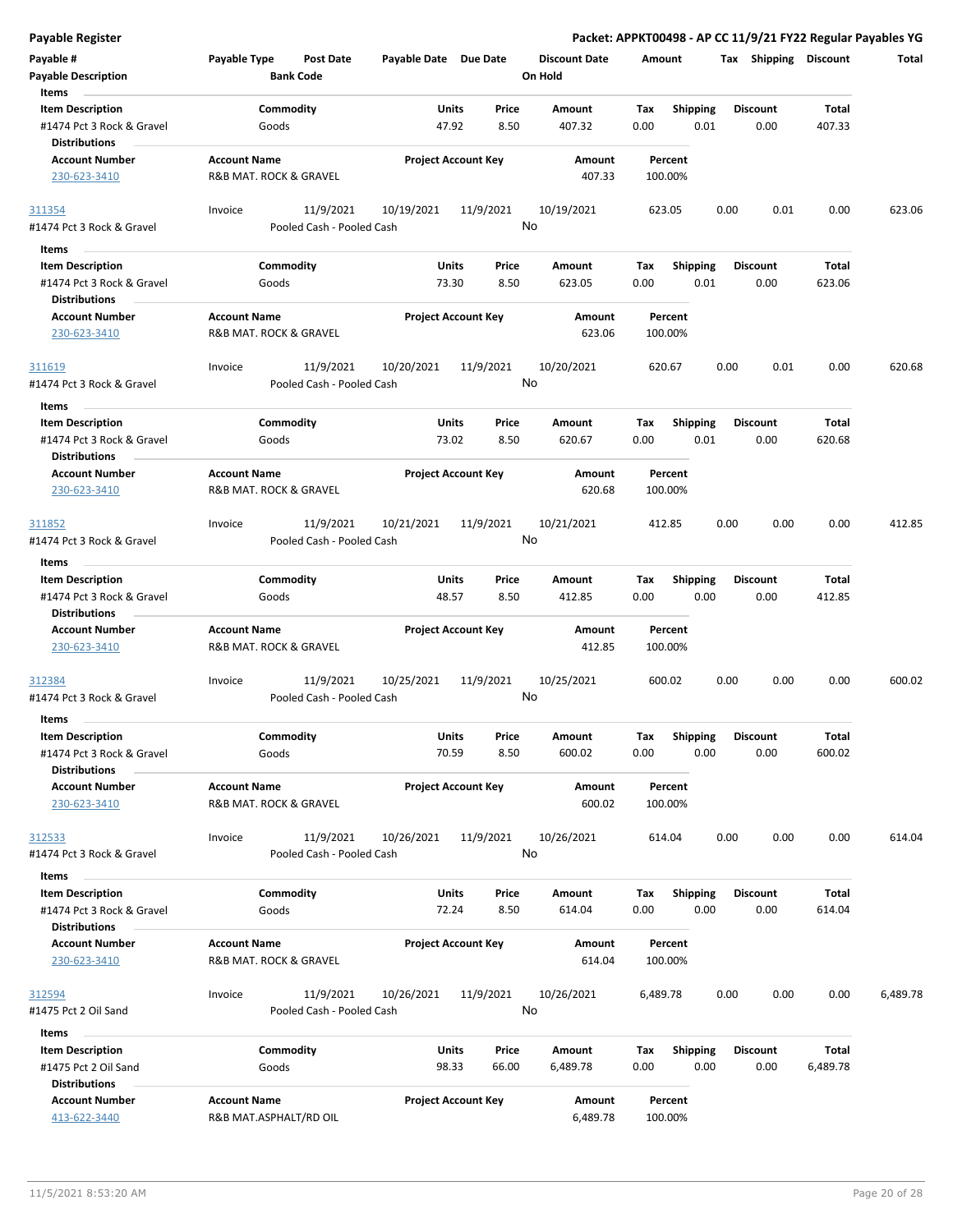| Payable Register                                              |                                             |                        |                                        |              |                            |                                 |                    |                 |                       |                      | Packet: APPKT00498 - AP CC 11/9/21 FY22 Regular Payables YG |
|---------------------------------------------------------------|---------------------------------------------|------------------------|----------------------------------------|--------------|----------------------------|---------------------------------|--------------------|-----------------|-----------------------|----------------------|-------------------------------------------------------------|
| Payable #<br><b>Payable Description</b>                       | Payable Type                                | <b>Bank Code</b>       | Post Date                              | Payable Date | Due Date                   | <b>Discount Date</b><br>On Hold | Amount             |                 | Tax Shipping Discount |                      | Total                                                       |
| 312595<br>#1476 Pct 1 Oil sand                                | Invoice                                     |                        | 11/9/2021<br>Pooled Cash - Pooled Cash | 10/26/2021   | 11/9/2021                  | 10/26/2021<br>No                | 7,890.00           |                 | 0.00<br>0.00          | 0.00                 | 7,890.00                                                    |
| Items                                                         |                                             |                        |                                        |              |                            |                                 |                    |                 |                       |                      |                                                             |
| <b>Item Description</b>                                       |                                             | Commodity              |                                        | Units        | Price                      | Amount                          | Тах                | <b>Shipping</b> | <b>Discount</b>       | Total                |                                                             |
| #1476 Pct 1 Oil sand                                          |                                             | Goods                  |                                        | 105.20       | 75.00                      | 7,890.00                        | 0.00               | 0.00            | 0.00                  | 7,890.00             |                                                             |
| <b>Distributions</b><br><b>Account Number</b>                 | <b>Account Name</b>                         |                        |                                        |              |                            | Amount                          | Percent            |                 |                       |                      |                                                             |
| 413-621-3440                                                  |                                             | R&B MAT.ASPHALT/RD OIL |                                        |              | <b>Project Account Key</b> | 7,890.00                        | 100.00%            |                 |                       |                      |                                                             |
| 312662                                                        | Invoice                                     |                        | 11/9/2021                              | 10/27/2021   | 11/9/2021                  | 10/27/2021                      | 604.95             |                 | 0.01<br>0.00          | 0.00                 | 604.96                                                      |
| #1474 Pct 3 Rock & Gravel                                     |                                             |                        | Pooled Cash - Pooled Cash              |              |                            | No                              |                    |                 |                       |                      |                                                             |
| Items                                                         |                                             |                        |                                        |              |                            |                                 |                    |                 |                       |                      |                                                             |
| <b>Item Description</b>                                       |                                             | Commodity              |                                        | Units        | Price                      | Amount                          | Tax                | <b>Shipping</b> | <b>Discount</b>       | Total                |                                                             |
| #1474 Pct 3 Rock & Gravel<br><b>Distributions</b>             |                                             | Goods                  |                                        | 71.17        | 8.50                       | 604.95                          | 0.00               | 0.01            | 0.00                  | 604.96               |                                                             |
| <b>Account Number</b><br>230-623-3410                         | <b>Account Name</b>                         | R&B MAT. ROCK & GRAVEL |                                        |              | <b>Project Account Key</b> | Amount<br>604.96                | Percent<br>100.00% |                 |                       |                      |                                                             |
|                                                               |                                             |                        |                                        |              |                            |                                 |                    |                 |                       |                      |                                                             |
| 312724                                                        | Invoice                                     |                        | 11/9/2021                              | 10/28/2021   | 11/9/2021                  | 10/28/2021                      | 209.10             |                 | 0.00<br>0.00          | 0.00                 | 209.10                                                      |
| #1474 Pct 3 Rock & Gravel                                     |                                             |                        | Pooled Cash - Pooled Cash              |              |                            | No                              |                    |                 |                       |                      |                                                             |
| Items                                                         |                                             |                        |                                        |              |                            |                                 |                    |                 |                       |                      |                                                             |
| <b>Item Description</b>                                       |                                             | Commodity              |                                        | <b>Units</b> | Price                      | Amount                          | Tax                | <b>Shipping</b> | <b>Discount</b>       | Total                |                                                             |
| #1474 Pct 3 Rock & Gravel                                     |                                             | Goods                  |                                        | 24.60        | 8.50                       | 209.10                          | 0.00               | 0.00            | 0.00                  | 209.10               |                                                             |
| <b>Distributions</b>                                          |                                             |                        |                                        |              |                            |                                 |                    |                 |                       |                      |                                                             |
| <b>Account Number</b>                                         | <b>Account Name</b>                         |                        |                                        |              | <b>Project Account Key</b> | Amount                          | Percent            |                 |                       |                      |                                                             |
| 230-623-3410                                                  |                                             | R&B MAT. ROCK & GRAVEL |                                        |              |                            | 209.10                          | 100.00%            |                 |                       |                      |                                                             |
| 313003<br>#1476 Pct 1 Oil sand                                | Invoice                                     |                        | 11/9/2021<br>Pooled Cash - Pooled Cash | 10/29/2021   | 11/9/2021                  | 10/29/2021<br>No                | 11,724.00          |                 | 0.00<br>0.00          | 0.00                 | 11,724.00                                                   |
|                                                               |                                             |                        |                                        |              |                            |                                 |                    |                 |                       |                      |                                                             |
| Items<br><b>Item Description</b>                              |                                             | Commodity              |                                        | Units        | Price                      | Amount                          | Тах                | <b>Shipping</b> | <b>Discount</b>       | Total                |                                                             |
| #1476 Pct 1 Oil sand                                          |                                             | Goods                  |                                        | 156.32       | 75.00                      | 11,724.00                       | 0.00               | 0.00            | 0.00                  | 11,724.00            |                                                             |
| <b>Distributions</b>                                          |                                             |                        |                                        |              |                            |                                 |                    |                 |                       |                      |                                                             |
| <b>Account Number</b>                                         | <b>Account Name</b>                         |                        |                                        |              | <b>Project Account Key</b> | Amount                          | Percent            |                 |                       |                      |                                                             |
| 413-621-3440                                                  |                                             | R&B MAT.ASPHALT/RD OIL |                                        |              |                            | 11,724.00                       | 100.00%            |                 |                       |                      |                                                             |
| Vendor: 00349 - SANITATION SOLUTIONS, INC.                    |                                             |                        |                                        |              |                            |                                 |                    |                 |                       | <b>Vendor Total:</b> | 2,178.63                                                    |
| 4064300                                                       | Invoice                                     |                        | 11/9/2021                              | 11/1/2021    | 11/9/2021                  | 11/1/2021                       | 801.50             |                 | 0.00<br>0.00          | 0.00                 | 801.50                                                      |
| #5200-23345 Pct 4 trash Oct 2021                              |                                             |                        | Pooled Cash - Pooled Cash              |              |                            | No                              |                    |                 |                       |                      |                                                             |
| Items                                                         |                                             |                        |                                        |              |                            |                                 |                    |                 |                       |                      |                                                             |
| <b>Item Description</b>                                       |                                             | Commodity              |                                        | <b>Units</b> | Price                      | Amount                          | Тах                | Shipping        | <b>Discount</b>       | Total                |                                                             |
| #5200-23345 Pct 4 trash Oct 2021                              |                                             | NA                     |                                        | 0.00         | 0.00                       | 801.50                          | 0.00               | 0.00            | 0.00                  | 801.50               |                                                             |
| <b>Distributions</b>                                          |                                             |                        |                                        |              |                            |                                 |                    |                 |                       |                      |                                                             |
| <b>Account Number</b><br>240-624-4430                         | <b>Account Name</b><br><b>TRASH PICK-UP</b> |                        |                                        |              | <b>Project Account Key</b> | Amount<br>801.50                | Percent<br>100.00% |                 |                       |                      |                                                             |
| 4069168                                                       | Invoice                                     |                        | 11/9/2021                              | 11/1/2021    | 11/9/2021                  | 11/1/2021                       | 1,377.13           |                 | 0.00<br>0.00          | 0.00                 | 1,377.13                                                    |
| #5200-50863 Courthouse trash Oct 2021<br>Items                |                                             |                        | Pooled Cash - Pooled Cash              |              |                            | No                              |                    |                 |                       |                      |                                                             |
| <b>Item Description</b>                                       |                                             | Commodity              |                                        | <b>Units</b> | Price                      | Amount                          | Tax                | <b>Shipping</b> | <b>Discount</b>       | Total                |                                                             |
| #5200-50863 Courthouse trash Oct 2021<br><b>Distributions</b> |                                             | ΝA                     |                                        | 0.00         | 0.00                       | 1,377.13                        | 0.00               | 0.00            | 0.00                  | 1,377.13             |                                                             |
| <b>Account Number</b>                                         | <b>Account Name</b>                         |                        |                                        |              | <b>Project Account Key</b> | Amount                          | Percent            |                 |                       |                      |                                                             |
| 690-669-1650                                                  | <b>CONSTRUCTION</b>                         |                        |                                        |              |                            | 1,377.13                        | 100.00%            |                 |                       |                      |                                                             |
| <b>Vendor: 00191 - SANSOM TRUCK PARTS</b>                     |                                             |                        |                                        |              |                            |                                 |                    |                 |                       | <b>Vendor Total:</b> | 4,564.75                                                    |
| 2277                                                          | Invoice                                     |                        | 11/9/2021                              | 10/13/2021   | 11/9/2021                  | 10/13/2021                      | 40.00              |                 | 0.00<br>0.00          | 0.00                 | 40.00                                                       |
| Pct 3 Prostar inspection                                      |                                             |                        | Pooled Cash - Pooled Cash              |              |                            | No                              |                    |                 |                       |                      |                                                             |
|                                                               |                                             |                        |                                        |              |                            |                                 |                    |                 |                       |                      |                                                             |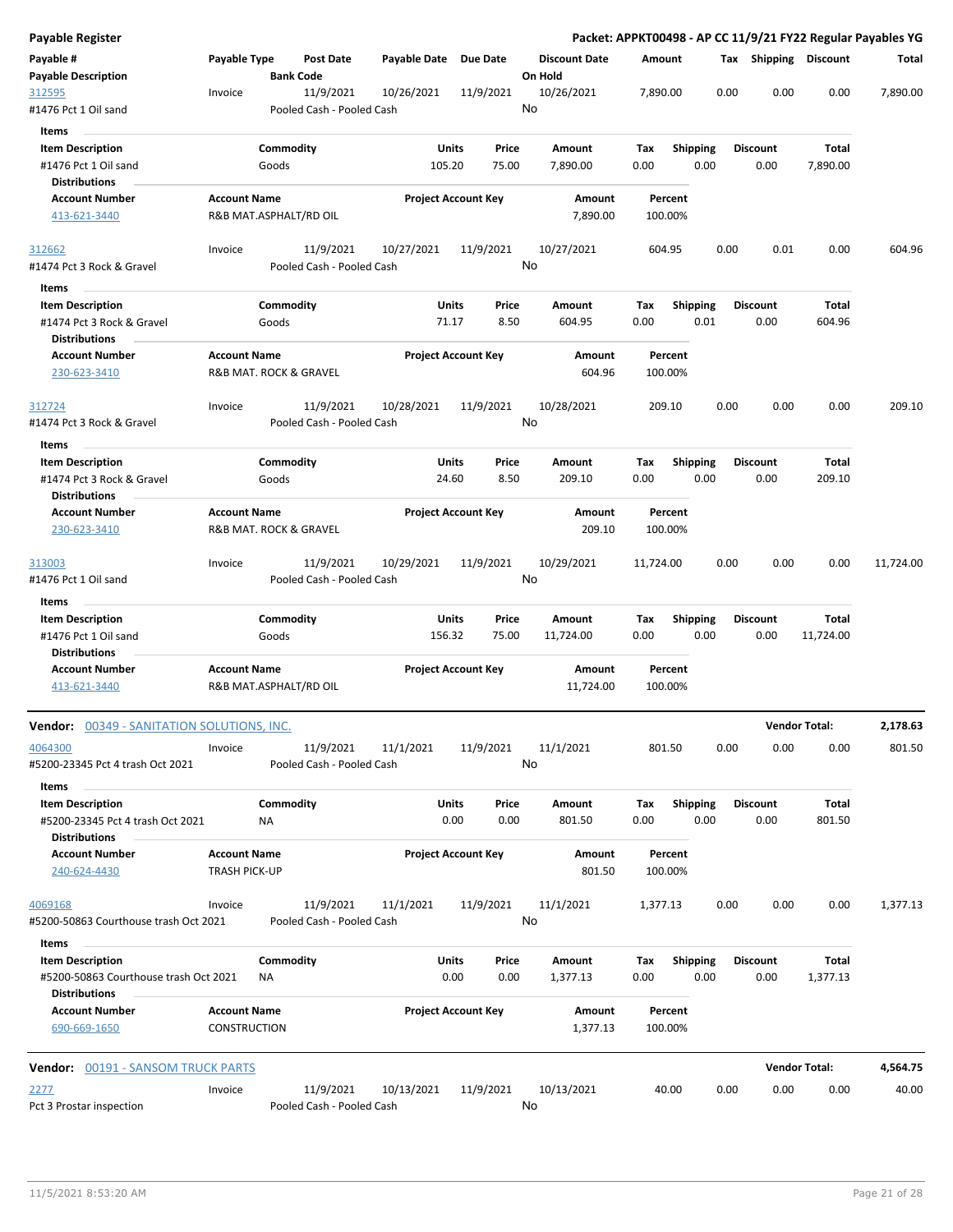| Payable Register                                                                                    |                                                       |                                        |                       |                                   |                                 | Packet: APPKT00498 - AP CC 11/9/21 FY22 Regular Payables YG |      |                         |                   |          |
|-----------------------------------------------------------------------------------------------------|-------------------------------------------------------|----------------------------------------|-----------------------|-----------------------------------|---------------------------------|-------------------------------------------------------------|------|-------------------------|-------------------|----------|
| Payable #<br><b>Payable Description</b>                                                             | Payable Type                                          | <b>Post Date</b><br><b>Bank Code</b>   | Payable Date Due Date |                                   | <b>Discount Date</b><br>On Hold | Amount                                                      |      | Tax Shipping Discount   |                   | Total    |
| Items<br><b>Item Description</b><br>Pct 3 Prostar inspection<br><b>Distributions</b>                | ΝA                                                    | Commodity                              |                       | Units<br>Price<br>0.00<br>0.00    | Amount<br>40.00                 | Shipping<br>Tax<br>0.00                                     | 0.00 | Discount<br>0.00        | Total<br>40.00    |          |
| <b>Account Number</b><br>230-623-4580                                                               | <b>Account Name</b><br><b>R&amp;M MACHINERY PARTS</b> |                                        |                       | <b>Project Account Key</b>        | Amount<br>40.00                 | Percent<br>100.00%                                          |      |                         |                   |          |
| 62806<br>Pct 3 Pete full service/air bag                                                            | Invoice                                               | 11/9/2021<br>Pooled Cash - Pooled Cash | 10/13/2021            | 11/9/2021                         | 10/13/2021<br>No                | 833.90                                                      | 0.00 | 0.00                    | 0.00              | 833.90   |
| Items<br><b>Item Description</b><br>Pct 3 Pete full service/air bag<br><b>Distributions</b>         | ΝA                                                    | Commodity                              |                       | Units<br>Price<br>0.00<br>0.00    | Amount<br>833.90                | Tax<br><b>Shipping</b><br>0.00                              | 0.00 | <b>Discount</b><br>0.00 | Total<br>833.90   |          |
| <b>Account Number</b><br>230-623-4580                                                               | <b>Account Name</b><br><b>R&amp;M MACHINERY PARTS</b> |                                        |                       | <b>Project Account Key</b>        | Amount<br>833.90                | Percent<br>100.00%                                          |      |                         |                   |          |
| 62824<br>Pct 3 1995 Pete replace clutch                                                             | Invoice                                               | 11/9/2021<br>Pooled Cash - Pooled Cash | 10/18/2021            | 11/9/2021                         | 10/18/2021<br>No                | 3,690.85                                                    | 0.00 | 0.00                    | 0.00              | 3,690.85 |
| Items<br><b>Item Description</b><br>Pct 3 1995 Pete replace clutch<br><b>Distributions</b>          | ΝA                                                    | Commodity                              |                       | Units<br>Price<br>0.00<br>0.00    | Amount<br>3,690.85              | Tax<br><b>Shipping</b><br>0.00                              | 0.00 | <b>Discount</b><br>0.00 | Total<br>3,690.85 |          |
| <b>Account Number</b><br>230-623-4580                                                               | <b>Account Name</b><br><b>R&amp;M MACHINERY PARTS</b> |                                        |                       | <b>Project Account Key</b>        | Amount<br>3,690.85              | Percent<br>100.00%                                          |      |                         |                   |          |
| Vendor: 00817 - SMITH, THOMAS SCOTT                                                                 |                                                       |                                        |                       |                                   |                                 |                                                             |      | <b>Vendor Total:</b>    |                   | 646.65   |
| INV0003531<br>CR-20-27496 Repass Dst Ct 9/18-10/29/21                                               | Invoice                                               | 11/9/2021<br>Pooled Cash - Pooled Cash | 11/1/2021             | 11/9/2021                         | 11/1/2021<br>No                 | 646.65                                                      | 0.00 | 0.00                    | 0.00              | 646.65   |
| Items<br><b>Item Description</b><br>CR-20-27496 Repass Dst Ct 9/18-10/29/21<br><b>Distributions</b> | NA                                                    | Commodity                              |                       | Units<br>Price<br>0.00<br>0.00    | Amount<br>646.65                | <b>Shipping</b><br>Tax<br>0.00                              | 0.00 | <b>Discount</b><br>0.00 | Total<br>646.65   |          |
| <b>Account Number</b><br>100-435-4370                                                               | <b>Account Name</b><br><b>ATTORNEY FEES</b>           |                                        |                       | <b>Project Account Key</b>        | Amount<br>646.65                | Percent<br>100.00%                                          |      |                         |                   |          |
| Vendor: 00520 - SUNBELT RENTALS, INC                                                                |                                                       |                                        |                       |                                   |                                 |                                                             |      | <b>Vendor Total:</b>    |                   | 3,339.81 |
| 96597644-0035<br>Courthouse forklift lease 10/14-11/3/21                                            | Invoice                                               | 11/9/2021<br>Pooled Cash - Pooled Cash | 10/23/2021            | 11/9/2021                         | 10/23/2021<br>No                | 3,339.81                                                    | 0.00 | 0.00                    | 0.00              | 3,339.81 |
| Items<br><b>Item Description</b><br>Courthouse forklift lease 10/14-11/3/21<br><b>Distributions</b> | ΝA                                                    | Commodity                              |                       | Units<br>Price<br>0.00<br>0.00    | Amount<br>3,339.81              | Shipping<br>Tax<br>0.00                                     | 0.00 | <b>Discount</b><br>0.00 | Total<br>3,339.81 |          |
| <b>Account Number</b><br>690-669-1650                                                               | <b>Account Name</b><br>CONSTRUCTION                   |                                        |                       | <b>Project Account Key</b>        | Amount<br>3,339.81              | Percent<br>100.00%                                          |      |                         |                   |          |
| Vendor:<br>00450 - SUSTAINABLE PAVEMENT TECHNOLOGIES L                                              |                                                       |                                        |                       |                                   |                                 |                                                             |      | <b>Vendor Total:</b>    |                   | 2,884.20 |
| 35463<br>Pct 2 cold patch                                                                           | Invoice                                               | 11/9/2021<br>Pooled Cash - Pooled Cash | 10/14/2021            | 11/9/2021                         | 10/14/2021<br>No                | 2,884.20                                                    | 0.00 | 0.00                    | 0.00              | 2,884.20 |
| Items<br><b>Item Description</b><br>Pct 2 cold patch<br><b>Distributions</b>                        |                                                       | Commodity<br>Goods                     |                       | Units<br>Price<br>26.22<br>110.00 | Amount<br>2,884.20              | Shipping<br>Tax<br>0.00                                     | 0.00 | <b>Discount</b><br>0.00 | Total<br>2,884.20 |          |
| <b>Account Number</b><br>220-622-3440                                                               | <b>Account Name</b>                                   | R&B MAT. ASPHALT/RD OIL                |                       | <b>Project Account Key</b>        | Amount<br>2,884.20              | Percent<br>100.00%                                          |      |                         |                   |          |
| Vendor: VEN02156 - TAE4-HYDP                                                                        |                                                       |                                        |                       |                                   |                                 |                                                             |      | <b>Vendor Total:</b>    |                   | 110.00   |
| 36-2016-2699<br>J. Richardson membership renewal                                                    | Invoice                                               | 11/9/2021<br>Pooled Cash - Pooled Cash | 11/3/2021             | 11/9/2021                         | 11/3/2021<br>No                 | 110.00                                                      | 0.00 | 0.00                    | 0.00              | 110.00   |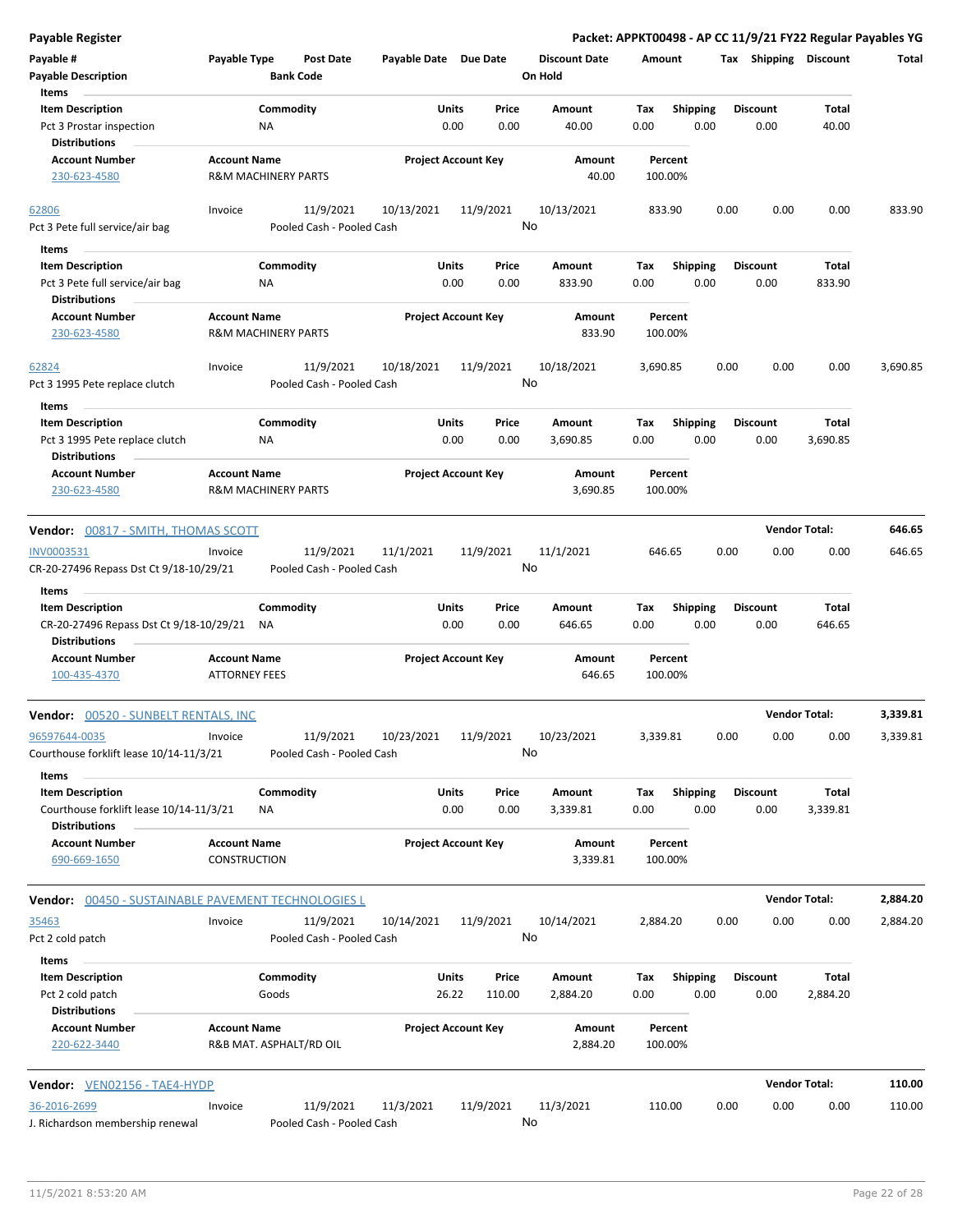| <b>Payable Register</b>                                                                         |                                                       |                            |                 |                                 | Packet: APPKT00498 - AP CC 11/9/21 FY22 Regular Payables YG |                         |                      |        |
|-------------------------------------------------------------------------------------------------|-------------------------------------------------------|----------------------------|-----------------|---------------------------------|-------------------------------------------------------------|-------------------------|----------------------|--------|
| Payable #<br><b>Payable Description</b>                                                         | Payable Type<br><b>Post Date</b><br><b>Bank Code</b>  | Payable Date Due Date      |                 | <b>Discount Date</b><br>On Hold | Amount                                                      | Tax Shipping Discount   |                      | Total  |
| Items<br><b>Item Description</b>                                                                | Commodity                                             | Units                      | Price           | Amount                          | <b>Shipping</b><br>Tax                                      | Discount                | Total                |        |
| J. Richardson membership renewal<br><b>Distributions</b>                                        | ΝA                                                    | 0.00                       | 0.00            | 110.00                          | 0.00<br>0.00                                                | 0.00                    | 110.00               |        |
| <b>Account Number</b>                                                                           | <b>Account Name</b>                                   | <b>Project Account Key</b> |                 | Amount                          | Percent                                                     |                         |                      |        |
| 100-665-4290                                                                                    | IN/OUT CO.TRAVEL/TRAINING-4-H                         |                            |                 | 110.00                          | 100.00%                                                     |                         |                      |        |
| Vendor: 00364 - TDCAA                                                                           |                                                       |                            |                 |                                 |                                                             |                         | <b>Vendor Total:</b> | 700.00 |
| 196637<br>11/30-12/1/21 Prosecutor Institute regist. Glas Pooled Cash - Pooled Cash             | 11/9/2021<br>Invoice                                  | 11/2/2021                  | 11/9/2021<br>No | 11/2/2021                       | 350.00                                                      | 0.00<br>0.00            | 0.00                 | 350.00 |
| Items                                                                                           |                                                       |                            |                 |                                 |                                                             |                         |                      |        |
| <b>Item Description</b><br>11/30-12/1/21 Prosecutor Institute regist NA<br><b>Distributions</b> | Commodity                                             | Units<br>0.00              | Price<br>0.00   | Amount<br>350.00                | Tax<br><b>Shipping</b><br>0.00<br>0.00                      | <b>Discount</b><br>0.00 | Total<br>350.00      |        |
| <b>Account Number</b>                                                                           | <b>Account Name</b>                                   | <b>Project Account Key</b> |                 | Amount                          | Percent                                                     |                         |                      |        |
| 100-475-4270                                                                                    | OUT OF COUNTY TRAVEL/TRAINING                         |                            |                 | 350.00                          | 100.00%                                                     |                         |                      |        |
| 196639<br>12/1-3/21 Elected Prosecutor Conf regist Glaser Pooled Cash - Pooled Cash             | 11/9/2021<br>Invoice                                  | 11/2/2021                  | 11/9/2021<br>No | 11/2/2021                       | 350.00                                                      | 0.00<br>0.00            | 0.00                 | 350.00 |
| Items                                                                                           |                                                       |                            |                 |                                 |                                                             |                         |                      |        |
| <b>Item Description</b>                                                                         | Commodity                                             | Units                      | Price           | Amount                          | <b>Shipping</b><br>Tax                                      | <b>Discount</b>         | Total                |        |
| 12/1-3/21 Elected Prosecutor Conf regist  NA<br><b>Distributions</b>                            |                                                       | 0.00                       | 0.00            | 350.00                          | 0.00<br>0.00                                                | 0.00                    | 350.00               |        |
| <b>Account Number</b><br>100-475-4270                                                           | <b>Account Name</b><br>OUT OF COUNTY TRAVEL/TRAINING  | <b>Project Account Key</b> |                 | Amount<br>350.00                | Percent<br>100.00%                                          |                         |                      |        |
| <b>Vendor: 00627 - THE FANNIN COUNTY LEADER</b>                                                 |                                                       |                            |                 |                                 |                                                             |                         | <b>Vendor Total:</b> | 884.10 |
| <b>INV0003540</b>                                                                               | 11/9/2021<br>Invoice                                  | 10/31/2021                 | 11/9/2021       | 10/31/2021                      | 884.10                                                      | 0.00<br>0.00            | 0.00                 | 884.10 |
| Oct 2021 Notices/employment                                                                     | Pooled Cash - Pooled Cash                             |                            | No              |                                 |                                                             |                         |                      |        |
| Items                                                                                           |                                                       |                            |                 |                                 |                                                             |                         |                      |        |
| <b>Item Description</b>                                                                         | Commodity                                             | Units                      | Price           | Amount                          | Tax<br><b>Shipping</b>                                      | <b>Discount</b>         | Total                |        |
| Oct 2021 Notices/employment                                                                     | <b>NA</b>                                             | 0.00                       | 0.00            | 884.10                          | 0.00<br>0.00                                                | 0.00                    | 884.10               |        |
| <b>Distributions</b>                                                                            |                                                       |                            |                 |                                 |                                                             |                         |                      |        |
| <b>Account Number</b>                                                                           | <b>Account Name</b>                                   | <b>Project Account Key</b> |                 | Amount                          | Percent                                                     |                         |                      |        |
| 100-560-4300                                                                                    | <b>BIDS AND NOTICES</b>                               |                            |                 | 104.60                          | 11.83%                                                      |                         |                      |        |
| 100-404-4300<br>100-409-4300                                                                    | <b>BIDS AND NOTICES</b><br><b>BIDS &amp; NOTICES</b>  |                            |                 | 159.20<br>620.30                | 18.01%<br>70.16%                                            |                         |                      |        |
| <b>Vendor:</b> 00180 - THOMSON REUTERS - WEST PAYMENT CTR                                       |                                                       |                            |                 |                                 |                                                             |                         | <b>Vendor Total:</b> | 372.37 |
| 845329235                                                                                       | 11/9/2021<br>Invoice                                  | 11/1/2021                  | 11/9/2021       | 11/1/2021                       | 372.37                                                      | 0.00<br>0.00            | 0.00                 | 372.37 |
| Oct 2021 DA online research                                                                     | Pooled Cash - Pooled Cash                             |                            | No              |                                 |                                                             |                         |                      |        |
| Items                                                                                           |                                                       |                            |                 |                                 |                                                             |                         |                      |        |
| <b>Item Description</b><br>Oct 2021 DA online research                                          | Commodity<br>NA                                       | Units<br>0.00              | Price<br>0.00   | Amount<br>372.37                | Tax<br><b>Shipping</b><br>0.00<br>0.00                      | <b>Discount</b><br>0.00 | Total<br>372.37      |        |
| <b>Distributions</b><br><b>Account Number</b>                                                   | <b>Account Name</b>                                   |                            |                 |                                 | Percent                                                     |                         |                      |        |
| 100-475-5910                                                                                    | <b>ONLINE RESEARCH</b>                                | <b>Project Account Key</b> |                 | Amount<br>372.37                | 100.00%                                                     |                         |                      |        |
| Vendor: 00176 - TRACTOR SUPPLY CREDIT PLAN                                                      |                                                       |                            |                 |                                 |                                                             |                         | <b>Vendor Total:</b> | 17.96  |
| 200714554                                                                                       | 11/9/2021<br>Invoice                                  | 10/13/2021                 | 11/9/2021       | 10/13/2021                      | 17.96                                                       | 0.00<br>0.00            | 0.00                 | 17.96  |
| Pct 4 grease                                                                                    | Pooled Cash - Pooled Cash                             |                            | No              |                                 |                                                             |                         |                      |        |
| Items                                                                                           |                                                       |                            |                 |                                 |                                                             |                         |                      |        |
| <b>Item Description</b>                                                                         | Commodity                                             | Units                      | Price           | Amount                          | <b>Shipping</b><br>Tax                                      | <b>Discount</b>         | Total                |        |
| Pct 4 grease<br><b>Distributions</b>                                                            | NA                                                    | 0.00                       | 0.00            | 17.96                           | 0.00<br>0.00                                                | 0.00                    | 17.96                |        |
| <b>Account Number</b><br>240-624-4580                                                           | <b>Account Name</b><br><b>R&amp;M MACHINERY PARTS</b> | <b>Project Account Key</b> |                 | Amount<br>17.96                 | Percent<br>100.00%                                          |                         |                      |        |
|                                                                                                 |                                                       |                            |                 |                                 |                                                             |                         |                      |        |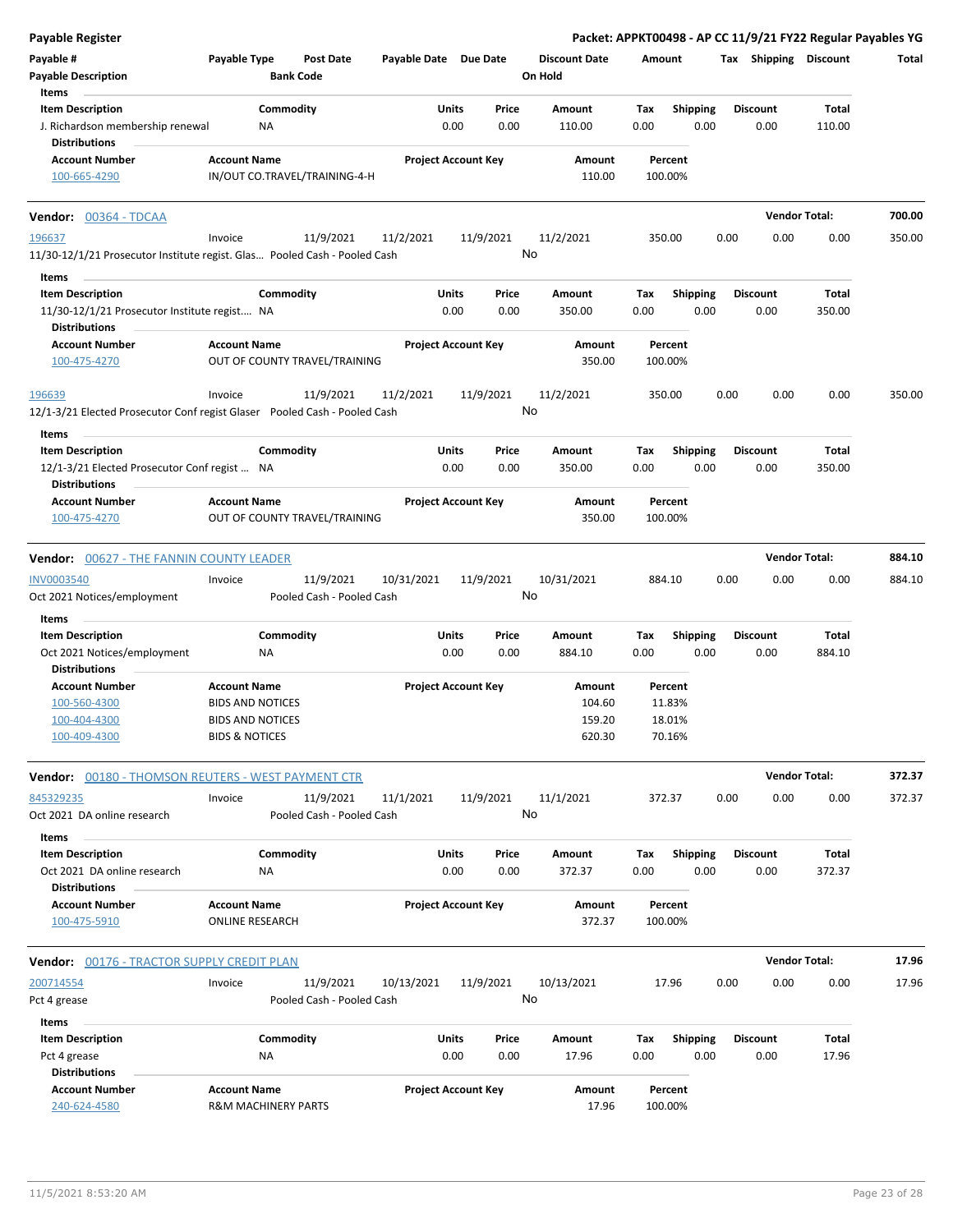| Payable Register                                                                   |                                                       |                                        |                       |                            |       |                                 |                    |                         |      |                         | Packet: APPKT00498 - AP CC 11/9/21 FY22 Regular Payables YG |        |
|------------------------------------------------------------------------------------|-------------------------------------------------------|----------------------------------------|-----------------------|----------------------------|-------|---------------------------------|--------------------|-------------------------|------|-------------------------|-------------------------------------------------------------|--------|
| Payable #<br><b>Payable Description</b>                                            | Payable Type                                          | Post Date<br><b>Bank Code</b>          | Payable Date Due Date |                            |       | <b>Discount Date</b><br>On Hold | Amount             |                         |      | Tax Shipping Discount   |                                                             | Total  |
| <b>Vendor: </b> 00699 - UNITED AG & TURF                                           |                                                       |                                        |                       |                            |       |                                 |                    |                         |      |                         | <b>Vendor Total:</b>                                        | 382.17 |
| 11758549<br>#879675 Pct 1 exhaust                                                  | Invoice                                               | 11/9/2021<br>Pooled Cash - Pooled Cash | 10/27/2021            | 11/9/2021                  |       | 10/27/2021<br>No                | 319.82             |                         | 0.00 | 62.35                   | 0.00                                                        | 382.17 |
| Items<br><b>Item Description</b>                                                   |                                                       | Commodity                              | Units                 | Price                      |       | Amount                          | Tax                | <b>Shipping</b>         |      | <b>Discount</b>         | Total                                                       |        |
| #879675 Pct 1 exhaust<br><b>Distributions</b>                                      | ΝA                                                    |                                        |                       | 0.00                       | 0.00  | 319.82                          | 0.00               | 62.35                   |      | 0.00                    | 382.17                                                      |        |
| <b>Account Number</b><br>210-621-4580                                              | <b>Account Name</b><br><b>R&amp;M MACHINERY PARTS</b> |                                        |                       | <b>Project Account Key</b> |       | Amount<br>382.17                | Percent<br>100.00% |                         |      |                         |                                                             |        |
| <b>Vendor:</b> 00104 - WEX BANK                                                    |                                                       |                                        |                       |                            |       |                                 |                    |                         |      |                         | <b>Vendor Total:</b>                                        | 397.88 |
| 75548649<br>Oct 2021 transport gas                                                 | Invoice                                               | 11/9/2021<br>Pooled Cash - Pooled Cash | 10/31/2021            | 11/9/2021                  |       | 10/31/2021<br>No                | 397.88             |                         | 0.00 | 0.00                    | 0.00                                                        | 397.88 |
| Items<br><b>Item Description</b><br>Oct 2021 transport gas<br><b>Distributions</b> | ΝA                                                    | Commodity                              | Units                 | Price<br>0.00              | 0.00  | Amount<br>397.88                | Tax<br>0.00        | <b>Shipping</b><br>0.00 |      | <b>Discount</b><br>0.00 | Total<br>397.88                                             |        |
| <b>Account Number</b><br>100-560-4280                                              | <b>Account Name</b><br>PRISONER TRANSPORT             |                                        |                       | <b>Project Account Key</b> |       | Amount<br>397.88                | Percent<br>100.00% |                         |      |                         |                                                             |        |
| Vendor: 00447 - WHITE SHED WATER SUPPLY CORP.                                      |                                                       |                                        |                       |                            |       |                                 |                    |                         |      |                         | <b>Vendor Total:</b>                                        | 29.97  |
| <b>INV0003528</b><br>Lake Fannin water 9/22-10/21/21                               | Invoice                                               | 11/9/2021<br>Pooled Cash - Pooled Cash | 10/26/2021            | 11/15/2021                 |       | 10/26/2021<br>No                | 29.97              |                         | 0.00 | 0.00                    | 0.00                                                        | 29.97  |
| Items<br><b>Item Description</b>                                                   |                                                       | Commodity                              | Units                 | Price                      |       | Amount                          | Tax                | <b>Shipping</b>         |      | <b>Discount</b>         | Total                                                       |        |
| Lake Fannin water 9/22-10/21/21<br><b>Distributions</b>                            | NA                                                    |                                        |                       | 0.00                       | 0.00  | 29.97                           | 0.00               | 0.00                    |      | 0.00                    | 29.97                                                       |        |
| <b>Account Number</b><br>850-520-4420                                              | <b>Account Name</b><br>UTILITIES WATER                |                                        |                       | <b>Project Account Key</b> |       | Amount<br>29.97                 | Percent<br>100.00% |                         |      |                         |                                                             |        |
| Vendor: VEN02162 - Williams, Robert                                                |                                                       |                                        |                       |                            |       |                                 |                    |                         |      |                         | <b>Vendor Total:</b>                                        | 300.00 |
| <b>INV0003516</b><br>Uniform reimbursement                                         | Invoice                                               | 11/9/2021<br>Pooled Cash - Pooled Cash | 11/1/2021             | 11/9/2021                  |       | 11/1/2021<br>No                 | 300.00             |                         | 0.00 | 0.00                    | 0.00                                                        | 300.00 |
| Items<br>Item Description<br>Uniform reimbursement<br><b>Distributions</b>         | NA                                                    | Commodity                              | Units                 | Price<br>0.00              | 0.00  | Amount<br>300.00                | Тах<br>0.00        | Shipping<br>0.00        |      | Discount<br>0.00        | Total<br>300.00                                             |        |
| <b>Account Number</b><br>100-560-3950                                              | <b>Account Name</b><br>UNIFORMS/OTHER                 |                                        |                       | <b>Project Account Key</b> |       | Amount<br>300.00                | Percent<br>100.00% |                         |      |                         |                                                             |        |
| Vendor: 00486 - WOODSON, MARY ANN CSR, RPR                                         |                                                       |                                        |                       |                            |       |                                 |                    |                         |      |                         | <b>Vendor Total:</b>                                        | 137.50 |
| INV0003515<br>CR-20-27842 Brown transcript                                         | Invoice                                               | 11/9/2021<br>Pooled Cash - Pooled Cash | 10/27/2021            | 11/9/2021                  |       | 10/27/2021<br>No                | 137.50             |                         | 0.00 | 0.00                    | 0.00                                                        | 137.50 |
| Items<br><b>Item Description</b>                                                   |                                                       | Commodity                              | Units                 |                            | Price | Amount                          | Tax                | <b>Shipping</b>         |      | <b>Discount</b>         | Total                                                       |        |
| CR-20-27842 Brown transcript<br><b>Distributions</b>                               | ΝA                                                    |                                        |                       | 0.00                       | 0.00  | 137.50                          | 0.00               | 0.00                    |      | 0.00                    | 137.50                                                      |        |
| <b>Account Number</b><br>100-475-4380                                              | <b>Account Name</b><br>CT.REPORTER-TRANSCRIPTS        |                                        |                       | <b>Project Account Key</b> |       | Amount<br>137.50                | Percent<br>100.00% |                         |      |                         |                                                             |        |
| Vendor: VEN02801 - Zachary Construction Services                                   |                                                       |                                        |                       |                            |       |                                 |                    |                         |      |                         | <b>Vendor Total:</b>                                        | 450.00 |
| 10748<br>Pct 4 haul CAT 140H to Denison                                            | Invoice                                               | 11/9/2021<br>Pooled Cash - Pooled Cash | 10/18/2021            | 11/9/2021                  |       | 10/18/2021<br>No                | 450.00             |                         | 0.00 | 0.00                    | 0.00                                                        | 450.00 |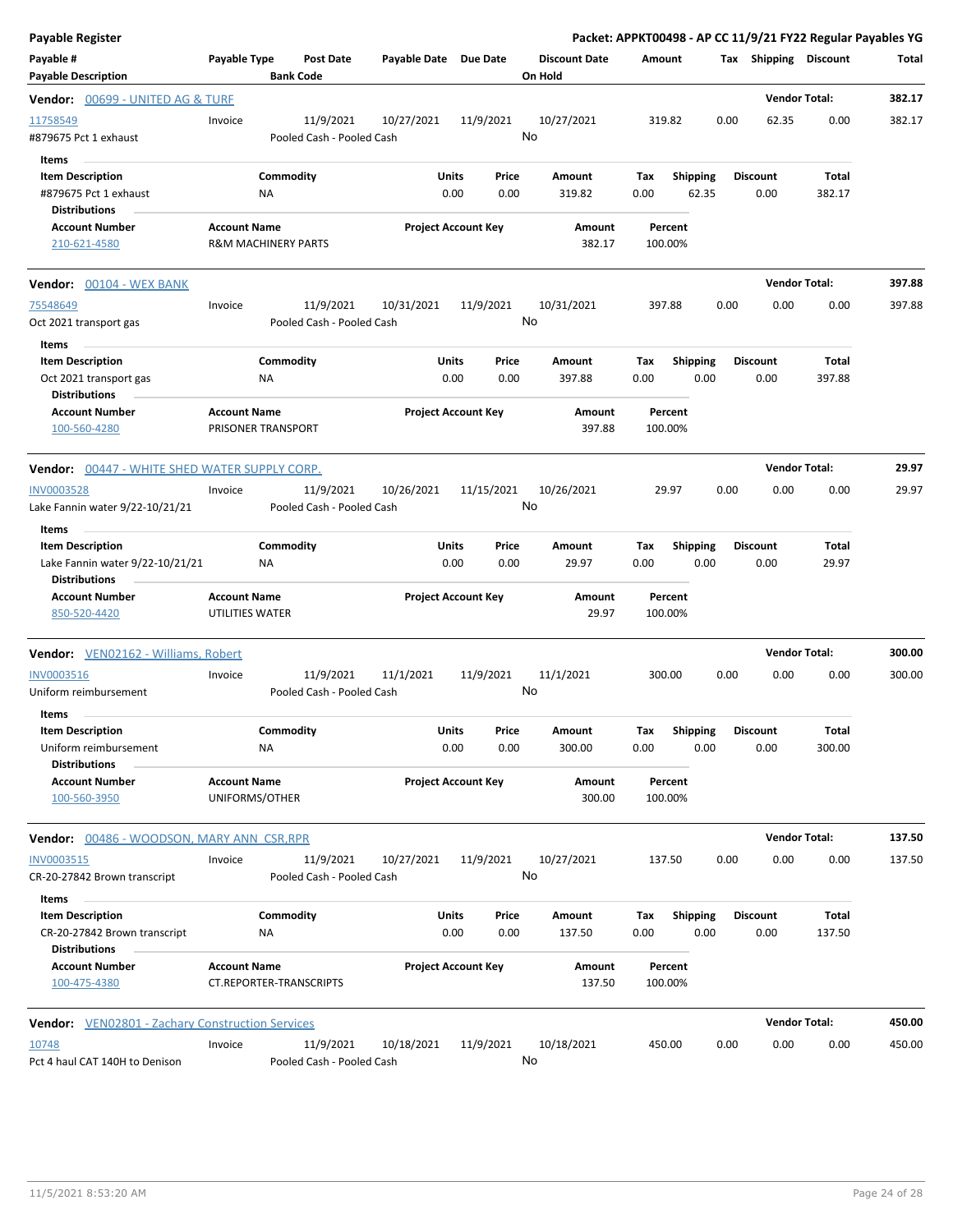#### **Payable Register Packet: APPKT00498 - AP CC 11/9/21 FY22 Regular Payables YG**

| Payable #                      | <b>Payable Type</b>            | <b>Post Date</b> | <b>Pavable Date</b> | <b>Due Date</b>            | <b>Discount Date</b> | Amount |                 | Tax | <b>Shipping</b> | <b>Discount</b> | Total |
|--------------------------------|--------------------------------|------------------|---------------------|----------------------------|----------------------|--------|-----------------|-----|-----------------|-----------------|-------|
| <b>Payable Description</b>     | <b>Bank Code</b>               |                  |                     |                            | On Hold              |        |                 |     |                 |                 |       |
| <b>Items</b>                   |                                |                  |                     |                            |                      |        |                 |     |                 |                 |       |
| <b>Item Description</b>        | Commoditv                      |                  | Units               | Price                      | Amount               | Tax    | <b>Shipping</b> |     | <b>Discount</b> | Total           |       |
| Pct 4 haul CAT 140H to Denison | <b>NA</b>                      |                  | 0.00                | 0.00                       | 450.00               | 0.00   | 0.00            |     | 0.00            | 450.00          |       |
| <b>Distributions</b>           |                                |                  |                     |                            |                      |        |                 |     |                 |                 |       |
| <b>Account Number</b>          | <b>Account Name</b>            |                  |                     | <b>Project Account Key</b> | Amount               |        | Percent         |     |                 |                 |       |
| 240-624-4580                   | <b>R&amp;M MACHINERY PARTS</b> |                  |                     |                            | 450.00               |        | 100.00%         |     |                 |                 |       |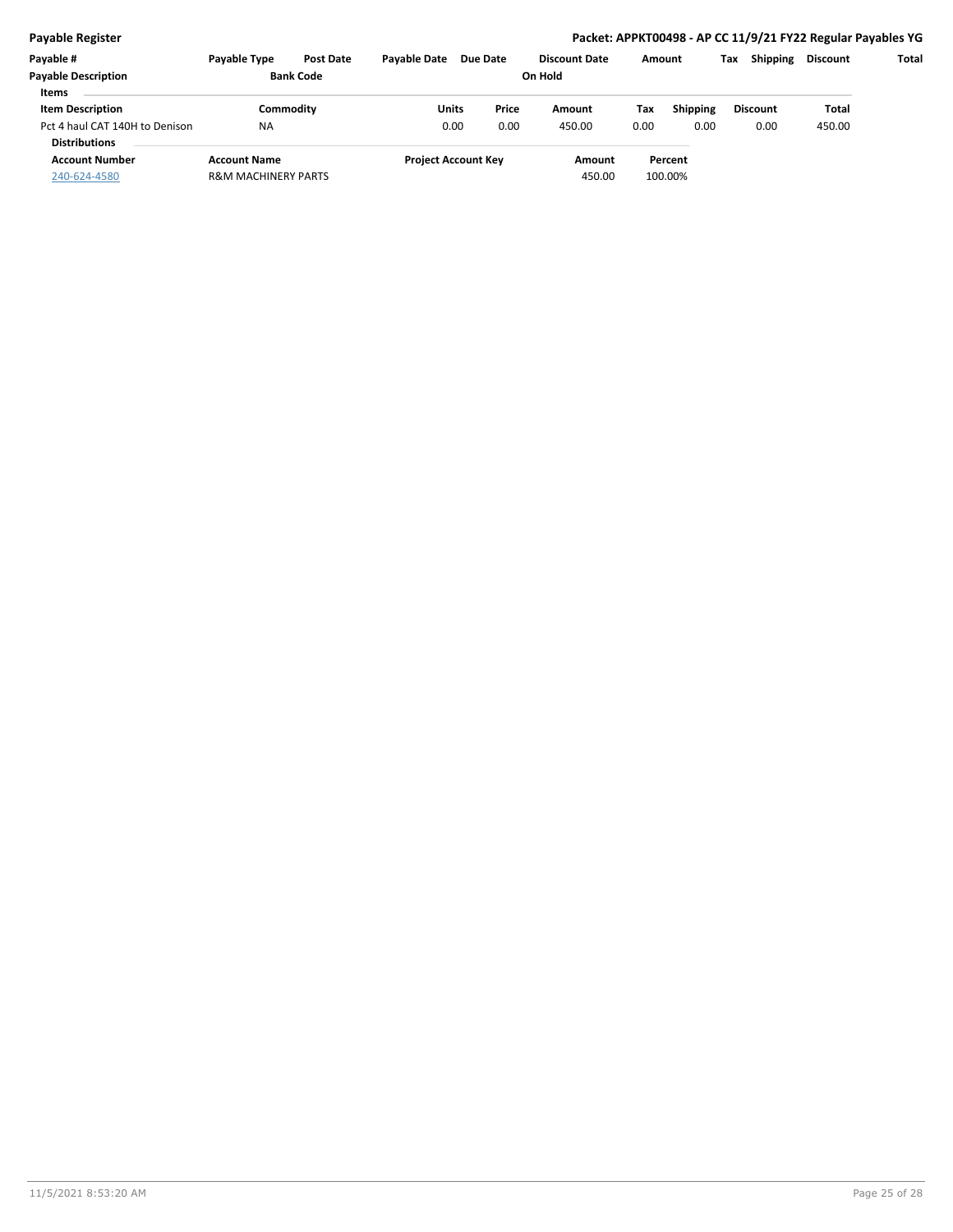# Payable Summary

| Type    | Count               | Gross      | Tax  | <b>Shipping</b> | <b>Discount</b> | Total      | <b>Manual Payment</b> | <b>Balance</b> |
|---------|---------------------|------------|------|-----------------|-----------------|------------|-----------------------|----------------|
| Invoice | 145                 | 113.639.53 | 0.00 | 62.41           | 0.00            | 113.701.94 | 0.00                  | 113,701.94     |
|         | <b>Grand Total:</b> | 113.639.53 | 0.00 | 62.41           | 0.00            | 113.701.94 | 0.00                  | 113.701.94     |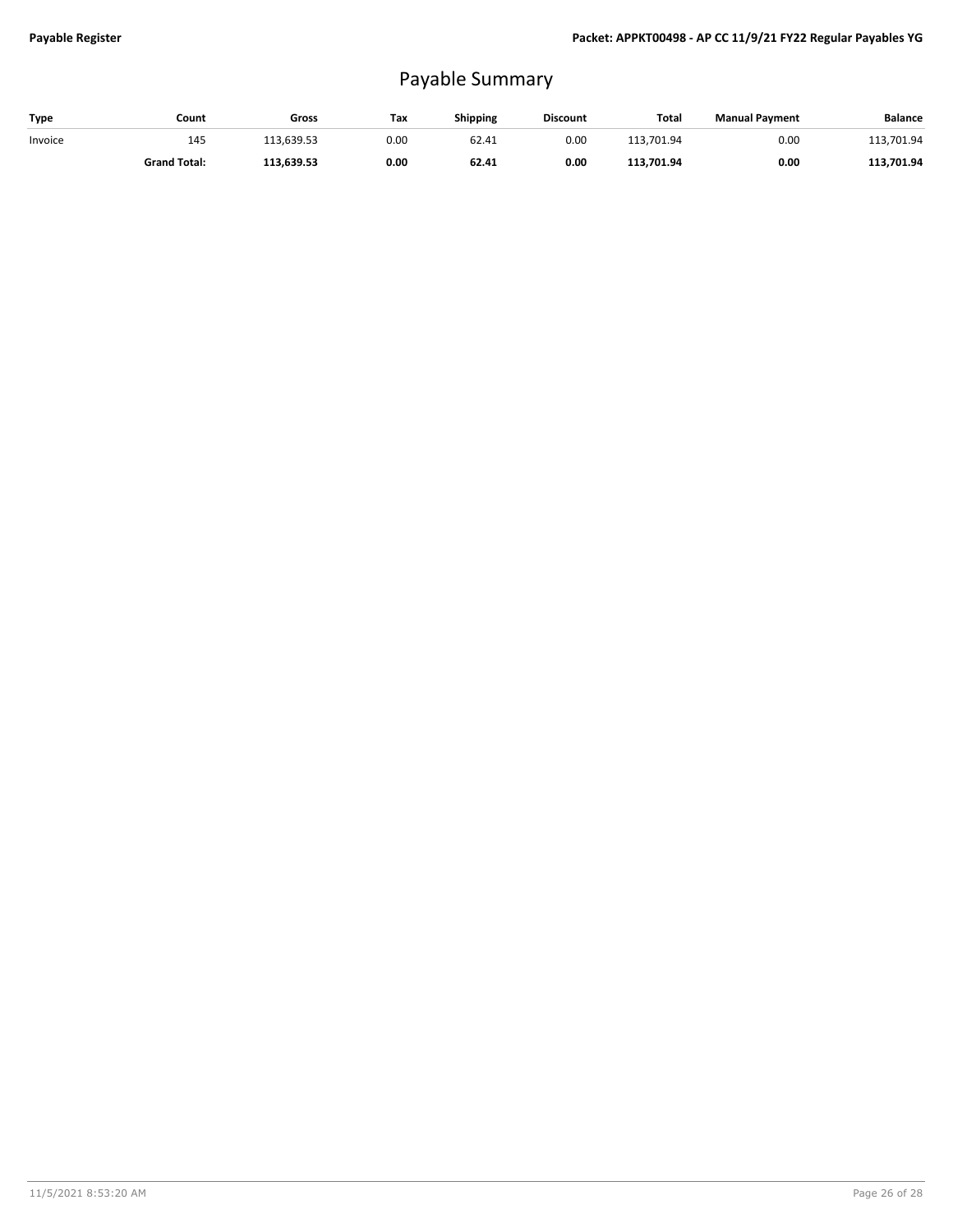## **Account Summary**

| Account      | Name                           |        | Amount    |
|--------------|--------------------------------|--------|-----------|
| 100-404-4300 | <b>BIDS AND NOTICES</b>        |        | 159.20    |
| 100-409-4300 | <b>BIDS &amp; NOTICES</b>      |        | 620.30    |
| 100-425-4660 | <b>AUTOPSIES</b>               |        | 1,552.50  |
| 100-435-4360 | ATTORNEY FEES- CPS CASES       |        | 342.00    |
| 100-435-4370 | <b>ATTORNEY FEES</b>           |        | 1,874.40  |
| 100-435-4391 | PROFESSIONAL SERVICES          |        | 750.00    |
| 100-456-4210 | <b>INTERNET</b>                |        | 81.95     |
| 100-475-4270 | OUT OF COUNTY TRAVEL/TRAINING  |        | 700.00    |
| 100-475-4380 | <b>CT.REPORTER-TRANSCRIPTS</b> |        | 137.50    |
| 100-475-5910 | <b>ONLINE RESEARCH</b>         |        | 756.37    |
| 100-503-1070 | SALARY PART-TIME TECHNICIAN    |        | 900.00    |
| 100-510-3110 | <b>POSTAGE</b>                 |        | 165.26    |
| 100-510-4420 | UTILITIES WATER                |        | 12.14     |
| 100-511-4420 | UTILITIES WATER                |        | 113.54    |
| 100-511-4430 | <b>TRASH PICK-UP SERVICE</b>   |        | 43.78     |
| 100-513-3110 | <b>POSTAGE</b>                 |        | 77.75     |
| 100-513-4420 | UTILITIES WATER                |        | 150.80    |
| 100-513-4430 | <b>TRASH PICKUP SERVICE</b>    |        | 87.56     |
| 100-513-4500 | <b>R&amp;M BUILDING</b>        |        | 88.98     |
| 100-515-4210 | <b>INTERNET</b>                |        | 46.95     |
| 100-515-4410 | UTILITIES GAS                  |        | 192.85    |
| 100-516-4420 | <b>UTILITIES WATER</b>         |        | 62.56     |
| 100-518-4400 | UTILITIES ELECTRICITY          |        | 528.35    |
| 100-518-4410 | UTILITIES GAS                  |        | 86.30     |
| 100-518-4420 | UTILITIES WATER                |        | 309.76    |
| 100-518-4430 | <b>TRASH PICKUP SERVICE</b>    |        | 184.26    |
| 100-518-4700 | OFFICE SPACE LEASE             |        | 2,350.00  |
| 100-551-5910 | <b>ONLINE RESEARCH</b>         |        | 50.00     |
| 100-560-3950 | UNIFORMS/OTHER                 |        | 300.00    |
| 100-560-4280 | PRISONER TRANSPORT             |        | 433.88    |
| 100-560-4300 | <b>BIDS AND NOTICES</b>        |        | 104.60    |
| 100-560-4420 | UTILITIES WATER                |        | 372.06    |
| 100-560-4430 | <b>SHERIFF TRASH PICKUP</b>    |        | 120.84    |
| 100-560-4540 | R & M AUTOMOBILES              |        | 205.00    |
| 100-573-4530 | <b>COMPUTER SOFTWARE</b>       |        | 107.00    |
| 100-573-4811 | <b>FUNDING CSCD</b>            |        | 6,106.83  |
| 100-640-4420 | <b>UTILITIES WATER</b>         |        | 320.70    |
| 100-640-4430 | <b>TRASH PICK-UP</b>           |        | 43.78     |
| 100-645-4530 | <b>COMPUTER SOFTWARE</b>       |        | 1,059.00  |
| 100-665-4290 | IN/OUT CO.TRAVEL/TRAINING-4-H  |        | 110.00    |
|              |                                | Total: | 21,708.75 |
| Account      | Name                           |        | Amount    |
| 210-621-3400 | <b>SHOP SUPPLIES</b>           |        | 95.74     |
| 210-621-3410 | R&B MAT. ROCK & GRAVEL         |        | 7,215.52  |
| 210-621-3430 | R&R MAT HARDWARE & ILIMARER    |        | 259.90    |

|              |                                | Total: | 8.664.55 |
|--------------|--------------------------------|--------|----------|
| 210-621-4580 | <b>R&amp;M MACHINERY PARTS</b> |        | 1.036.49 |
| 210-621-4210 | INTERNET                       |        | 56.90    |
| 210-621-3430 | R&B MAT, HARDWARE & LUMBER     |        | 259.90   |
| 210-621-3410 | R&B MAT. ROCK & GRAVEL         |        | 7.215.52 |

| Account      | Name                                   | Amount   |
|--------------|----------------------------------------|----------|
| 220-622-3410 | <b>R&amp;B MAT. ROCK &amp; GRAVEL</b>  | 5,403.44 |
| 220-622-3440 | R&B MAT. ASPHALT/RD OIL                | 2,884.20 |
| 220-622-4210 | <b>INTERNET</b>                        | 81.95    |
| 220-622-4500 | <b>R&amp;M BUILDING</b>                | 224.24   |
| 220-622-4570 | <b>R&amp;M MACHINERY GAS &amp; OIL</b> | 31.98    |